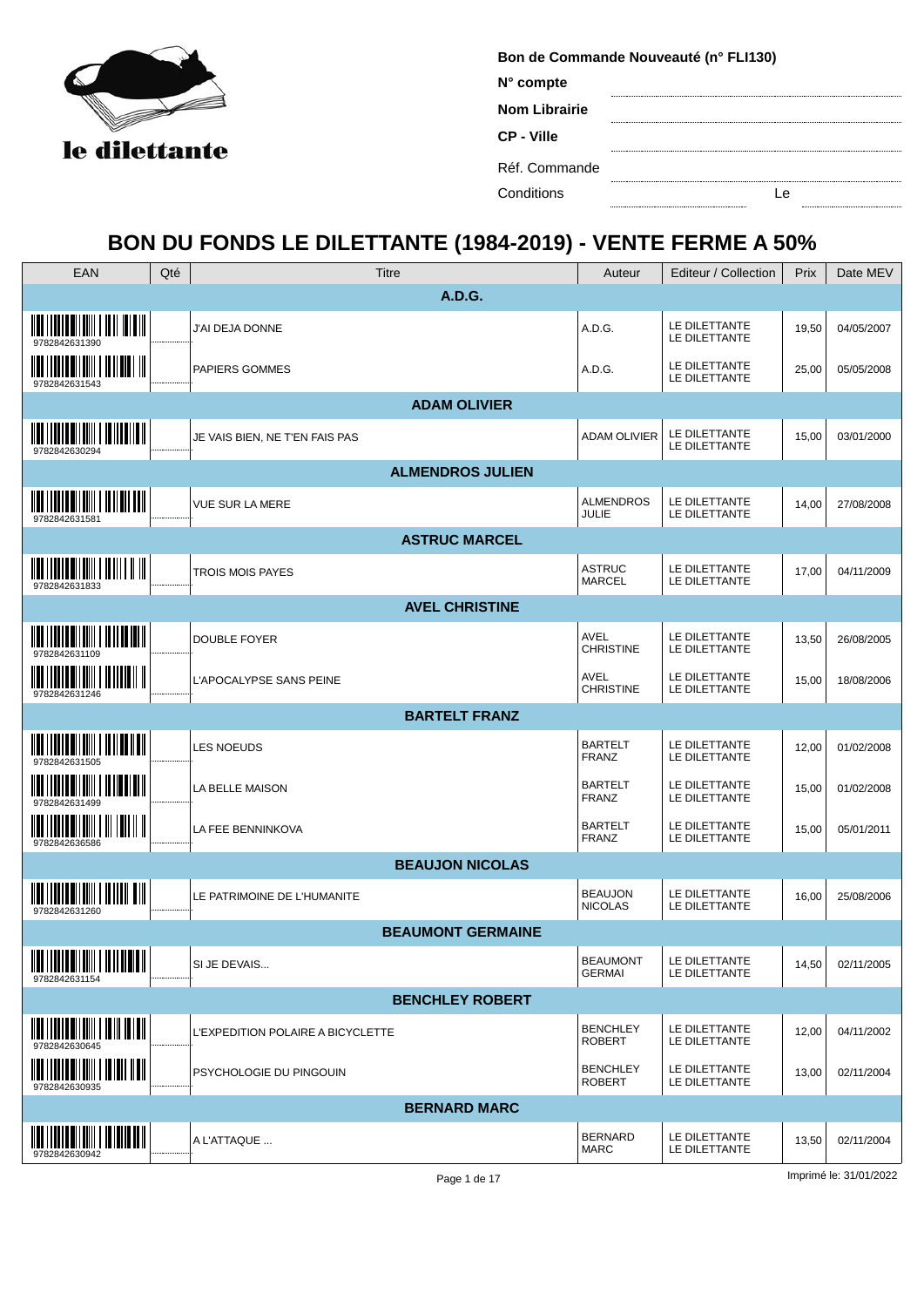| EAN                                                                                                                                                                                                                                                                                                                                  | Qté | Titre                                                   | Auteur                           | Editeur / Collection           | Prix  | Date MEV   |
|--------------------------------------------------------------------------------------------------------------------------------------------------------------------------------------------------------------------------------------------------------------------------------------------------------------------------------------|-----|---------------------------------------------------------|----------------------------------|--------------------------------|-------|------------|
|                                                                                                                                                                                                                                                                                                                                      |     | <b>BERROYER JACKIE</b>                                  |                                  |                                |       |            |
|                                                                                                                                                                                                                                                                                                                                      |     | LA FEMME DE BERROYER EST PLUS BELLE QUE TOI, CONNASSE ! | <b>BERROYER</b><br><b>JACKIE</b> | LE DILETTANTE<br>LE DILETTANTE | 12,96 | 31/03/1992 |
| <u> IIII I IIIII IIIIIII I III IIIIIII</u><br>9782842638924                                                                                                                                                                                                                                                                          |     | PARLONS PEU, PARLONS DE MOI                             | <b>BERROYER</b><br><b>JACKIE</b> | LE DILETTANTE<br>LE DILETTANTE | 20,00 | 08/03/2017 |
|                                                                                                                                                                                                                                                                                                                                      |     | <b>BERTRAND ALAIN</b>                                   |                                  |                                |       |            |
| $\overline{\mathbf{u}}$ in the set of $\mathbf{u}$<br>9782842631468                                                                                                                                                                                                                                                                  |     | ON PROGRESSE                                            | <b>BERTRAND</b><br><b>ALAIN</b>  | LE DILETTANTE<br>LE DILETTANTE | 16,00 | 24/10/2007 |
|                                                                                                                                                                                                                                                                                                                                      |     | <b>BERTRAND DORINE</b>                                  |                                  |                                |       |            |
| <u> IIII    IIII    IIIII    III IIII    II</u><br>9782842630966                                                                                                                                                                                                                                                                     |     | LA PREUVE PAR NEUF                                      | <b>BERTRAND</b><br><b>DORINE</b> | LE DILETTANTE<br>LE DILETTANTE | 13,50 | 03/01/2005 |
|                                                                                                                                                                                                                                                                                                                                      |     | <b>BIER CHRISTOPHE</b>                                  |                                  |                                |       |            |
| <u> IIII    IIIII    IIIII    III    III    III</u><br>9782842639105                                                                                                                                                                                                                                                                 |     | OBSESSIONS                                              | <b>BIER</b><br><b>CHRISTOPHE</b> | LE DILETTANTE<br>LE DILETTANTE | 19,50 | 05/04/2017 |
|                                                                                                                                                                                                                                                                                                                                      |     | <b>BIERCE AMBROSE</b>                                   |                                  |                                |       |            |
| $\frac{1}{2}$ $\frac{1}{2}$ $\frac{1}{2}$ $\frac{1}{2}$ $\frac{1}{2}$ $\frac{1}{2}$ $\frac{1}{2}$ $\frac{1}{2}$ $\frac{1}{2}$ $\frac{1}{2}$ $\frac{1}{2}$ $\frac{1}{2}$ $\frac{1}{2}$ $\frac{1}{2}$ $\frac{1}{2}$ $\frac{1}{2}$ $\frac{1}{2}$ $\frac{1}{2}$ $\frac{1}{2}$ $\frac{1}{2}$ $\frac{1}{2}$ $\frac{1}{2}$<br>9782842637477 |     | LES FABLES DE ZAMBRI                                    | <b>BIERCE</b><br>AMBROSE         | LE DILETTANTE<br>LE DILETTANTE | 15,00 | 10/04/2013 |
|                                                                                                                                                                                                                                                                                                                                      |     | <b>BLANC JEAN-NOEL</b>                                  |                                  |                                |       |            |
| $\frac{1}{2}$ $\frac{1}{2}$ $\frac{1}{2}$ $\frac{1}{2}$ $\frac{1}{2}$ $\frac{1}{2}$ $\frac{1}{2}$ $\frac{1}{2}$ $\frac{1}{2}$ $\frac{1}{2}$ $\frac{1}{2}$ $\frac{1}{2}$ $\frac{1}{2}$ $\frac{1}{2}$ $\frac{1}{2}$ $\frac{1}{2}$ $\frac{1}{2}$ $\frac{1}{2}$ $\frac{1}{2}$ $\frac{1}{2}$ $\frac{1}{2}$ $\frac{1}{2}$<br>9782905344670 |     | GALIPETTES ARITHMETIQUES CHOISIES                       | <b>BLANC</b><br>JEAN-NOEL        | LE DILETTANTE<br>LE DILETTANTE | 15,00 | 30/06/1993 |
|                                                                                                                                                                                                                                                                                                                                      |     | <b>BLANCHARD ANDRE</b>                                  |                                  |                                |       |            |
| $\frac{1}{2}$ , $\frac{1}{2}$ , $\frac{1}{2}$ , $\frac{1}{2}$ , $\frac{1}{2}$ , $\frac{1}{2}$ , $\frac{1}{2}$ , $\frac{1}{2}$ , $\frac{1}{2}$ , $\frac{1}{2}$ , $\frac{1}{2}$ , $\frac{1}{2}$ , $\frac{1}{2}$<br>978284263132                                                                                                        |     | <b>ENTRE CHIEN ET LOUP</b>                              | <b>BLANCHARD</b><br>ANDRE        | LE DILETTANTE<br>LE DILETTANTE | 14,00 | 02/02/2007 |
| <u> III IIIII IIIIII IIII IIIII</u>                                                                                                                                                                                                                                                                                                  |     | <b>CONTREBANDE</b>                                      | <b>BLANCHARD</b><br>ANDRE        | LE DILETTANTE<br>LE DILETTANTE | 20,00 | 02/02/2007 |
| <u> IIII IIIIII IIIIIIII I IIIIIIIIII</u>                                                                                                                                                                                                                                                                                            |     | <b>PELERINAGES</b>                                      | <b>BLANCHARD</b><br>ANDRE        | LE DILETTANTE<br>LE DILETTANTE | 17,00 | 08/04/2009 |
| 9782842636616                                                                                                                                                                                                                                                                                                                        |     | <b>AUTRES DIRECTIONS</b>                                | <b>BLANCHARD</b><br>ANDRE        | LE DILETTANTE<br>LE DILETTANTE | 18,00 | 02/02/2011 |
| <u> IIII I IIIII IIIIIIII I II II IIIIII</u><br>9782842637705                                                                                                                                                                                                                                                                        |     | A LA DEMANDE GENERALE                                   | <b>BLANCHARD</b><br>ANDRE        | LE DILETTANTE<br>LE DILETTANTE | 18,00 | 02/05/2013 |
| <u> IIII IIIIIII IIIIIIII I III IIIIIII</u>                                                                                                                                                                                                                                                                                          |     | LE RESTE SANS CHANGEMENT                                | <b>BLANCHARD</b><br><b>ANDRE</b> | LE DILETTANTE<br>LE DILETTANTE | 18,00 | 04/11/2015 |
| <u> IIII    IIII    IIIII    IIII    III</u><br>9782842639341                                                                                                                                                                                                                                                                        |     | UN DEBUT LOIN DE LA VIE                                 | <b>BLANCHARD</b><br>ANDRE        | LE DILETTANTE<br>LE DILETTANTE | 20,00 | 14/03/2018 |
|                                                                                                                                                                                                                                                                                                                                      |     | <b>BLANCHARD MAURICE</b>                                |                                  |                                |       |            |
| <u> HALITIIN OITIIN I HALITIIN</u><br>9782842631284                                                                                                                                                                                                                                                                                  |     | LA HAUTEUR DES MURS                                     | <b>BLANCHARD</b><br><b>MAURI</b> | LE DILETTANTE<br>LE DILETTANTE | 15,00 | 03/11/2006 |
|                                                                                                                                                                                                                                                                                                                                      |     | <b>BONNAND ALAIN</b>                                    |                                  |                                |       |            |
| 9782842630676                                                                                                                                                                                                                                                                                                                        |     | <b>MARTINE RESISTE</b>                                  | <b>BONNAND</b><br><b>ALAIN</b>   | LE DILETTANTE<br>LE DILETTANTE | 11,50 | 03/02/2003 |
|                                                                                                                                                                                                                                                                                                                                      |     | <b>BOST PIERRE</b>                                      |                                  |                                |       |            |
| $\mathop{\mathtt{min}}\limits_{} \mathop{\mathtt{min}}\limits_{} \mathop{\mathtt{min}}\limits_{} \mathop{\mathtt{min}}\limits_{} \mathop{\mathtt{min}}\limits_{} \mathop{\mathtt{min}}\limits_{} \mathop{\mathtt{min}}\limits_{}$<br>9782842631727                                                                                   |     | PORTE-MALHEUR                                           | <b>BOST PIERRE</b>               | LE DILETTANTE<br>LE DILETTANTE | 17,00 | 04/02/2009 |
| <u> HALITIKA OITUIN I HALITTIIN</u><br>9782842631888                                                                                                                                                                                                                                                                                 |     | UN AN DANS UN TIROIR                                    | <b>BOST PIERRE</b>               | LE DILETTANTE<br>LE DILETTANTE | 14,00 | 03/02/2010 |
|                                                                                                                                                                                                                                                                                                                                      |     | <b>BOVE EMMANUEL</b>                                    |                                  |                                |       |            |
|                                                                                                                                                                                                                                                                                                                                      |     | AFTALION, ALEXANDRE                                     | <b>BOVE</b><br><b>EMMANUEL</b>   | LE DILETTANTE<br>LE DILETTANTE | 8,99  | 31/12/1986 |
| <u> 1100   1110   111   111   111   111   111   11</u><br>9782905344526                                                                                                                                                                                                                                                              |     | LA MORT DE DINAH                                        | <b>BOVE</b><br><b>EMMANUEL</b>   | LE DILETTANTE<br>LE DILETTANTE | 15,09 | 31/03/1992 |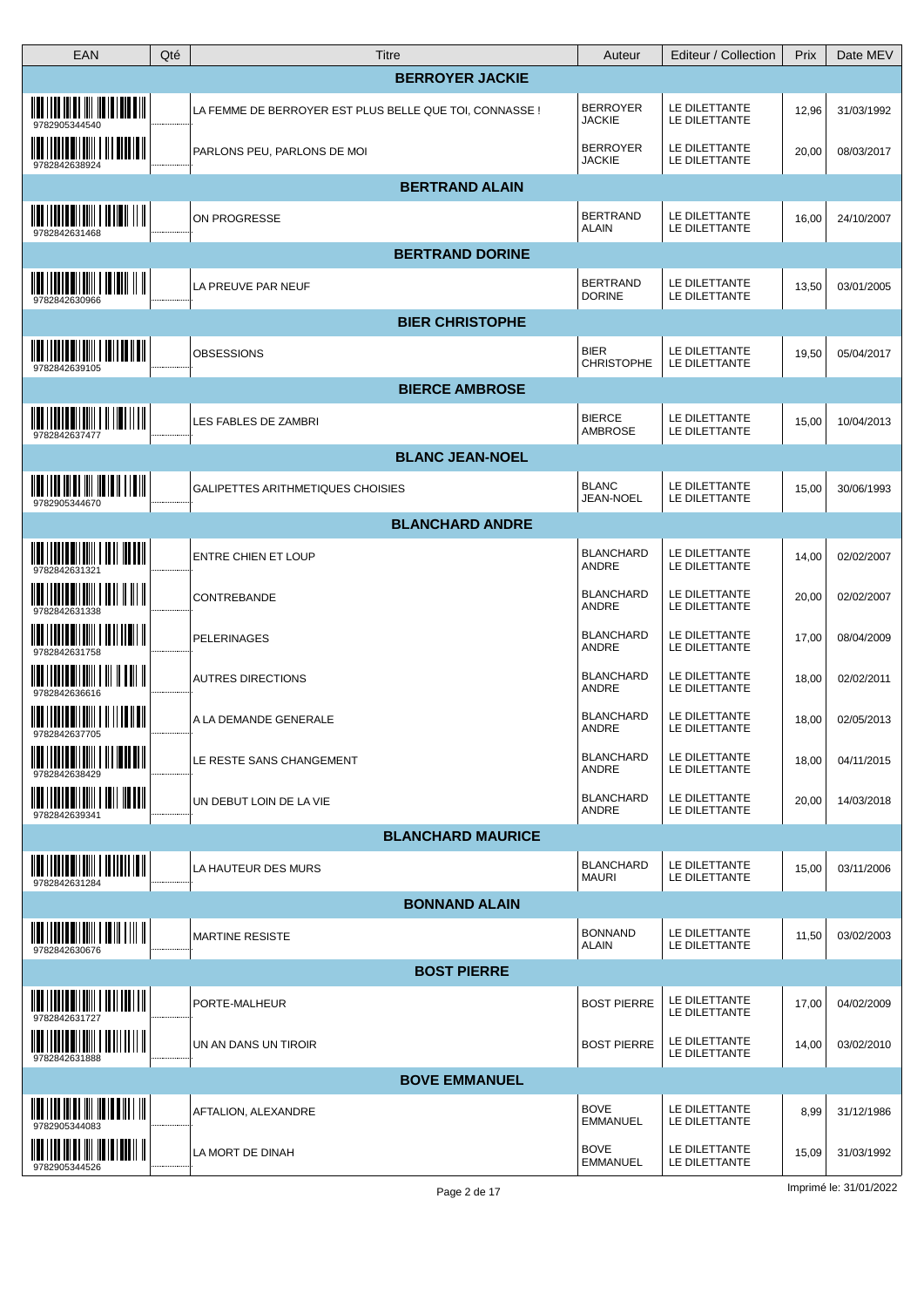| <b>EAN</b>                                                                                                                                                                                                                                                                                                                           | Qté | Titre                                          | Auteur                           | Editeur / Collection           | Prix  | Date MEV   |
|--------------------------------------------------------------------------------------------------------------------------------------------------------------------------------------------------------------------------------------------------------------------------------------------------------------------------------------|-----|------------------------------------------------|----------------------------------|--------------------------------|-------|------------|
|                                                                                                                                                                                                                                                                                                                                      |     | <b>BRACEWELL MICHAEL</b>                       |                                  |                                |       |            |
| <u> IIII IIIIII IIIIIIII I IIIIIIII I</u><br>9782842630546                                                                                                                                                                                                                                                                           |     | UNE EPOQUE FORMIDABLE                          | <b>BRACEWELL</b><br><b>MICHA</b> | LE DILETTANTE<br>LE DILETTANTE | 17,00 | 22/03/2002 |
| <u> 1111    1111    111111   111    111  </u><br>9782842630867                                                                                                                                                                                                                                                                       |     | <b>SAINT RACHEL</b>                            | <b>BRACEWELL</b><br><b>MICHA</b> | LE DILETTANTE<br>LE DILETTANTE | 19,00 | 01/04/2004 |
|                                                                                                                                                                                                                                                                                                                                      |     | <b>BRAU JEAN-LOUIS</b>                         |                                  |                                |       |            |
| 9782842637064                                                                                                                                                                                                                                                                                                                        |     | LE SINGE APPLIQUE                              | <b>BRAU</b><br><b>JEAN-LOUIS</b> | LE DILETTANTE<br>LE DILETTANTE | 25,00 | 04/04/2012 |
|                                                                                                                                                                                                                                                                                                                                      |     | <b>CAILLEUX ROLAND</b>                         |                                  |                                |       |            |
| $\frac{1}{2}$ $\frac{1}{2}$ $\frac{1}{2}$ $\frac{1}{2}$ $\frac{1}{2}$ $\frac{1}{2}$ $\frac{1}{2}$ $\frac{1}{2}$ $\frac{1}{2}$ $\frac{1}{2}$ $\frac{1}{2}$ $\frac{1}{2}$ $\frac{1}{2}$ $\frac{1}{2}$ $\frac{1}{2}$ $\frac{1}{2}$ $\frac{1}{2}$ $\frac{1}{2}$ $\frac{1}{2}$ $\frac{1}{2}$ $\frac{1}{2}$ $\frac{1}{2}$<br>9782842636487 |     | SAINT-GENES OU LA VIE BREVE                    | <b>CAILLEUX</b><br><b>ROLAND</b> | LE DILETTANTE<br>LE DILETTANTE | 25,00 | 06/04/2011 |
|                                                                                                                                                                                                                                                                                                                                      |     | <b>CALET HENRI</b>                             |                                  |                                |       |            |
| <u> IIII IIIIIII IIIIIIII I IIIIIIII IIII</u><br>978284263056                                                                                                                                                                                                                                                                        |     | POUSSIERES DE LA ROUTE                         | <b>CALET HENRI</b>               | LE DILETTANTE<br>LE DILETTANTE | 18,50 | 06/05/2002 |
| <u> IIII    IIII III IIII    III II    III</u><br>9782842630744                                                                                                                                                                                                                                                                      |     | <b>JEUNESSES</b>                               | <b>CALET HENRI</b>               | LE DILETTANTE<br>LE DILETTANTE | 18,50 | 09/05/2003 |
| <u> IIII IIIIIII IIIIIIIII IIIIIIIIIII</u><br>9782842631055                                                                                                                                                                                                                                                                          |     | CORRESPONDANCE AVEC RAYMOND GUERIN (1938-1955) | <b>CALET HENRI</b>               | LE DILETTANTE<br>LE DILETTANTE | 25,00 | 02/06/2005 |
| <u> IIII    IIII III IIIII   IIII II III</u><br>9782842639891                                                                                                                                                                                                                                                                        |     | HUIT QUARTIERS DE ROTURE                       | <b>CALET HENRI</b>               | LE DILETTANTE<br>LE DILETTANTE | 18,00 | 26/06/2019 |
|                                                                                                                                                                                                                                                                                                                                      |     | <b>CAUJOLLE JEAN-FRANCOIS</b>                  |                                  |                                |       |            |
| $\mathop{\mathtt{min}}\limits_{} \mathop{\mathtt{min}}\limits_{} \mathop{\mathtt{min}}\limits_{} \mathop{\mathtt{min}}\limits_{} \mathop{\mathtt{min}}\limits_{} \mathop{\mathtt{min}}\limits_{} \mathop{\mathtt{min}}\limits_{}$<br>9782905344762                                                                                   |     | UN MONDE A PART                                | <b>CAUJOLLE</b><br>JEAN-F        | LE DILETTANTE<br>LE DILETTANTE | 12,04 | 31/03/1994 |
| <u>ilah 1110 ini ah ilil ila ia ala lil il</u><br>9782905344908                                                                                                                                                                                                                                                                      |     | <b>L'ECLIPSE</b>                               | CAUJOLLE<br>JEAN-F               | LE DILETTANTE<br>LE DILETTANTE | 12,04 | 30/09/1995 |
|                                                                                                                                                                                                                                                                                                                                      |     | <b>CAUTRAT PIERRE</b>                          |                                  |                                |       |            |
| 9782905344939                                                                                                                                                                                                                                                                                                                        |     | PARIS, PORTE A PORTE                           | <b>CAUTRAT</b><br>PIERRE         | LE DILETTANTE<br>LE DILETTANTE | 14,48 | 31/03/1996 |
|                                                                                                                                                                                                                                                                                                                                      |     | <b>CERQUEUX RENAUD</b>                         |                                  |                                |       |            |
| $\frac{1}{2}$ $\frac{1}{2}$ $\frac{1}{2}$ $\frac{1}{2}$ $\frac{1}{2}$ $\frac{1}{2}$ $\frac{1}{2}$ $\frac{1}{2}$ $\frac{1}{2}$ $\frac{1}{2}$ $\frac{1}{2}$ $\frac{1}{2}$ $\frac{1}{2}$ $\frac{1}{2}$ $\frac{1}{2}$ $\frac{1}{2}$ $\frac{1}{2}$ $\frac{1}{2}$ $\frac{1}{2}$ $\frac{1}{2}$ $\frac{1}{2}$ $\frac{1}{2}$                  |     | UN PEU PLUS BAS VERS LA TERRE                  | CERQUEUX<br>RENAUD               | LE DILETTANTE<br>LE DILETTANTE | 17,00 | 06/01/2016 |
| $\frac{1}{2}$ $\frac{1}{2}$ $\frac{1}{2}$ $\frac{1}{2}$ $\frac{1}{2}$ $\frac{1}{2}$ $\frac{1}{2}$ $\frac{1}{2}$ $\frac{1}{2}$ $\frac{1}{2}$ $\frac{1}{2}$ $\frac{1}{2}$ $\frac{1}{2}$ $\frac{1}{2}$ $\frac{1}{2}$ $\frac{1}{2}$ $\frac{1}{2}$ $\frac{1}{2}$ $\frac{1}{2}$ $\frac{1}{2}$ $\frac{1}{2}$ $\frac{1}{2}$<br>9782842638986 |     | AFIN QUE RIEN NE CHANGE                        | <b>CERQUEUX</b><br>RENAUD        | LE DILETTANTE<br>LE DILETTANTE | 17,50 | 23/08/2017 |
|                                                                                                                                                                                                                                                                                                                                      |     | <b>CESCOSSE JEAN-PIERRE</b>                    |                                  |                                |       |            |
| $\  \  \ $<br>9782842630058                                                                                                                                                                                                                                                                                                          |     | RIMBAUD ET LE CAC 40                           | <b>CESCOSSE</b><br>JEAN-P        | LE DILETTANTE<br>LE DILETTANTE | 12,04 | 31/03/1997 |
| $\frac{1}{2}$ $\frac{1}{2}$ $\frac{1}{2}$ $\frac{1}{2}$ $\frac{1}{2}$ $\frac{1}{2}$ $\frac{1}{2}$ $\frac{1}{2}$ $\frac{1}{2}$ $\frac{1}{2}$ $\frac{1}{2}$ $\frac{1}{2}$ $\frac{1}{2}$ $\frac{1}{2}$ $\frac{1}{2}$ $\frac{1}{2}$ $\frac{1}{2}$ $\frac{1}{2}$ $\frac{1}{2}$ $\frac{1}{2}$ $\frac{1}{2}$ $\frac{1}{2}$<br>9782842630218 |     | APRES DISSIPATION DES BRUMES MATINALES         | <b>CESCOSSE</b><br>JEAN-P        | LE DILETTANTE<br>LE DILETTANTE | 12,04 | 16/03/1999 |
|                                                                                                                                                                                                                                                                                                                                      |     | <b>CHALMIN PIERRE</b>                          |                                  |                                |       |            |
| 9782905344885                                                                                                                                                                                                                                                                                                                        |     | LE PETIT CREVE                                 | CHALMIN<br>PIERRE                | LE DILETTANTE<br>LE DILETTANTE | 19,82 | 30/06/1995 |
|                                                                                                                                                                                                                                                                                                                                      |     | <b>CHARRAS PIERRE</b>                          |                                  |                                |       |            |
|                                                                                                                                                                                                                                                                                                                                      |     | FRANCIS BACON, LE RING DE LA DOULEUR           | <b>CHARRAS</b><br>PIERRE         | LE DILETTANTE<br>LE DILETTANTE | 11,50 | 04/02/2004 |
| <u> IIII    IIIII OIIIIII    II II II III</u><br>9782842631116                                                                                                                                                                                                                                                                       |     | PLOP!                                          | <b>CHARRAS</b><br>PIERRE         | LE DILETTANTE<br>LE DILETTANTE | 14,50 | 26/08/2005 |
| 9782842631437                                                                                                                                                                                                                                                                                                                        |     | QUELQUES OMBRES                                | <b>CHARRAS</b><br>PIERRE         | LE DILETTANTE<br>LE DILETTANTE | 16,00 | 03/09/2007 |
| <u> IIII    IIII    IIIII    IIIIII    I</u><br>9782842639228                                                                                                                                                                                                                                                                        |     | AU NOM DU PIRE                                 | <b>CHARRAS</b><br>PIERRE         | LE DILETTANTE<br>LE DILETTANTE | 16,00 | 04/10/2017 |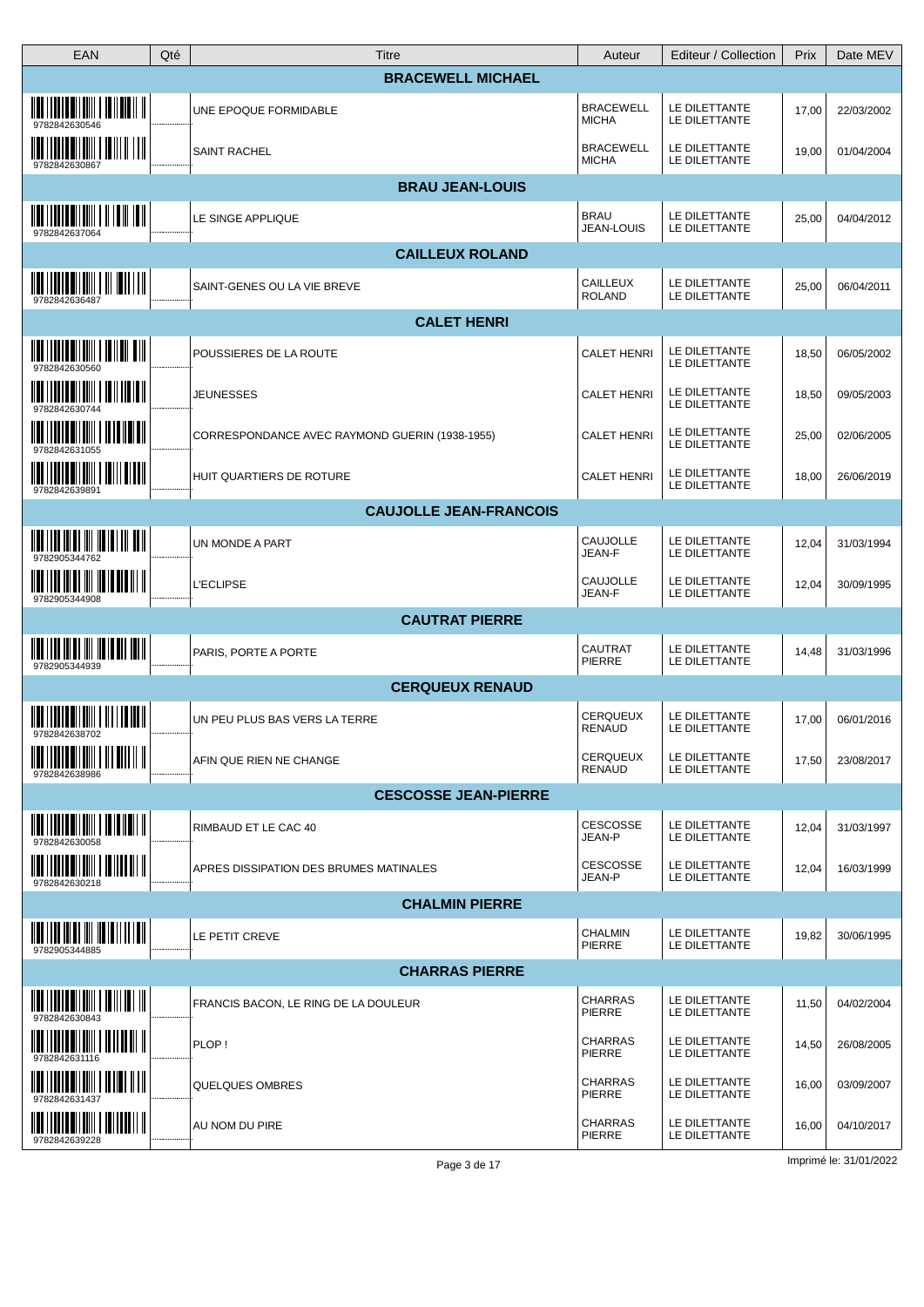| <b>CHAUVIRE JACQUES</b><br>CHAUVIRE<br>LE DILETTANTE<br>FINS DE JOURNEES<br>12,00<br>31/03/1990<br><b>JACQUE</b><br>LE DILETTANTE<br>$\begin{array}{c} 1 & 0 & 0 \\ 0 & 0 & 0 \\ 0 & 0 & 0 \\ 0 & 0 & 0 \\ 0 & 0 & 0 \\ 0 & 0 & 0 \\ 0 & 0 & 0 \\ 0 & 0 & 0 \\ 0 & 0 & 0 \\ 0 & 0 & 0 \\ 0 & 0 & 0 \\ 0 & 0 & 0 \\ 0 & 0 & 0 \\ 0 & 0 & 0 \\ 0 & 0 & 0 & 0 \\ 0 & 0 & 0 & 0 \\ 0 & 0 & 0 & 0 \\ 0 & 0 & 0 & 0 & 0 \\ 0 & 0 & 0 & 0 & 0 \\ 0 & 0 & 0 & 0 & 0 \\ 0 & 0 &$<br><b>CHAUVIRE</b><br>LE DILETTANTE<br>PARTAGE DE LA SOIF<br>15,09<br>16/02/2000<br><b>JACQUE</b><br>LE DILETTANTE<br>CHAUVIRE<br>LE DILETTANTE<br><b>LES PASSANTS</b><br>18,50<br>16/11/2001<br><b>JACQUE</b><br>LE DILETTANTE<br>9782842630492<br><u> IIII   IIII III IIII   III II IIIII</u><br>CHAUVIRE<br>LE DILETTANTE<br>PASSAGE DES EMIGRANTS<br>18,50<br>03/11/2003<br><b>JACQUE</b><br>LE DILETTANTE<br>9782842630805<br><b>CHEFDEVILLE</b><br>LE DILETTANTE<br>L'ATELIER D'ECRITURE<br>CHEFDEVILLE<br>17,00<br>07/01/2009<br>LE DILETTANTE<br>9782842631659<br><u> IIII I IIIII IIIIIIII I III III IIII</u><br>LE DILETTANTE<br>CHEFDEVILLE<br>JE ME VOYAIS DEJA<br>20,00<br>07/03/2012<br>LE DILETTANTE<br>9782842636975<br><u> IIII    IIII    IIII    III    III   </u><br>LE DILETTANTE<br>CHEFDEVILLE<br>17,50<br>L'AMOUR EN SUPER 8<br>09/03/2016<br>LE DILETTANTE<br>9782842638542<br><b>CHEVALLIER GABRIEL</b><br><b>CHEVALLIER</b><br>LE DILETTANTE<br>LA PEUR<br>22,00<br>22/10/2008<br>LE DILETTANTE<br>GABR<br>9782842631642<br><b>CHEVALLIER</b><br>LE DILETTANTE<br><b>MASCARADE</b><br>22,00<br>06/10/2010<br>GABR<br>LE DILETTANTE<br>9782842636388<br><b>CHOURAKI FREDERIC</b><br><b>CHOURAKI</b><br>LE DILETTANTE<br><b>CES CORPS VIDES</b><br>15,09<br>23/08/1999<br>LE DILETTANTE<br><b>FREDER</b><br>9782842630263<br><b>CHOURAKI</b><br>LE DILETTANTE<br><b>AUX ANTIPODES</b><br>15,09<br>15/03/2001<br>FREDER<br>LE DILETTANTE<br>9782842630423<br><b>CHOURAKI</b><br>LE DILETTANTE<br><b>JACOB STEIN</b><br>20/09/2002<br>15,00<br><b>FREDER</b><br>LE DILETTANTE<br>9782842630621<br><b>CHOURAKI</b><br>LE DILETTANTE<br>LA GUERRE DU KIPPOUR<br>16,00<br>05/05/2010<br><b>FREDER</b><br>LE DILETTANTE<br>9782842631918<br><b>CHOURAKI</b><br>LE DILETTANTE<br>17,50<br>LES NUITS DE WILLIAMSBURG.<br>14/09/2016<br><b>FREDER</b><br>LE DILETTANTE<br>9782842638856<br><b>CIANTAR MAURICE</b><br><b>CIANTAR</b><br>LE DILETTANTE<br>ETRANGERS DANS LA VILLE<br>9,91<br>31/03/1994<br><b>MAURICE</b><br>LE DILETTANTE<br>9782905344755<br><b>CIRELLI LAURENT</b><br><b>CIRELLI</b><br>LE DILETTANTE<br>JACQUES RIGAUT, PORTRAIT TIRE<br>13,57<br>30/04/1998<br>LAURENT<br>LE DILETTANTE<br>9782842630164<br><b>CLIFF WILLIAM</b><br>LE DILETTANTE<br><b>CONRAD DETREZ</b><br><b>CLIFF WILLIAM</b><br>12,00<br>31/03/1990<br>LE DILETTANTE<br>LE DILETTANTE<br><b>CLIFF WILLIAM</b><br><b>AMOUR PERDU</b><br>13,00<br>06/05/2015<br>LE DILETTANTE<br>LE DILETTANTE<br><b>CLIFF WILLIAM</b><br>AU NORD DE MOGADOR<br>15,00<br>07/02/2018<br>LE DILETTANTE<br>9782842639310<br><b>COATALEM JEAN-LUC</b><br><b>COATALEM</b><br>LE DILETTANTE<br>LES BEAUX HORIZONS, VOYAGES<br>13,57<br>31/03/1997<br>JEAN-L<br>LE DILETTANTE<br>COATALEM<br>LE DILETTANTE<br><b>ZONE TROPICALE</b><br>14,48<br>16/04/1999<br>LE DILETTANTE<br>JEAN-L<br>9782842630225<br><b>COATALEM</b><br>LE DILETTANTE<br><b>SUITE INDOCHINOISE</b><br>13,50<br>01/03/2004<br>LE DILETTANTE<br>JEAN-L<br><u> IIII   IIII IIIIIII   III       III</u><br>LE DILETTANTE<br><b>COATALEM</b><br>15,00<br>04/01/2012<br>LE GOUVERNEUR D'ANTIPODIA.<br>LE DILETTANTE<br>JEAN-L<br>9782842636883 | EAN<br>Qté                                                                                                                                                                                                                                                                                                          | <b>Titre</b> | Auteur | Editeur / Collection | Prix | Date MEV |
|----------------------------------------------------------------------------------------------------------------------------------------------------------------------------------------------------------------------------------------------------------------------------------------------------------------------------------------------------------------------------------------------------------------------------------------------------------------------------------------------------------------------------------------------------------------------------------------------------------------------------------------------------------------------------------------------------------------------------------------------------------------------------------------------------------------------------------------------------------------------------------------------------------------------------------------------------------------------------------------------------------------------------------------------------------------------------------------------------------------------------------------------------------------------------------------------------------------------------------------------------------------------------------------------------------------------------------------------------------------------------------------------------------------------------------------------------------------------------------------------------------------------------------------------------------------------------------------------------------------------------------------------------------------------------------------------------------------------------------------------------------------------------------------------------------------------------------------------------------------------------------------------------------------------------------------------------------------------------------------------------------------------------------------------------------------------------------------------------------------------------------------------------------------------------------------------------------------------------------------------------------------------------------------------------------------------------------------------------------------------------------------------------------------------------------------------------------------------------------------------------------------------------------------------------------------------------------------------------------------------------------------------------------------------------------------------------------------------------------------------------------------------------------------------------------------------------------------------------------------------------------------------------------------------------------------------------------------------------------------------------------------------------------------------------------------------------------------------------------------------------------------------------------------------------------------------------------------------------------------------------------------------------------------------------------------------------------------------------------------------------------------------------------------------------------------------------------------------------------------------------------------------------------------------------------------------------------------------------------------------------------------------------------------------|---------------------------------------------------------------------------------------------------------------------------------------------------------------------------------------------------------------------------------------------------------------------------------------------------------------------|--------------|--------|----------------------|------|----------|
|                                                                                                                                                                                                                                                                                                                                                                                                                                                                                                                                                                                                                                                                                                                                                                                                                                                                                                                                                                                                                                                                                                                                                                                                                                                                                                                                                                                                                                                                                                                                                                                                                                                                                                                                                                                                                                                                                                                                                                                                                                                                                                                                                                                                                                                                                                                                                                                                                                                                                                                                                                                                                                                                                                                                                                                                                                                                                                                                                                                                                                                                                                                                                                                                                                                                                                                                                                                                                                                                                                                                                                                                                                                                      |                                                                                                                                                                                                                                                                                                                     |              |        |                      |      |          |
|                                                                                                                                                                                                                                                                                                                                                                                                                                                                                                                                                                                                                                                                                                                                                                                                                                                                                                                                                                                                                                                                                                                                                                                                                                                                                                                                                                                                                                                                                                                                                                                                                                                                                                                                                                                                                                                                                                                                                                                                                                                                                                                                                                                                                                                                                                                                                                                                                                                                                                                                                                                                                                                                                                                                                                                                                                                                                                                                                                                                                                                                                                                                                                                                                                                                                                                                                                                                                                                                                                                                                                                                                                                                      | <u> IIII IIII III III III IIII II IIIII III</u>                                                                                                                                                                                                                                                                     |              |        |                      |      |          |
|                                                                                                                                                                                                                                                                                                                                                                                                                                                                                                                                                                                                                                                                                                                                                                                                                                                                                                                                                                                                                                                                                                                                                                                                                                                                                                                                                                                                                                                                                                                                                                                                                                                                                                                                                                                                                                                                                                                                                                                                                                                                                                                                                                                                                                                                                                                                                                                                                                                                                                                                                                                                                                                                                                                                                                                                                                                                                                                                                                                                                                                                                                                                                                                                                                                                                                                                                                                                                                                                                                                                                                                                                                                                      |                                                                                                                                                                                                                                                                                                                     |              |        |                      |      |          |
|                                                                                                                                                                                                                                                                                                                                                                                                                                                                                                                                                                                                                                                                                                                                                                                                                                                                                                                                                                                                                                                                                                                                                                                                                                                                                                                                                                                                                                                                                                                                                                                                                                                                                                                                                                                                                                                                                                                                                                                                                                                                                                                                                                                                                                                                                                                                                                                                                                                                                                                                                                                                                                                                                                                                                                                                                                                                                                                                                                                                                                                                                                                                                                                                                                                                                                                                                                                                                                                                                                                                                                                                                                                                      |                                                                                                                                                                                                                                                                                                                     |              |        |                      |      |          |
|                                                                                                                                                                                                                                                                                                                                                                                                                                                                                                                                                                                                                                                                                                                                                                                                                                                                                                                                                                                                                                                                                                                                                                                                                                                                                                                                                                                                                                                                                                                                                                                                                                                                                                                                                                                                                                                                                                                                                                                                                                                                                                                                                                                                                                                                                                                                                                                                                                                                                                                                                                                                                                                                                                                                                                                                                                                                                                                                                                                                                                                                                                                                                                                                                                                                                                                                                                                                                                                                                                                                                                                                                                                                      |                                                                                                                                                                                                                                                                                                                     |              |        |                      |      |          |
|                                                                                                                                                                                                                                                                                                                                                                                                                                                                                                                                                                                                                                                                                                                                                                                                                                                                                                                                                                                                                                                                                                                                                                                                                                                                                                                                                                                                                                                                                                                                                                                                                                                                                                                                                                                                                                                                                                                                                                                                                                                                                                                                                                                                                                                                                                                                                                                                                                                                                                                                                                                                                                                                                                                                                                                                                                                                                                                                                                                                                                                                                                                                                                                                                                                                                                                                                                                                                                                                                                                                                                                                                                                                      |                                                                                                                                                                                                                                                                                                                     |              |        |                      |      |          |
|                                                                                                                                                                                                                                                                                                                                                                                                                                                                                                                                                                                                                                                                                                                                                                                                                                                                                                                                                                                                                                                                                                                                                                                                                                                                                                                                                                                                                                                                                                                                                                                                                                                                                                                                                                                                                                                                                                                                                                                                                                                                                                                                                                                                                                                                                                                                                                                                                                                                                                                                                                                                                                                                                                                                                                                                                                                                                                                                                                                                                                                                                                                                                                                                                                                                                                                                                                                                                                                                                                                                                                                                                                                                      | <u> III   IIII   IIIII   IIII   IIII   III</u>                                                                                                                                                                                                                                                                      |              |        |                      |      |          |
|                                                                                                                                                                                                                                                                                                                                                                                                                                                                                                                                                                                                                                                                                                                                                                                                                                                                                                                                                                                                                                                                                                                                                                                                                                                                                                                                                                                                                                                                                                                                                                                                                                                                                                                                                                                                                                                                                                                                                                                                                                                                                                                                                                                                                                                                                                                                                                                                                                                                                                                                                                                                                                                                                                                                                                                                                                                                                                                                                                                                                                                                                                                                                                                                                                                                                                                                                                                                                                                                                                                                                                                                                                                                      |                                                                                                                                                                                                                                                                                                                     |              |        |                      |      |          |
|                                                                                                                                                                                                                                                                                                                                                                                                                                                                                                                                                                                                                                                                                                                                                                                                                                                                                                                                                                                                                                                                                                                                                                                                                                                                                                                                                                                                                                                                                                                                                                                                                                                                                                                                                                                                                                                                                                                                                                                                                                                                                                                                                                                                                                                                                                                                                                                                                                                                                                                                                                                                                                                                                                                                                                                                                                                                                                                                                                                                                                                                                                                                                                                                                                                                                                                                                                                                                                                                                                                                                                                                                                                                      |                                                                                                                                                                                                                                                                                                                     |              |        |                      |      |          |
|                                                                                                                                                                                                                                                                                                                                                                                                                                                                                                                                                                                                                                                                                                                                                                                                                                                                                                                                                                                                                                                                                                                                                                                                                                                                                                                                                                                                                                                                                                                                                                                                                                                                                                                                                                                                                                                                                                                                                                                                                                                                                                                                                                                                                                                                                                                                                                                                                                                                                                                                                                                                                                                                                                                                                                                                                                                                                                                                                                                                                                                                                                                                                                                                                                                                                                                                                                                                                                                                                                                                                                                                                                                                      |                                                                                                                                                                                                                                                                                                                     |              |        |                      |      |          |
|                                                                                                                                                                                                                                                                                                                                                                                                                                                                                                                                                                                                                                                                                                                                                                                                                                                                                                                                                                                                                                                                                                                                                                                                                                                                                                                                                                                                                                                                                                                                                                                                                                                                                                                                                                                                                                                                                                                                                                                                                                                                                                                                                                                                                                                                                                                                                                                                                                                                                                                                                                                                                                                                                                                                                                                                                                                                                                                                                                                                                                                                                                                                                                                                                                                                                                                                                                                                                                                                                                                                                                                                                                                                      | $\frac{1}{2}$ , $\frac{1}{2}$ , $\frac{1}{2}$ , $\frac{1}{2}$ , $\frac{1}{2}$ , $\frac{1}{2}$ , $\frac{1}{2}$ , $\frac{1}{2}$ , $\frac{1}{2}$ , $\frac{1}{2}$ , $\frac{1}{2}$ , $\frac{1}{2}$ , $\frac{1}{2}$                                                                                                       |              |        |                      |      |          |
|                                                                                                                                                                                                                                                                                                                                                                                                                                                                                                                                                                                                                                                                                                                                                                                                                                                                                                                                                                                                                                                                                                                                                                                                                                                                                                                                                                                                                                                                                                                                                                                                                                                                                                                                                                                                                                                                                                                                                                                                                                                                                                                                                                                                                                                                                                                                                                                                                                                                                                                                                                                                                                                                                                                                                                                                                                                                                                                                                                                                                                                                                                                                                                                                                                                                                                                                                                                                                                                                                                                                                                                                                                                                      | $\frac{1}{2}$ $\frac{1}{2}$ $\frac{1}{2}$ $\frac{1}{2}$ $\frac{1}{2}$ $\frac{1}{2}$ $\frac{1}{2}$ $\frac{1}{2}$ $\frac{1}{2}$ $\frac{1}{2}$ $\frac{1}{2}$ $\frac{1}{2}$ $\frac{1}{2}$ $\frac{1}{2}$ $\frac{1}{2}$ $\frac{1}{2}$ $\frac{1}{2}$ $\frac{1}{2}$ $\frac{1}{2}$ $\frac{1}{2}$ $\frac{1}{2}$ $\frac{1}{2}$ |              |        |                      |      |          |
|                                                                                                                                                                                                                                                                                                                                                                                                                                                                                                                                                                                                                                                                                                                                                                                                                                                                                                                                                                                                                                                                                                                                                                                                                                                                                                                                                                                                                                                                                                                                                                                                                                                                                                                                                                                                                                                                                                                                                                                                                                                                                                                                                                                                                                                                                                                                                                                                                                                                                                                                                                                                                                                                                                                                                                                                                                                                                                                                                                                                                                                                                                                                                                                                                                                                                                                                                                                                                                                                                                                                                                                                                                                                      |                                                                                                                                                                                                                                                                                                                     |              |        |                      |      |          |
|                                                                                                                                                                                                                                                                                                                                                                                                                                                                                                                                                                                                                                                                                                                                                                                                                                                                                                                                                                                                                                                                                                                                                                                                                                                                                                                                                                                                                                                                                                                                                                                                                                                                                                                                                                                                                                                                                                                                                                                                                                                                                                                                                                                                                                                                                                                                                                                                                                                                                                                                                                                                                                                                                                                                                                                                                                                                                                                                                                                                                                                                                                                                                                                                                                                                                                                                                                                                                                                                                                                                                                                                                                                                      |                                                                                                                                                                                                                                                                                                                     |              |        |                      |      |          |
|                                                                                                                                                                                                                                                                                                                                                                                                                                                                                                                                                                                                                                                                                                                                                                                                                                                                                                                                                                                                                                                                                                                                                                                                                                                                                                                                                                                                                                                                                                                                                                                                                                                                                                                                                                                                                                                                                                                                                                                                                                                                                                                                                                                                                                                                                                                                                                                                                                                                                                                                                                                                                                                                                                                                                                                                                                                                                                                                                                                                                                                                                                                                                                                                                                                                                                                                                                                                                                                                                                                                                                                                                                                                      |                                                                                                                                                                                                                                                                                                                     |              |        |                      |      |          |
|                                                                                                                                                                                                                                                                                                                                                                                                                                                                                                                                                                                                                                                                                                                                                                                                                                                                                                                                                                                                                                                                                                                                                                                                                                                                                                                                                                                                                                                                                                                                                                                                                                                                                                                                                                                                                                                                                                                                                                                                                                                                                                                                                                                                                                                                                                                                                                                                                                                                                                                                                                                                                                                                                                                                                                                                                                                                                                                                                                                                                                                                                                                                                                                                                                                                                                                                                                                                                                                                                                                                                                                                                                                                      | <u> IIII    IIIII III    III    III    III   </u>                                                                                                                                                                                                                                                                   |              |        |                      |      |          |
|                                                                                                                                                                                                                                                                                                                                                                                                                                                                                                                                                                                                                                                                                                                                                                                                                                                                                                                                                                                                                                                                                                                                                                                                                                                                                                                                                                                                                                                                                                                                                                                                                                                                                                                                                                                                                                                                                                                                                                                                                                                                                                                                                                                                                                                                                                                                                                                                                                                                                                                                                                                                                                                                                                                                                                                                                                                                                                                                                                                                                                                                                                                                                                                                                                                                                                                                                                                                                                                                                                                                                                                                                                                                      |                                                                                                                                                                                                                                                                                                                     |              |        |                      |      |          |
|                                                                                                                                                                                                                                                                                                                                                                                                                                                                                                                                                                                                                                                                                                                                                                                                                                                                                                                                                                                                                                                                                                                                                                                                                                                                                                                                                                                                                                                                                                                                                                                                                                                                                                                                                                                                                                                                                                                                                                                                                                                                                                                                                                                                                                                                                                                                                                                                                                                                                                                                                                                                                                                                                                                                                                                                                                                                                                                                                                                                                                                                                                                                                                                                                                                                                                                                                                                                                                                                                                                                                                                                                                                                      |                                                                                                                                                                                                                                                                                                                     |              |        |                      |      |          |
|                                                                                                                                                                                                                                                                                                                                                                                                                                                                                                                                                                                                                                                                                                                                                                                                                                                                                                                                                                                                                                                                                                                                                                                                                                                                                                                                                                                                                                                                                                                                                                                                                                                                                                                                                                                                                                                                                                                                                                                                                                                                                                                                                                                                                                                                                                                                                                                                                                                                                                                                                                                                                                                                                                                                                                                                                                                                                                                                                                                                                                                                                                                                                                                                                                                                                                                                                                                                                                                                                                                                                                                                                                                                      |                                                                                                                                                                                                                                                                                                                     |              |        |                      |      |          |
|                                                                                                                                                                                                                                                                                                                                                                                                                                                                                                                                                                                                                                                                                                                                                                                                                                                                                                                                                                                                                                                                                                                                                                                                                                                                                                                                                                                                                                                                                                                                                                                                                                                                                                                                                                                                                                                                                                                                                                                                                                                                                                                                                                                                                                                                                                                                                                                                                                                                                                                                                                                                                                                                                                                                                                                                                                                                                                                                                                                                                                                                                                                                                                                                                                                                                                                                                                                                                                                                                                                                                                                                                                                                      |                                                                                                                                                                                                                                                                                                                     |              |        |                      |      |          |
|                                                                                                                                                                                                                                                                                                                                                                                                                                                                                                                                                                                                                                                                                                                                                                                                                                                                                                                                                                                                                                                                                                                                                                                                                                                                                                                                                                                                                                                                                                                                                                                                                                                                                                                                                                                                                                                                                                                                                                                                                                                                                                                                                                                                                                                                                                                                                                                                                                                                                                                                                                                                                                                                                                                                                                                                                                                                                                                                                                                                                                                                                                                                                                                                                                                                                                                                                                                                                                                                                                                                                                                                                                                                      |                                                                                                                                                                                                                                                                                                                     |              |        |                      |      |          |
|                                                                                                                                                                                                                                                                                                                                                                                                                                                                                                                                                                                                                                                                                                                                                                                                                                                                                                                                                                                                                                                                                                                                                                                                                                                                                                                                                                                                                                                                                                                                                                                                                                                                                                                                                                                                                                                                                                                                                                                                                                                                                                                                                                                                                                                                                                                                                                                                                                                                                                                                                                                                                                                                                                                                                                                                                                                                                                                                                                                                                                                                                                                                                                                                                                                                                                                                                                                                                                                                                                                                                                                                                                                                      |                                                                                                                                                                                                                                                                                                                     |              |        |                      |      |          |
|                                                                                                                                                                                                                                                                                                                                                                                                                                                                                                                                                                                                                                                                                                                                                                                                                                                                                                                                                                                                                                                                                                                                                                                                                                                                                                                                                                                                                                                                                                                                                                                                                                                                                                                                                                                                                                                                                                                                                                                                                                                                                                                                                                                                                                                                                                                                                                                                                                                                                                                                                                                                                                                                                                                                                                                                                                                                                                                                                                                                                                                                                                                                                                                                                                                                                                                                                                                                                                                                                                                                                                                                                                                                      |                                                                                                                                                                                                                                                                                                                     |              |        |                      |      |          |
|                                                                                                                                                                                                                                                                                                                                                                                                                                                                                                                                                                                                                                                                                                                                                                                                                                                                                                                                                                                                                                                                                                                                                                                                                                                                                                                                                                                                                                                                                                                                                                                                                                                                                                                                                                                                                                                                                                                                                                                                                                                                                                                                                                                                                                                                                                                                                                                                                                                                                                                                                                                                                                                                                                                                                                                                                                                                                                                                                                                                                                                                                                                                                                                                                                                                                                                                                                                                                                                                                                                                                                                                                                                                      |                                                                                                                                                                                                                                                                                                                     |              |        |                      |      |          |
|                                                                                                                                                                                                                                                                                                                                                                                                                                                                                                                                                                                                                                                                                                                                                                                                                                                                                                                                                                                                                                                                                                                                                                                                                                                                                                                                                                                                                                                                                                                                                                                                                                                                                                                                                                                                                                                                                                                                                                                                                                                                                                                                                                                                                                                                                                                                                                                                                                                                                                                                                                                                                                                                                                                                                                                                                                                                                                                                                                                                                                                                                                                                                                                                                                                                                                                                                                                                                                                                                                                                                                                                                                                                      | $\frac{1}{2}$ $\frac{1}{2}$ $\frac{1}{2}$ $\frac{1}{2}$ $\frac{1}{2}$ $\frac{1}{2}$ $\frac{1}{2}$ $\frac{1}{2}$ $\frac{1}{2}$ $\frac{1}{2}$ $\frac{1}{2}$ $\frac{1}{2}$ $\frac{1}{2}$ $\frac{1}{2}$ $\frac{1}{2}$ $\frac{1}{2}$ $\frac{1}{2}$ $\frac{1}{2}$ $\frac{1}{2}$ $\frac{1}{2}$ $\frac{1}{2}$ $\frac{1}{2}$ |              |        |                      |      |          |
|                                                                                                                                                                                                                                                                                                                                                                                                                                                                                                                                                                                                                                                                                                                                                                                                                                                                                                                                                                                                                                                                                                                                                                                                                                                                                                                                                                                                                                                                                                                                                                                                                                                                                                                                                                                                                                                                                                                                                                                                                                                                                                                                                                                                                                                                                                                                                                                                                                                                                                                                                                                                                                                                                                                                                                                                                                                                                                                                                                                                                                                                                                                                                                                                                                                                                                                                                                                                                                                                                                                                                                                                                                                                      | <u> IIII IIIIIII IIIIIIII I IIII IIIIII</u>                                                                                                                                                                                                                                                                         |              |        |                      |      |          |
|                                                                                                                                                                                                                                                                                                                                                                                                                                                                                                                                                                                                                                                                                                                                                                                                                                                                                                                                                                                                                                                                                                                                                                                                                                                                                                                                                                                                                                                                                                                                                                                                                                                                                                                                                                                                                                                                                                                                                                                                                                                                                                                                                                                                                                                                                                                                                                                                                                                                                                                                                                                                                                                                                                                                                                                                                                                                                                                                                                                                                                                                                                                                                                                                                                                                                                                                                                                                                                                                                                                                                                                                                                                                      |                                                                                                                                                                                                                                                                                                                     |              |        |                      |      |          |
|                                                                                                                                                                                                                                                                                                                                                                                                                                                                                                                                                                                                                                                                                                                                                                                                                                                                                                                                                                                                                                                                                                                                                                                                                                                                                                                                                                                                                                                                                                                                                                                                                                                                                                                                                                                                                                                                                                                                                                                                                                                                                                                                                                                                                                                                                                                                                                                                                                                                                                                                                                                                                                                                                                                                                                                                                                                                                                                                                                                                                                                                                                                                                                                                                                                                                                                                                                                                                                                                                                                                                                                                                                                                      | <u> IIII IIIIII IIIIIII I IIIIII IIII</u>                                                                                                                                                                                                                                                                           |              |        |                      |      |          |
|                                                                                                                                                                                                                                                                                                                                                                                                                                                                                                                                                                                                                                                                                                                                                                                                                                                                                                                                                                                                                                                                                                                                                                                                                                                                                                                                                                                                                                                                                                                                                                                                                                                                                                                                                                                                                                                                                                                                                                                                                                                                                                                                                                                                                                                                                                                                                                                                                                                                                                                                                                                                                                                                                                                                                                                                                                                                                                                                                                                                                                                                                                                                                                                                                                                                                                                                                                                                                                                                                                                                                                                                                                                                      |                                                                                                                                                                                                                                                                                                                     |              |        |                      |      |          |
|                                                                                                                                                                                                                                                                                                                                                                                                                                                                                                                                                                                                                                                                                                                                                                                                                                                                                                                                                                                                                                                                                                                                                                                                                                                                                                                                                                                                                                                                                                                                                                                                                                                                                                                                                                                                                                                                                                                                                                                                                                                                                                                                                                                                                                                                                                                                                                                                                                                                                                                                                                                                                                                                                                                                                                                                                                                                                                                                                                                                                                                                                                                                                                                                                                                                                                                                                                                                                                                                                                                                                                                                                                                                      | <u> IIII IIIIII IIIIIIII I IIIIIII III</u>                                                                                                                                                                                                                                                                          |              |        |                      |      |          |
|                                                                                                                                                                                                                                                                                                                                                                                                                                                                                                                                                                                                                                                                                                                                                                                                                                                                                                                                                                                                                                                                                                                                                                                                                                                                                                                                                                                                                                                                                                                                                                                                                                                                                                                                                                                                                                                                                                                                                                                                                                                                                                                                                                                                                                                                                                                                                                                                                                                                                                                                                                                                                                                                                                                                                                                                                                                                                                                                                                                                                                                                                                                                                                                                                                                                                                                                                                                                                                                                                                                                                                                                                                                                      |                                                                                                                                                                                                                                                                                                                     |              |        |                      |      |          |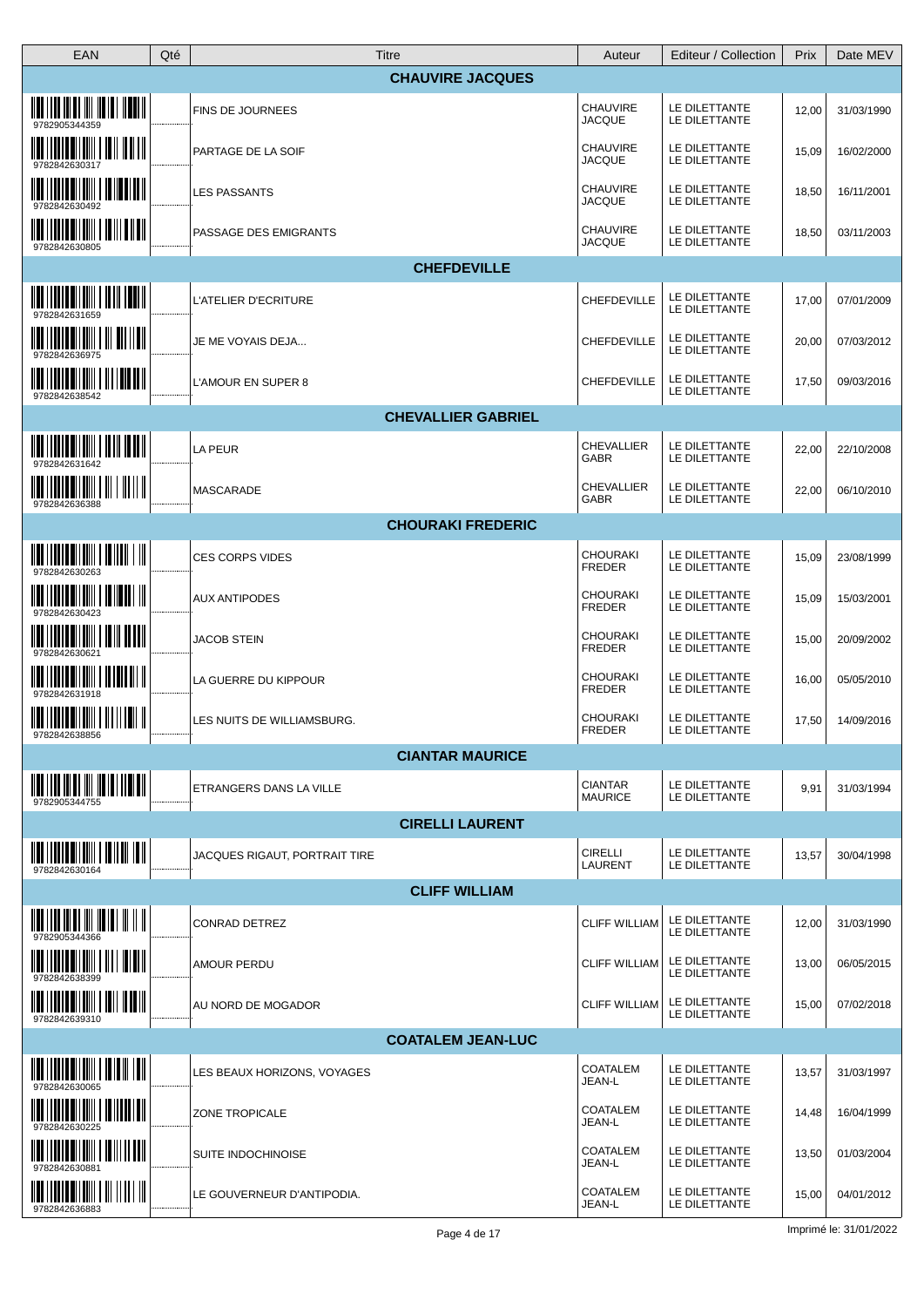| <b>EAN</b>                                                                                                                                                                                                                                                                                                                           | Qté | Titre                                                        | Auteur                           | Editeur / Collection           | Prix  | Date MEV   |
|--------------------------------------------------------------------------------------------------------------------------------------------------------------------------------------------------------------------------------------------------------------------------------------------------------------------------------------|-----|--------------------------------------------------------------|----------------------------------|--------------------------------|-------|------------|
| <u> IIII I IIIII IIIIIIII I III IIIIIII</u><br>9782842636944                                                                                                                                                                                                                                                                         |     | <b>TRISTE SIRE</b>                                           | <b>COATALEM</b><br>JEAN-L        | LE DILETTANTE<br>LE DILETTANTE | 12,00 | 04/01/2012 |
|                                                                                                                                                                                                                                                                                                                                      |     | <b>COHEN-GRILLET PHILIPPE</b>                                |                                  |                                |       |            |
| <u> IIII    IIII    IIII    III    III   </u><br>9782842637200                                                                                                                                                                                                                                                                       |     | <b>HAUT ET COURT</b>                                         | <b>COHEN-GRILL</b><br>ET P       | LE DILETTANTE<br>LE DILETTANTE | 17,00 | 22/08/2012 |
|                                                                                                                                                                                                                                                                                                                                      |     | <b>COUSSE RAYMOND</b>                                        |                                  |                                |       |            |
| $\frac{1}{2}$ $\frac{1}{2}$ $\frac{1}{2}$ $\frac{1}{2}$ $\frac{1}{2}$ $\frac{1}{2}$ $\frac{1}{2}$ $\frac{1}{2}$ $\frac{1}{2}$ $\frac{1}{2}$ $\frac{1}{2}$ $\frac{1}{2}$ $\frac{1}{2}$<br>9782842630133                                                                                                                               |     | L'ENVERS VAUT L'ENDROIT ET AUTRES TEXTES                     | <b>COUSSE</b><br><b>RAYMOND</b>  | LE DILETTANTE<br>LE DILETTANTE | 13,57 | 31/03/1998 |
|                                                                                                                                                                                                                                                                                                                                      |     | <b>COUTURIER HELENE</b>                                      |                                  |                                |       |            |
| $\frac{1}{2}$ $\frac{1}{2}$ $\frac{1}{2}$ $\frac{1}{2}$ $\frac{1}{2}$ $\frac{1}{2}$ $\frac{1}{2}$ $\frac{1}{2}$ $\frac{1}{2}$ $\frac{1}{2}$ $\frac{1}{2}$ $\frac{1}{2}$ $\frac{1}{2}$ $\frac{1}{2}$ $\frac{1}{2}$ $\frac{1}{2}$ $\frac{1}{2}$ $\frac{1}{2}$ $\frac{1}{2}$ $\frac{1}{2}$ $\frac{1}{2}$ $\frac{1}{2}$<br>9782842638795 |     | IL ETAIT COMBIEN DE FOIS                                     | <b>COUTURIER</b><br><b>HELEN</b> | LE DILETTANTE<br>LE DILETTANTE | 15,00 | 18/01/2017 |
|                                                                                                                                                                                                                                                                                                                                      |     | <b>CUBEL-ULLUARTE</b>                                        |                                  |                                |       |            |
| <u> IIII    IIII    IIIII    IIIII    III</u><br>9782842631291                                                                                                                                                                                                                                                                       |     | DESCABELLO                                                   | CUBEL-ULLUA<br><b>RTE</b>        | LE DILETTANTE<br>LE DILETTANTE | 17,50 | 05/01/2007 |
|                                                                                                                                                                                                                                                                                                                                      |     | <b>DABIT EUGENE</b>                                          |                                  |                                |       |            |
| <u> IIII   III III III III III III III   </u><br>9782905344182                                                                                                                                                                                                                                                                       |     | VILLE LUMIERE                                                | DABIT<br><b>EUGENE</b>           | LE DILETTANTE<br>LE DILETTANTE | 14,00 | 30/06/1987 |
|                                                                                                                                                                                                                                                                                                                                      |     | <b>DARGENT MILAN</b>                                         |                                  |                                |       |            |
|                                                                                                                                                                                                                                                                                                                                      |     | SOUPE A LA TETE DE BOUC                                      | <b>DARGENT</b><br><b>MILAN</b>   | LE DILETTANTE<br>LE DILETTANTE | 13,50 | 16/05/2002 |
| <u> IIII    IIII III IIII   IIII    II</u><br>9782842631857                                                                                                                                                                                                                                                                          |     | LE CLUB DES CAMELEONS                                        | <b>DARGENT</b><br>MILAN          | LE DILETTANTE<br>LE DILETTANTE | 15,00 | 06/01/2010 |
| $\frac{1}{2}$ $\frac{1}{2}$ $\frac{1}{2}$ $\frac{1}{2}$ $\frac{1}{2}$ $\frac{1}{2}$ $\frac{1}{2}$ $\frac{1}{2}$ $\frac{1}{2}$ $\frac{1}{2}$ $\frac{1}{2}$ $\frac{1}{2}$ $\frac{1}{2}$ $\frac{1}{2}$ $\frac{1}{2}$ $\frac{1}{2}$ $\frac{1}{2}$ $\frac{1}{2}$ $\frac{1}{2}$ $\frac{1}{2}$ $\frac{1}{2}$ $\frac{1}{2}$<br>9782842637637 |     | LE TOURNANT DE LA RIGUEUR                                    | <b>DARGENT</b><br><b>MILAN</b>   | LE DILETTANTE<br>LE DILETTANTE | 16,00 | 06/03/2013 |
|                                                                                                                                                                                                                                                                                                                                      |     | <b>DAZAT OLIVIER</b>                                         |                                  |                                |       |            |
| <u> IIII IIII III III III III III II III III</u><br>9782905344465                                                                                                                                                                                                                                                                    |     | PANACHE                                                      | <b>DAZAT</b><br><b>OLIVIER</b>   | LE DILETTANTE<br>LE DILETTANTE | 12,04 | 30/06/1991 |
|                                                                                                                                                                                                                                                                                                                                      |     | <b>DAZY SYLVIE</b>                                           |                                  |                                |       |            |
| <u> IIII   IIII III IIII    III    III</u><br>9782842638764                                                                                                                                                                                                                                                                          |     | METAMORPHOSE D'UN CRABE                                      | <b>DAZY SYLVIE</b>               | LE DILETTANTE<br>LE DILETTANTE | 15,00 | 24/08/2016 |
| $\frac{1}{2}$ $\frac{1}{2}$ $\frac{1}{2}$ $\frac{1}{2}$ $\frac{1}{2}$ $\frac{1}{2}$ $\frac{1}{2}$ $\frac{1}{2}$ $\frac{1}{2}$ $\frac{1}{2}$ $\frac{1}{2}$ $\frac{1}{2}$ $\frac{1}{2}$ $\frac{1}{2}$ $\frac{1}{2}$ $\frac{1}{2}$ $\frac{1}{2}$ $\frac{1}{2}$ $\frac{1}{2}$ $\frac{1}{2}$ $\frac{1}{2}$ $\frac{1}{2}$<br>9782842639617 |     | <b>L'EMBACLE</b>                                             | DAZY SYLVIE                      | LE DILETTANTE<br>LE DILETTANTE | 18,00 | 13/03/2019 |
|                                                                                                                                                                                                                                                                                                                                      |     | <b>DEFOE GIDEON</b>                                          |                                  |                                |       |            |
| <u> IIII    IIII    IIIII    IIII    III</u>                                                                                                                                                                                                                                                                                         |     | LES PIRATES ! T.1 DANS : UNE AVENTURE AVEC LES SCIENTIFIQUES | <b>DEFOE</b><br><b>GIDEON</b>    | LE DILETTANTE<br>LE DILETTANTE | 16,00 | 03/04/2006 |
| $\frac{1}{2}$ $\frac{1}{2}$ $\frac{1}{2}$ $\frac{1}{2}$ $\frac{1}{2}$ $\frac{1}{2}$ $\frac{1}{2}$ $\frac{1}{2}$ $\frac{1}{2}$ $\frac{1}{2}$ $\frac{1}{2}$ $\frac{1}{2}$ $\frac{1}{2}$ $\frac{1}{2}$ $\frac{1}{2}$ $\frac{1}{2}$ $\frac{1}{2}$ $\frac{1}{2}$ $\frac{1}{2}$ $\frac{1}{2}$ $\frac{1}{2}$ $\frac{1}{2}$<br>9782842631376 |     | LES PIRATES ! T.2 DANS : UNE AVENTURE AVEC LES BALEINES      | <b>DEFOE</b><br><b>GIDEON</b>    | LE DILETTANTE<br>LE DILETTANTE | 17,00 | 10/04/2007 |
| $\frac{1}{2}$ $\frac{1}{2}$ $\frac{1}{2}$ $\frac{1}{2}$ $\frac{1}{2}$ $\frac{1}{2}$ $\frac{1}{2}$ $\frac{1}{2}$ $\frac{1}{2}$ $\frac{1}{2}$ $\frac{1}{2}$ $\frac{1}{2}$ $\frac{1}{2}$ $\frac{1}{2}$ $\frac{1}{2}$ $\frac{1}{2}$ $\frac{1}{2}$ $\frac{1}{2}$ $\frac{1}{2}$ $\frac{1}{2}$ $\frac{1}{2}$ $\frac{1}{2}$<br>9782842631536 |     | LES PIRATES ! T.3 DANS : UNE AVENTURE AVEC LES COMMUNISTES   | <b>DEFOE</b><br><b>GIDEON</b>    | LE DILETTANTE<br>LE DILETTANTE | 17,00 | 04/04/2008 |
| <u> IIII    IIII    IIIII    III    III</u><br>9782842637170                                                                                                                                                                                                                                                                         |     | LES PIRATES! DANS UNE AVENTURE AVEC NAPOLEON                 | DEFOE<br><b>GIDEON</b>           | LE DILETTANTE<br>LE DILETTANTE | 17,00 | 14/03/2012 |
|                                                                                                                                                                                                                                                                                                                                      |     | <b>DELOME DIDIER</b>                                         |                                  |                                |       |            |
| $\frac{1}{2}$ $\frac{1}{2}$ $\frac{1}{2}$ $\frac{1}{2}$ $\frac{1}{2}$ $\frac{1}{2}$ $\frac{1}{2}$ $\frac{1}{2}$ $\frac{1}{2}$ $\frac{1}{2}$ $\frac{1}{2}$ $\frac{1}{2}$ $\frac{1}{2}$ $\frac{1}{2}$ $\frac{1}{2}$ $\frac{1}{2}$ $\frac{1}{2}$ $\frac{1}{2}$ $\frac{1}{2}$ $\frac{1}{2}$ $\frac{1}{2}$ $\frac{1}{2}$                  |     | JOURS DE DECHE                                               | <b>DELOME</b><br><b>DIDIER</b>   | LE DILETTANTE<br>LE DILETTANTE | 18,00 | 22/08/2018 |
| <u> IIII I IIIII DI IIIII I IIIII II DIII</u><br>9782842639860                                                                                                                                                                                                                                                                       |     | <b>LES ETRANGERS</b>                                         | <b>DELOME</b><br><b>DIDIER</b>   | LE DILETTANTE<br>LE DILETTANTE | 18,00 | 21/08/2019 |
|                                                                                                                                                                                                                                                                                                                                      |     | <b>DEROCHE FRANK</b>                                         |                                  |                                |       |            |
| $\mathop{\mathtt{min}}\limits_{} \mathop{\mathtt{min}}\limits_{} \mathop{\mathtt{min}}\limits_{} \mathop{\mathtt{min}}\limits_{} \mathop{\mathtt{min}}\limits_{} \mathop{\mathtt{min}}\limits_{}$                                                                                                                                    |     | <b>EFFETS SECONDAIRES</b>                                    | <b>DEROCHE</b><br><b>FRANK</b>   | LE DILETTANTE<br>LE DILETTANTE | 13,50 | 29/08/2002 |
| <u> IIII    IIII    IIIII    III    II</u><br>9782842630782                                                                                                                                                                                                                                                                          |     | LA QUEUE DU FAISAN FROLE LES PIVOINES                        | <b>DEROCHE</b><br><b>FRANK</b>   | LE DILETTANTE<br>LE DILETTANTE | 13,50 | 26/09/2003 |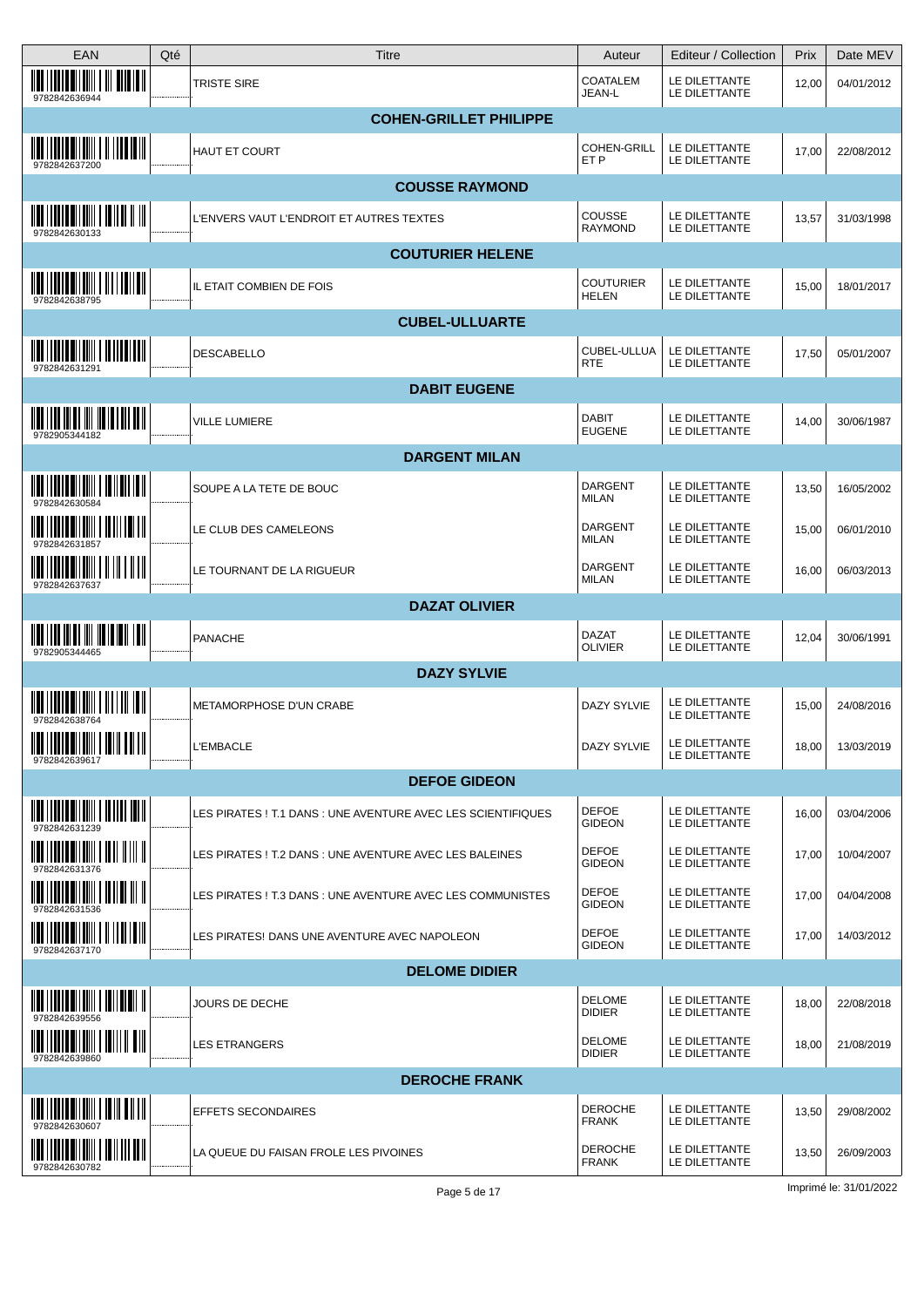| EAN                                                                                                                                                                                                                                                                                                                                  | Qté | <b>Titre</b>                                | Auteur                           | Editeur / Collection           | Prix  | Date MEV   |
|--------------------------------------------------------------------------------------------------------------------------------------------------------------------------------------------------------------------------------------------------------------------------------------------------------------------------------------|-----|---------------------------------------------|----------------------------------|--------------------------------|-------|------------|
|                                                                                                                                                                                                                                                                                                                                      |     | <b>DEXTER GARY</b>                          |                                  |                                |       |            |
| 9782842637415                                                                                                                                                                                                                                                                                                                        |     | LE SOUILLEUR DE FEMMES D'OXFORD             | <b>DEXTER GARY</b>               | LE DILETTANTE<br>LE DILETTANTE | 20,00 | 03/10/2012 |
|                                                                                                                                                                                                                                                                                                                                      |     | <b>DOUNOVETZ SERGE</b>                      |                                  |                                |       |            |
| 9782905344816                                                                                                                                                                                                                                                                                                                        |     | <b>MOVIOLA</b>                              | <b>DOUNOVETZ</b><br>SERGE        | LE DILETTANTE<br>LE DILETTANTE | 15,00 | 30/09/1994 |
| 9782842637125                                                                                                                                                                                                                                                                                                                        |     | ODYSSEE ODESSA                              | <b>DOUNOVETZ</b><br>SERGE        | LE DILETTANTE<br>LE DILETTANTE | 20,00 | 07/03/2012 |
|                                                                                                                                                                                                                                                                                                                                      |     | <b>DUMORTIER DAVID</b>                      |                                  |                                |       |            |
| <u> IIII IIIIII IIIIIII II IIIIIIII</u><br>9782842637002                                                                                                                                                                                                                                                                             |     | <b>TRAVESTI</b>                             | <b>DUMORTIER</b><br><b>DAVID</b> | LE DILETTANTE<br>LE DILETTANTE | 17,00 | 07/03/2012 |
|                                                                                                                                                                                                                                                                                                                                      |     | <b>DUTOURD JEAN</b>                         |                                  |                                |       |            |
| 9782842639709                                                                                                                                                                                                                                                                                                                        |     | <b>LES DUPES</b>                            | <b>DUTOURD</b><br>JEAN           | LE DILETTANTE<br>LE DILETTANTE | 17,00 | 31/10/2018 |
|                                                                                                                                                                                                                                                                                                                                      |     | <b>EHRHARD HUGO</b>                         |                                  |                                |       |            |
| <u> IIII IIIIIII IIIIIIII I III IIIIIIII</u><br>9782842638054                                                                                                                                                                                                                                                                        |     | L'AUTOMNE DES INCOMPRIS                     | <b>EHRHARD</b><br><b>HUGO</b>    | LE DILETTANTE<br>LE DILETTANTE | 17,00 | 20/08/2014 |
| <u> IIII I IIIII IIIIIII I III IIII III</u><br>978284263848                                                                                                                                                                                                                                                                          |     | LE DIEU DU TOURMENT                         | EHRHARD<br><b>HUGO</b>           | LE DILETTANTE<br>LE DILETTANTE | 18,00 | 06/01/2016 |
|                                                                                                                                                                                                                                                                                                                                      |     | <b>FEER FRANCOIS</b>                        |                                  |                                |       |            |
| 9782842631635                                                                                                                                                                                                                                                                                                                        |     | <b>BESTIAIRE AMAZONIEN</b>                  | <b>FEER</b><br><b>FRANCOIS</b>   | LE DILETTANTE<br>LE DILETTANTE | 17,00 | 08/10/2008 |
| <u> IIII    IIII    IIIII    III    III</u><br>9782842636661                                                                                                                                                                                                                                                                         |     | LES POISSONS SONT INDOMPTABLES              | FEER<br><b>FRANCOIS</b>          | LE DILETTANTE<br>LE DILETTANTE | 20,00 | 23/03/2011 |
|                                                                                                                                                                                                                                                                                                                                      |     | <b>FLEISCHMAN CYRILLE</b>                   |                                  |                                |       |            |
| $\overline{\mathbf{u}}$ , $\overline{\mathbf{u}}$ , $\overline{\mathbf{u}}$ , $\overline{\mathbf{u}}$ , $\overline{\mathbf{u}}$ , $\overline{\mathbf{u}}$ , $\overline{\mathbf{u}}$ , $\overline{\mathbf{u}}$ , $\overline{\mathbf{u}}$ , $\overline{\mathbf{u}}$                                                                    |     | RENDEZ-VOUS AU METRO SAINT-PAUL             | <b>FLEISCHMAN</b><br><b>CYRI</b> | LE DILETTANTE<br>LE DILETTANTE | 15,00 | 30/06/1992 |
| 9782905344786                                                                                                                                                                                                                                                                                                                        |     | NOUVEAUX RENDEZ-VOUS AU METRO SAINT-PAUL    | <b>FLEISCHMAN</b><br><b>CYRI</b> | LE DILETTANTE<br>LE DILETTANTE | 14,48 | 31/03/1994 |
| <u> IIII    III III III III III III II III III</u><br>9782905344915                                                                                                                                                                                                                                                                  |     | DERNIERS RENDEZ-VOUS AU METRO SAINT-PAUL    | <b>FLEISCHMAN</b><br><b>CYRI</b> | LE DILETTANTE<br>LE DILETTANTE | 14,48 | 31/12/1995 |
| 9782842631383                                                                                                                                                                                                                                                                                                                        |     | <b>RIVERAINS REVEURS DU METRO BASTILLE</b>  | <b>FLEISCHMAN</b><br><b>CYRI</b> | LE DILETTANTE<br>LE DILETTANTE | 15,00 | 04/05/2007 |
|                                                                                                                                                                                                                                                                                                                                      |     | <b>FORTON JEAN</b>                          |                                  |                                |       |            |
| $\frac{1}{2}$ $\frac{1}{2}$ $\frac{1}{2}$ $\frac{1}{2}$ $\frac{1}{2}$ $\frac{1}{2}$ $\frac{1}{2}$ $\frac{1}{2}$ $\frac{1}{2}$ $\frac{1}{2}$ $\frac{1}{2}$ $\frac{1}{2}$ $\frac{1}{2}$ $\frac{1}{2}$ $\frac{1}{2}$ $\frac{1}{2}$ $\frac{1}{2}$ $\frac{1}{2}$ $\frac{1}{2}$ $\frac{1}{2}$ $\frac{1}{2}$ $\frac{1}{2}$<br>9782905344878 |     | <b>L'ENFANT ROI</b>                         | FORTON JEAN                      | LE DILETTANTE<br>LE DILETTANTE | 15,00 | 30/06/1995 |
| $\begin{tabular}{c c c c} \hline \quad \quad \quad & \quad \quad & \quad \quad & \quad \quad & \quad \quad & \quad \quad \\ \hline \quad \quad & \quad \quad & \quad \quad & \quad \quad & \quad \quad \\ \hline 9782842630096 & & & & \quad \quad \\ \hline \end{tabular}$                                                          |     | LES SABLES MOUVANTS                         | <b>FORTON JEAN</b>               | LE DILETTANTE<br>LE DILETTANTE | 15,09 | 30/09/1997 |
| $\frac{1}{2}$ $\frac{1}{2}$ $\frac{1}{2}$ $\frac{1}{2}$ $\frac{1}{2}$ $\frac{1}{2}$ $\frac{1}{2}$ $\frac{1}{2}$ $\frac{1}{2}$ $\frac{1}{2}$ $\frac{1}{2}$ $\frac{1}{2}$ $\frac{1}{2}$ $\frac{1}{2}$ $\frac{1}{2}$ $\frac{1}{2}$ $\frac{1}{2}$ $\frac{1}{2}$ $\frac{1}{2}$ $\frac{1}{2}$ $\frac{1}{2}$ $\frac{1}{2}$                  |     | LA CENDRE AUX YEUX                          | FORTON JEAN                      | LE DILETTANTE<br>LE DILETTANTE | 19,00 | 21/10/2009 |
| <u> IIII    IIII III IIII               </u><br>9782842637385                                                                                                                                                                                                                                                                        |     | LA VRAIE VIE EST AILLEURS                   | <b>FORTON JEAN</b>               | LE DILETTANTE<br>LE DILETTANTE | 20,00 | 07/11/2012 |
|                                                                                                                                                                                                                                                                                                                                      |     | <b>FRAIGNEAU ANDRE</b>                      |                                  |                                |       |            |
| <u> III IIIIIIIIIIIIIIIIIIIIIII</u><br>9782842631741                                                                                                                                                                                                                                                                                 |     | EN BONNE COMPAGNIE                          | <b>FRAIGNEAU</b><br>ANDRE        | LE DILETTANTE<br>LE DILETTANTE | 17,00 | 04/03/2009 |
|                                                                                                                                                                                                                                                                                                                                      |     | <b>FRANK BERNARD</b>                        |                                  |                                |       |            |
| $\frac{1}{2}$ , $\frac{1}{2}$ , $\frac{1}{2}$ , $\frac{1}{2}$ , $\frac{1}{2}$ , $\frac{1}{2}$ , $\frac{1}{2}$ , $\frac{1}{2}$ , $\frac{1}{2}$ , $\frac{1}{2}$ , $\frac{1}{2}$<br>9782905344298                                                                                                                                       |     | GROGNARDS & HUSSARDS, SUIVI DE : LA TURQUIE | <b>FRANK</b><br><b>BERNARD</b>   | LE DILETTANTE<br>LE DILETTANTE | 9,91  | 31/03/1989 |
| <u> IIII IIIIII IIIIIII I III II II II</u><br>9782842630386                                                                                                                                                                                                                                                                          |     | <b>REVERIES</b>                             | <b>FRANK</b><br><b>BERNARD</b>   | LE DILETTANTE<br>LE DILETTANTE | 13,57 | 17/01/2001 |
| HULLIUM ALIMI   ILIUM AII<br>9782842630980                                                                                                                                                                                                                                                                                           |     | LES RUES DE MA VIE                          | <b>FRANK</b><br><b>BERNARD</b>   | LE DILETTANTE<br>LE DILETTANTE | 15,00 | 17/01/2005 |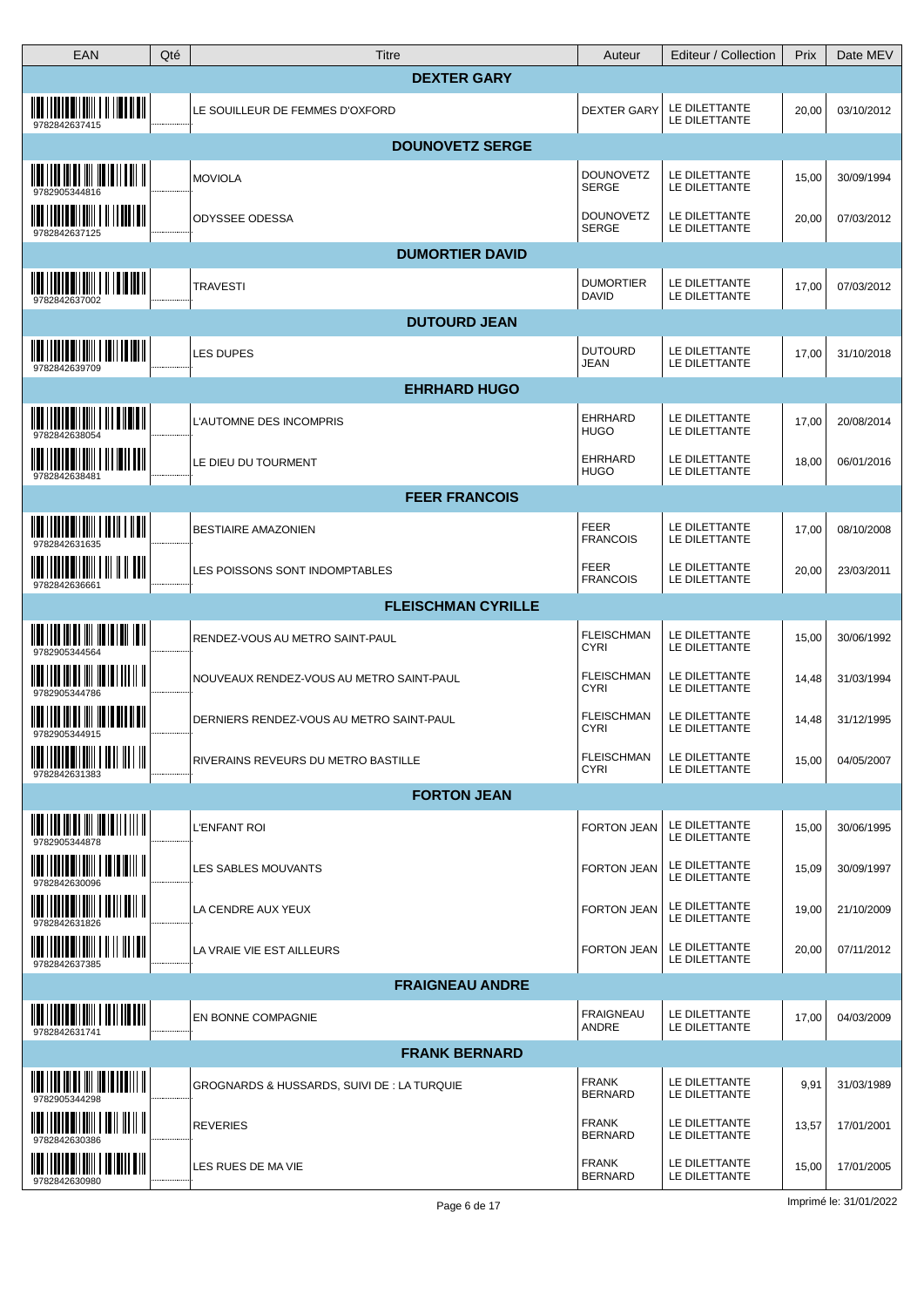| EAN                                                                                                                                                                                                                                                                                                                                  | Qté | Titre                                                 | Auteur                           | Editeur / Collection             | Prix  | Date MEV   |
|--------------------------------------------------------------------------------------------------------------------------------------------------------------------------------------------------------------------------------------------------------------------------------------------------------------------------------------|-----|-------------------------------------------------------|----------------------------------|----------------------------------|-------|------------|
|                                                                                                                                                                                                                                                                                                                                      |     | <b>FREUSTIE JEAN</b>                                  |                                  |                                  |       |            |
| <u> IIII IIIIII IIIIIII I IIIIIIIIII</u><br>9782842631512                                                                                                                                                                                                                                                                            |     | LES COLLINES DE L'EST                                 | <b>FREUSTIE</b><br>JEAN          | LE DILETTANTE<br>LE DILETTANTE   | 17,00 | 03/03/2008 |
|                                                                                                                                                                                                                                                                                                                                      |     | <b>GADENNE PAUL</b>                                   |                                  |                                  |       |            |
| 9782905344854                                                                                                                                                                                                                                                                                                                        |     | LA RUE PROFONDE, SUIVI DE : POEME A TROIS PERSONNAGES | GADENNE<br>PAUL                  | LE DILETTANTE<br>LE DILETTANTE   | 19,00 | 31/03/1995 |
|                                                                                                                                                                                                                                                                                                                                      |     | <b>GAMBLIN JACQUES</b>                                |                                  |                                  |       |            |
| 9782842630034                                                                                                                                                                                                                                                                                                                        |     | LE TOUCHER DE LA HANCHE                               | <b>GAMBLIN</b><br><b>JACQUES</b> | LE DILETTANTE<br>LE DILETTANTE   | 11,60 | 31/03/1997 |
| <u> IIII IIIIII AIIIIII I IIIIIIIIII</u><br>9782842630799                                                                                                                                                                                                                                                                            |     | ENTRE COURIR ET VOLER IL N'Y A QU'UN PAS PAPA         | <b>GAMBLIN</b><br>JACQUES        | LE DILETTANTE<br>LE DILETTANTE   | 13,00 | 03/10/2003 |
|                                                                                                                                                                                                                                                                                                                                      |     | <b>GAVALDA ANNA</b>                                   |                                  |                                  |       |            |
| 9782842630256                                                                                                                                                                                                                                                                                                                        |     | JE VOUDRAIS QUE QUELQU'UN M'ATTENDE QUELQUE PART      | <b>GAVALDA</b><br>ANNA           | LE DILETTANTE<br>LE DILETTANTE - | 15,00 | 23/08/1999 |
| <u> IIII   IIIII III   IIII</u><br>9782842630522                                                                                                                                                                                                                                                                                     |     | <b>JE L'AIMAIS</b>                                    | <b>GAVALDA</b><br>ANNA           | LE DILETTANTE<br>LE DILETTANTE - | 15,00 | 08/02/2002 |
| <u>HIIIIIIIII</u><br>9782842630850                                                                                                                                                                                                                                                                                                   |     | ENSEMBLE, C'EST TOUT                                  | <b>GAVALDA</b><br>ANNA           | LE DILETTANTE<br>LE DILETTANTE - | 22,00 | 09/03/2007 |
| <u> IIII IIIIII IIIIIII I IIIIIII IIII</u><br>9782842631529                                                                                                                                                                                                                                                                          |     | LA CONSOLANTE                                         | GAVALDA<br>ANNA                  | LE DILETTANTE<br>LE DILETTANTE   | 24,50 | 11/03/2008 |
| 9782842637569                                                                                                                                                                                                                                                                                                                        |     | L'ECHAPPEE BELLE (NE)                                 | <b>GAVALDA</b><br>ANNA           | LE DILETTANTE<br>LE DILETTANTE   | 10,00 | 03/07/2012 |
| $\overline{\mathbf{u}}$ , $\overline{\mathbf{u}}$ , $\overline{\mathbf{u}}$ , $\overline{\mathbf{u}}$ , $\overline{\mathbf{u}}$ , $\overline{\mathbf{u}}$ , $\overline{\mathbf{u}}$ , $\overline{\mathbf{u}}$ , $\overline{\mathbf{u}}$ , $\overline{\mathbf{u}}$<br>9782842637903                                                   |     | <b>BILLIE</b>                                         | GAVALDA<br>ANNA                  | LE DILETTANTE<br>LE DILETTANTE   | 15,00 | 02/10/2013 |
| <b>THE REAL PROPERTY</b><br>9782842637965                                                                                                                                                                                                                                                                                            |     | LA VIE EN MIEUX                                       | <b>GAVALDA</b><br>ANNA           | LE DILETTANTE<br>LE DILETTANTE   | 17,00 | 12/03/2014 |
| <u>                 </u><br><u> IIII I IIIII IIIIII</u><br>9782842639136                                                                                                                                                                                                                                                             |     | FENDRE L'ARMURE.                                      | GAVALDA<br>ANNA                  | LE DILETTANTE<br>LE DILETTANTE   | 17,00 | 17/05/2017 |
|                                                                                                                                                                                                                                                                                                                                      |     | <b>GEBE</b>                                           |                                  |                                  |       |            |
| <u> IIII    IIII    IIIII    III         </u><br>9782842630430                                                                                                                                                                                                                                                                       |     | REPORTAGES PAS VRAIMENT RATES                         | GEBE                             | LE DILETTANTE<br>LE DILETTANTE   | 15,09 | 22/02/2001 |
|                                                                                                                                                                                                                                                                                                                                      |     | <b>GIBEAU YVES</b>                                    |                                  |                                  |       |            |
| <u> IIII   IIIII   IIIII</u><br>9782842638580                                                                                                                                                                                                                                                                                        |     | <b>ALLONS Z'ENFANTS</b>                               | <b>GIBEAU YVES</b>               | LE DILETTANTE<br>LE DILETTANTE   | 23,00 | 13/04/2016 |
|                                                                                                                                                                                                                                                                                                                                      |     | <b>GIRARDON JACQUES</b>                               |                                  |                                  |       |            |
| 9782842631864                                                                                                                                                                                                                                                                                                                        |     | <b>MATHUSALEM &amp; CIE</b>                           | <b>GIRARDON</b><br><b>JACQUE</b> | LE DILETTANTE<br>LE DILETTANTE   | 20,00 | 06/01/2010 |
|                                                                                                                                                                                                                                                                                                                                      |     | <b>GIRAUD ROBERT</b>                                  |                                  |                                  |       |            |
| $\frac{1}{2}$ $\frac{1}{2}$ $\frac{1}{2}$ $\frac{1}{2}$ $\frac{1}{2}$ $\frac{1}{2}$ $\frac{1}{2}$ $\frac{1}{2}$ $\frac{1}{2}$ $\frac{1}{2}$ $\frac{1}{2}$ $\frac{1}{2}$ $\frac{1}{2}$ $\frac{1}{2}$ $\frac{1}{2}$ $\frac{1}{2}$ $\frac{1}{2}$ $\frac{1}{2}$ $\frac{1}{2}$ $\frac{1}{2}$ $\frac{1}{2}$ $\frac{1}{2}$<br>9782905344267 |     | LES LUMIERES DU ZINC                                  | <b>GIRAUD</b><br><b>ROBERT</b>   | LE DILETTANTE<br>LE DILETTANTE   | 12,00 | 31/12/1988 |
| <u> IIII IIII III III III IIII III II III</u><br>9782905344694                                                                                                                                                                                                                                                                       |     | COFFRET FAUNE ET FLORE ARGOTIQUES EN 3VOLS            | <b>GIRAUD</b><br><b>ROBERT</b>   | LE DILETTANTE<br>LE DILETTANTE   | 20,00 | 30/09/1993 |
| <u>                     </u><br>9782842631567                                                                                                                                                                                                                                                                                        |     | PARIS, MON POTE                                       | <b>GIRAUD</b><br><b>ROBERT</b>   | LE DILETTANTE<br>LE DILETTANTE   | 17,00 | 16/05/2008 |
| 9782842637507                                                                                                                                                                                                                                                                                                                        |     | LE PEUPLE DES BERGES                                  | <b>GIRAUD</b><br><b>ROBERT</b>   | LE DILETTANTE<br>LE DILETTANTE   | 12,00 | 10/04/2013 |
|                                                                                                                                                                                                                                                                                                                                      |     | LA PETITE GAMBERGE                                    | <b>GIRAUD</b><br><b>ROBERT</b>   | LE DILETTANTE<br>LE DILETTANTE   | 17,00 | 12/10/2016 |
| $\frac{1}{2}$ $\frac{1}{2}$ $\frac{1}{2}$ $\frac{1}{2}$ $\frac{1}{2}$ $\frac{1}{2}$ $\frac{1}{2}$ $\frac{1}{2}$ $\frac{1}{2}$ $\frac{1}{2}$ $\frac{1}{2}$ $\frac{1}{2}$ $\frac{1}{2}$ $\frac{1}{2}$ $\frac{1}{2}$ $\frac{1}{2}$ $\frac{1}{2}$ $\frac{1}{2}$ $\frac{1}{2}$ $\frac{1}{2}$ $\frac{1}{2}$ $\frac{1}{2}$<br>9782842639259 |     | LE VIN DES RUES                                       | <b>GIRAUD</b><br><b>ROBERT</b>   | LE DILETTANTE<br>LE DILETTANTE   | 19,00 | 01/11/2017 |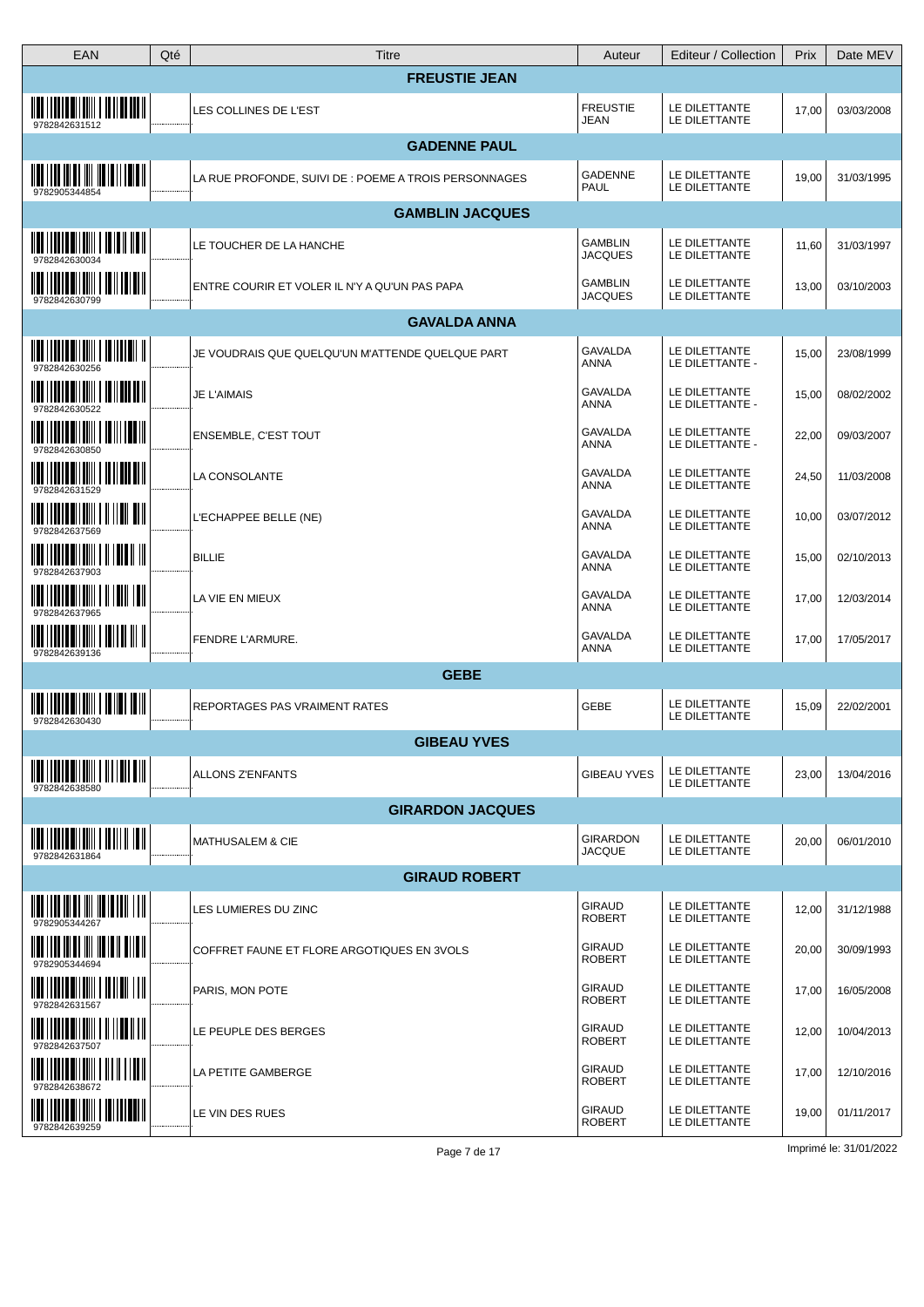| EAN                                                                                                                                                                                                                                                                                                                                  | Qté<br><b>Titre</b>                                      | Auteur                           | Editeur / Collection           | Prix  | Date MEV   |
|--------------------------------------------------------------------------------------------------------------------------------------------------------------------------------------------------------------------------------------------------------------------------------------------------------------------------------------|----------------------------------------------------------|----------------------------------|--------------------------------|-------|------------|
|                                                                                                                                                                                                                                                                                                                                      | <b>GRAFF LAURENT</b>                                     |                                  |                                |       |            |
| $\frac{1}{2}$ , $\frac{1}{2}$ , $\frac{1}{2}$ , $\frac{1}{2}$ , $\frac{1}{2}$ , $\frac{1}{2}$ , $\frac{1}{2}$ , $\frac{1}{2}$ , $\frac{1}{2}$ , $\frac{1}{2}$ , $\frac{1}{2}$                                                                                                                                                        | IL EST DES NOTRES                                        | GRAFF<br>LAURENT                 | LE DILETTANTE<br>LE DILETTANTE | 13,57 | 16/03/2000 |
| 978284263046                                                                                                                                                                                                                                                                                                                         | LES JOURS HEUREUX                                        | <b>GRAFF</b><br>LAURENT          | LE DILETTANTE<br>LE DILETTANTE | 13,00 | 24/08/2001 |
|                                                                                                                                                                                                                                                                                                                                      | VOYAGE, VOYAGES                                          | <b>GRAFF</b><br>LAURENT          | LE DILETTANTE<br>LE DILETTANTE | 13,00 | 01/02/2005 |
| <u> IIII    IIII    IIIII    IIIII   </u>                                                                                                                                                                                                                                                                                            | LE CRI                                                   | <b>GRAFF</b><br>LAURENT          | LE DILETTANTE<br>LE DILETTANTE | 14,00 | 25/08/2006 |
| <u> IIII   IIII IIIIIII   IIIIIII   </u><br>9782842631413                                                                                                                                                                                                                                                                            | IL NE VOUS RESTE QU'UNE PHOTO A PRENDRE                  | <b>GRAFF</b><br>LAURENT          | LE DILETTANTE<br>LE DILETTANTE | 15,00 | 24/08/2007 |
| IIIIII<br>9782842631871                                                                                                                                                                                                                                                                                                              | SELON TOUTE VRAISEMBLANCE                                | <b>GRAFF</b><br>LAURENT          | LE DILETTANTE<br>LE DILETTANTE | 15,00 | 03/03/2010 |
| 9782842637798                                                                                                                                                                                                                                                                                                                        | <b>GRAND ABSENT</b>                                      | <b>GRAFF</b><br>LAURENT          | LE DILETTANTE<br>LE DILETTANTE | 13,00 | 08/01/2014 |
|                                                                                                                                                                                                                                                                                                                                      | AU NOM DE SA MAJESTE                                     | <b>GRAFF</b><br>LAURENT          | LE DILETTANTE<br>LE DILETTANTE | 14,00 | 08/04/2015 |
| $\frac{1}{2}$ $\frac{1}{2}$ $\frac{1}{2}$ $\frac{1}{2}$ $\frac{1}{2}$ $\frac{1}{2}$ $\frac{1}{2}$ $\frac{1}{2}$ $\frac{1}{2}$ $\frac{1}{2}$ $\frac{1}{2}$ $\frac{1}{2}$ $\frac{1}{2}$ $\frac{1}{2}$ $\frac{1}{2}$ $\frac{1}{2}$ $\frac{1}{2}$ $\frac{1}{2}$ $\frac{1}{2}$ $\frac{1}{2}$ $\frac{1}{2}$ $\frac{1}{2}$<br>9782842639198 | LA METHODE SISIK                                         | <b>GRAFF</b><br>LAURENT          | LE DILETTANTE<br>LE DILETTANTE | 15,00 | 10/01/2018 |
|                                                                                                                                                                                                                                                                                                                                      | <b>GUERIN RAYMOND</b>                                    |                                  |                                |       |            |
| <u> 1100   1110   111   111   111   111   111   111   111   111   111   111   111   111   111   111   1</u><br>9782905344991                                                                                                                                                                                                         | <b>HUMEURS</b>                                           | <b>GUERIN</b><br><b>RAYMOND</b>  | LE DILETTANTE<br>LE DILETTANTE | 12,96 | 30/09/1996 |
| <u> 1100    11110    1111111    111    111    111</u><br>9782842630713                                                                                                                                                                                                                                                               | LE TEMPS DE LA SOTTISE (NOUVELLE EDITION)                | <b>GUERIN</b><br><b>RAYMOND</b>  | LE DILETTANTE<br>LE DILETTANTE | 13,00 | 18/04/2003 |
|                                                                                                                                                                                                                                                                                                                                      | <b>GUIBOURGE STEPHANE</b>                                |                                  |                                |       |            |
| 9782905344472                                                                                                                                                                                                                                                                                                                        | <b>CITRONNADE</b>                                        | <b>GUIBOURGE</b><br><b>STEPH</b> | LE DILETTANTE<br>LE DILETTANTE | 11,43 | 30/09/1991 |
|                                                                                                                                                                                                                                                                                                                                      | <b>GUILLOT BERTRAND</b>                                  |                                  |                                |       |            |
| $\frac{1}{2}$ $\frac{1}{2}$ $\frac{1}{2}$ $\frac{1}{2}$ $\frac{1}{2}$ $\frac{1}{2}$ $\frac{1}{2}$ $\frac{1}{2}$ $\frac{1}{2}$ $\frac{1}{2}$ $\frac{1}{2}$ $\frac{1}{2}$ $\frac{1}{2}$ $\frac{1}{2}$ $\frac{1}{2}$ $\frac{1}{2}$ $\frac{1}{2}$ $\frac{1}{2}$ $\frac{1}{2}$ $\frac{1}{2}$ $\frac{1}{2}$ $\frac{1}{2}$<br>9782842631420 | HORS JEU                                                 | <b>GUILLOT</b><br><b>BERTRAN</b> | LE DILETTANTE<br>LE DILETTANTE | 19,50 | 24/08/2007 |
|                                                                                                                                                                                                                                                                                                                                      | <b>GUYARD ALAIN</b>                                      |                                  |                                |       |            |
| $\frac{1}{2}$ $\frac{1}{2}$ $\frac{1}{2}$ $\frac{1}{2}$ $\frac{1}{2}$ $\frac{1}{2}$ $\frac{1}{2}$ $\frac{1}{2}$ $\frac{1}{2}$ $\frac{1}{2}$ $\frac{1}{2}$ $\frac{1}{2}$ $\frac{1}{2}$ $\frac{1}{2}$ $\frac{1}{2}$ $\frac{1}{2}$ $\frac{1}{2}$ $\frac{1}{2}$ $\frac{1}{2}$ $\frac{1}{2}$ $\frac{1}{2}$ $\frac{1}{2}$<br>9782842636753 | LA ZONZON                                                | GUYARD<br><b>ALAIN</b>           | LE DILETTANTE<br>LE DILETTANTE | 20,00 | 24/08/2011 |
| <u> IIII    IIII    IIIII               </u><br>9782842637736                                                                                                                                                                                                                                                                        | 33 LECONS DE PHILOSOPHIE PAR ET POUR LES MAUVAIS GARCONS | GUYARD<br><b>ALAIN</b>           | LE DILETTANTE<br>LE DILETTANTE | 20,00 | 02/05/2013 |
| <u> IIII   IIIII IIIIIIII   III IIIIIIII</u><br>9782842638214                                                                                                                                                                                                                                                                        | LA SOUDURE                                               | GUYARD<br><b>ALAIN</b>           | LE DILETTANTE<br>LE DILETTANTE | 18,00 | 08/04/2015 |
| 9782842639587                                                                                                                                                                                                                                                                                                                        | <b>NATCHAVE</b>                                          | GUYARD<br><b>ALAIN</b>           | LE DILETTANTE<br>LE DILETTANTE | 18,00 | 10/10/2018 |
|                                                                                                                                                                                                                                                                                                                                      | <b>HENROT ERROL</b>                                      |                                  |                                |       |            |
| <u> IIII    IIIII    IIIIII    IIIIII    III</u><br>9782842639167                                                                                                                                                                                                                                                                    | LES LIENS DU SANG                                        | <b>HENROT</b><br><b>ERROL</b>    | LE DILETTANTE<br>LE DILETTANTE | 16,50 | 23/08/2017 |
|                                                                                                                                                                                                                                                                                                                                      | <b>HOLDER ERIC</b>                                       |                                  |                                |       |            |
| $\frac{1}{2}$ $\frac{1}{2}$ $\frac{1}{2}$ $\frac{1}{2}$ $\frac{1}{2}$ $\frac{1}{2}$ $\frac{1}{2}$ $\frac{1}{2}$ $\frac{1}{2}$ $\frac{1}{2}$ $\frac{1}{2}$ $\frac{1}{2}$ $\frac{1}{2}$ $\frac{1}{2}$ $\frac{1}{2}$ $\frac{1}{2}$ $\frac{1}{2}$ $\frac{1}{2}$ $\frac{1}{2}$ $\frac{1}{2}$ $\frac{1}{2}$ $\frac{1}{2}$                  | LA BELLE JARDINIERE                                      | <b>HOLDER ERIC</b>               | LE DILETTANTE<br>LE DILETTANTE | 12,00 | 30/06/1994 |
| <u> 1100    111    111    111    111    111   </u><br>9782905344953                                                                                                                                                                                                                                                                  | EN COMPAGNIE DES FEMMES                                  | <b>HOLDER ERIC</b>               | LE DILETTANTE<br>LE DILETTANTE | 12,04 | 30/03/1996 |
| $\frac{1}{2}$ $\frac{1}{2}$ $\frac{1}{2}$ $\frac{1}{2}$ $\frac{1}{2}$ $\frac{1}{2}$ $\frac{1}{2}$ $\frac{1}{2}$ $\frac{1}{2}$ $\frac{1}{2}$ $\frac{1}{2}$ $\frac{1}{2}$ $\frac{1}{2}$ $\frac{1}{2}$ $\frac{1}{2}$ $\frac{1}{2}$ $\frac{1}{2}$ $\frac{1}{2}$ $\frac{1}{2}$ $\frac{1}{2}$ $\frac{1}{2}$ $\frac{1}{2}$<br>9782842630157 | NOUVELLES DU NORD ET D'AILLEURS                          | <b>HOLDER ERIC</b>               | LE DILETTANTE<br>LE DILETTANTE | 14,48 | 30/04/1998 |
| 9782842630485                                                                                                                                                                                                                                                                                                                        | <b>MASCULINS SINGULIERS</b>                              | <b>HOLDER ERIC</b>               | LE DILETTANTE<br>LE DILETTANTE | 13,50 | 01/10/2001 |
| 9782842630973                                                                                                                                                                                                                                                                                                                        | LES SENTIERS DELICATS                                    | HOLDER ERIC                      | LE DILETTANTE<br>LE DILETTANTE | 13,50 | 17/01/2005 |
|                                                                                                                                                                                                                                                                                                                                      |                                                          |                                  |                                |       |            |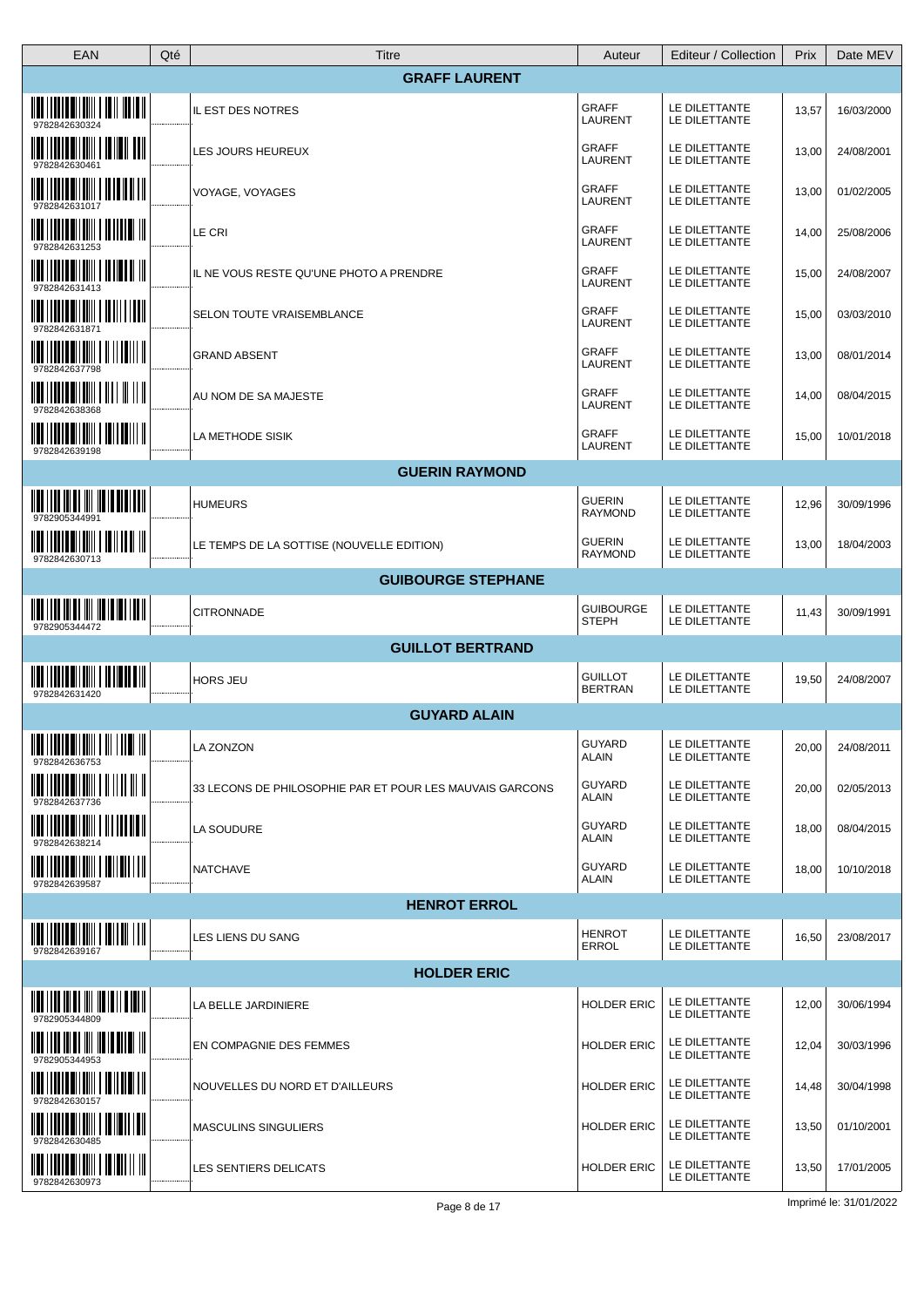| <b>EAN</b>                                                                                                                                                                                                                                                                                                                           | Qté | Titre                                                                                      | Auteur                           | Editeur / Collection           | Prix  | Date MEV   |
|--------------------------------------------------------------------------------------------------------------------------------------------------------------------------------------------------------------------------------------------------------------------------------------------------------------------------------------|-----|--------------------------------------------------------------------------------------------|----------------------------------|--------------------------------|-------|------------|
| $\frac{1}{2}$ $\frac{1}{2}$ $\frac{1}{2}$ $\frac{1}{2}$ $\frac{1}{2}$ $\frac{1}{2}$ $\frac{1}{2}$ $\frac{1}{2}$ $\frac{1}{2}$ $\frac{1}{2}$ $\frac{1}{2}$ $\frac{1}{2}$ $\frac{1}{2}$ $\frac{1}{2}$ $\frac{1}{2}$ $\frac{1}{2}$ $\frac{1}{2}$ $\frac{1}{2}$ $\frac{1}{2}$ $\frac{1}{2}$ $\frac{1}{2}$ $\frac{1}{2}$<br>9782842631604 |     | DE LOIN ON DIRAIT UNE ILE                                                                  | HOLDER ERIC                      | LE DILETTANTE<br>LE DILETTANTE | 16,00 | 10/09/2008 |
| <u> IIII    IIIII III IIII    III    III II</u><br>9782842636784                                                                                                                                                                                                                                                                     |     | EMBRASEZ-MOI                                                                               | <b>HOLDER ERIC</b>               | LE DILETTANTE<br>LE DILETTANTE | 17,00 | 14/09/2011 |
|                                                                                                                                                                                                                                                                                                                                      |     | <b>HOUDAER FREDERICK</b>                                                                   |                                  |                                |       |            |
| $\frac{1}{2}$ $\frac{1}{2}$ $\frac{1}{2}$ $\frac{1}{2}$ $\frac{1}{2}$ $\frac{1}{2}$ $\frac{1}{2}$ $\frac{1}{2}$ $\frac{1}{2}$ $\frac{1}{2}$ $\frac{1}{2}$ $\frac{1}{2}$ $\frac{1}{2}$ $\frac{1}{2}$ $\frac{1}{2}$ $\frac{1}{2}$ $\frac{1}{2}$ $\frac{1}{2}$ $\frac{1}{2}$ $\frac{1}{2}$ $\frac{1}{2}$ $\frac{1}{2}$<br>9782842639280 |     | ARMAGUEDON STRIP                                                                           | <b>HOUDAER</b><br><b>FREDERI</b> | LE DILETTANTE<br>LE DILETTANTE | 17,00 | 10/01/2018 |
|                                                                                                                                                                                                                                                                                                                                      |     | <b>HYVERNAUD GEORGES</b>                                                                   |                                  |                                |       |            |
| <u> Mai i i ni ni ni Mi Mata II i ni H</u>                                                                                                                                                                                                                                                                                           |     | LA PEAU ET LES OS                                                                          | <b>HYVERNAUD</b><br>GEORG        | LE DILETTANTE<br>LE DILETTANTE | 15,00 | 31/03/1993 |
| 9782905344823                                                                                                                                                                                                                                                                                                                        |     | <b>FEUILLES VOLANTES</b>                                                                   | <b>HYVERNAUD</b><br>GEORG        | LE DILETTANTE<br>LE DILETTANTE | 15,09 | 31/03/1995 |
| <u> IIII    IIII III IIII    III III III   </u>                                                                                                                                                                                                                                                                                      |     | LE WAGON A VACHES                                                                          | <b>HYVERNAUD</b><br>GEORG        | LE DILETTANTE<br>LE DILETTANTE | 15,00 | 31/03/1997 |
| <u> IIII IIIIII IIIIIII I IIIIIII III</u><br>9782842630287                                                                                                                                                                                                                                                                           |     | CARNETS D'OFLAG, SUIVI DE LETTRE A UNE PETITE FILLE                                        | <b>HYVERNAUD</b><br>GEORG        | LE DILETTANTE<br>LE DILETTANTE | 15,09 | 18/11/1999 |
| <u> IIII    IIII III IIIII   III III   III   </u><br>9782842630539                                                                                                                                                                                                                                                                   |     | LETTRE ANONYME                                                                             | <b>HYVERNAUD</b><br><b>GEORG</b> | LE DILETTANTE<br>LE DILETTANTE | 16,00 | 22/02/2002 |
|                                                                                                                                                                                                                                                                                                                                      |     | <b>ISERE (D') BILL</b>                                                                     |                                  |                                |       |            |
| <u> IIII    IIII    IIIII    III    III    </u><br>9782842638894                                                                                                                                                                                                                                                                     |     | TEDDY LE KOSOVAR                                                                           | ISERE (D') BILL                  | LE DILETTANTE<br>LE DILETTANTE | 17,50 | 18/01/2017 |
|                                                                                                                                                                                                                                                                                                                                      |     | <b>JONCOUR SERGE</b>                                                                       |                                  |                                |       |            |
| $\frac{1}{2}$ $\frac{1}{2}$ $\frac{1}{2}$ $\frac{1}{2}$ $\frac{1}{2}$ $\frac{1}{2}$ $\frac{1}{2}$ $\frac{1}{2}$ $\frac{1}{2}$ $\frac{1}{2}$ $\frac{1}{2}$ $\frac{1}{2}$ $\frac{1}{2}$ $\frac{1}{2}$ $\frac{1}{2}$ $\frac{1}{2}$ $\frac{1}{2}$ $\frac{1}{2}$ $\frac{1}{2}$ $\frac{1}{2}$ $\frac{1}{2}$ $\frac{1}{2}$<br>978284263017  |     | VU                                                                                         | <b>JONCOUR</b><br>SERGE          | LE DILETTANTE<br>LE DILETTANTE | 15,09 | 09/09/1998 |
| <u> IIII   IIII IIIIII    III    II   </u><br>9782842630768                                                                                                                                                                                                                                                                          |     | U.V.                                                                                       | <b>JONCOUR</b><br>SERGE          | LE DILETTANTE<br>LE DILETTANTE | 15,00 | 15/05/2007 |
|                                                                                                                                                                                                                                                                                                                                      |     | <b>JOUBERT DOMINIQUE</b>                                                                   |                                  |                                |       |            |
| 9782905344588                                                                                                                                                                                                                                                                                                                        |     | LES VENTS CONTRAIRES                                                                       | <b>JOUBERT</b><br><b>DOMINIQ</b> | LE DILETTANTE<br>LE DILETTANTE | 11,43 | 30/09/1992 |
| <u> IIII    IIII    IIIII       IIIIIIII   </u><br>9782842630119                                                                                                                                                                                                                                                                     |     | LE CHIEN DE LA BARBARE, SUIVI DE : ON NE RECUPERE PAS LES<br><b>BICYCLETTES LE DIMANCH</b> | <b>JOUBERT</b><br><b>DOMINIQ</b> | LE DILETTANTE<br>LE DILETTANTE | 11,43 | 31/12/1997 |
|                                                                                                                                                                                                                                                                                                                                      |     | <b>JOURDAN JULIETTE</b>                                                                    |                                  |                                |       |            |
| $\frac{1}{2}$ $\frac{1}{2}$ $\frac{1}{2}$ $\frac{1}{2}$ $\frac{1}{2}$ $\frac{1}{2}$ $\frac{1}{2}$ $\frac{1}{2}$ $\frac{1}{2}$ $\frac{1}{2}$ $\frac{1}{2}$ $\frac{1}{2}$ $\frac{1}{2}$<br>9782842631673                                                                                                                               |     | LE CHOIX DE JULIETTE                                                                       | <b>JOURDAN</b><br><b>JULIETT</b> | LE DILETTANTE<br>LE DILETTANTE | 22,00 | 07/01/2009 |
|                                                                                                                                                                                                                                                                                                                                      |     | <b>KENT</b>                                                                                |                                  |                                |       |            |
| $\frac{1}{2}$ $\frac{1}{2}$ $\frac{1}{2}$ $\frac{1}{2}$ $\frac{1}{2}$ $\frac{1}{2}$ $\frac{1}{2}$ $\frac{1}{2}$ $\frac{1}{2}$ $\frac{1}{2}$ $\frac{1}{2}$ $\frac{1}{2}$ $\frac{1}{2}$ $\frac{1}{2}$ $\frac{1}{2}$ $\frac{1}{2}$ $\frac{1}{2}$ $\frac{1}{2}$ $\frac{1}{2}$ $\frac{1}{2}$ $\frac{1}{2}$ $\frac{1}{2}$<br>9782842639730 |     | PEINE PERDUE                                                                               | <b>KENT</b>                      | LE DILETTANTE<br>LE DILETTANTE | 17,00 | 02/01/2019 |
|                                                                                                                                                                                                                                                                                                                                      |     | <b>KILODNEY CRAD</b>                                                                       |                                  |                                |       |            |
| 9782842637095                                                                                                                                                                                                                                                                                                                        |     | VILLES BIGREMENT EXOTIQUES                                                                 | <b>KILODNEY</b><br>CRAD          | LE DILETTANTE<br>LE DILETTANTE | 17,00 | 04/04/2012 |
|                                                                                                                                                                                                                                                                                                                                      |     | <b>LALUMIERE JEAN-CLAUDE</b>                                                               |                                  |                                |       |            |
| $\frac{1}{2}$ $\frac{1}{2}$ $\frac{1}{2}$ $\frac{1}{2}$ $\frac{1}{2}$ $\frac{1}{2}$ $\frac{1}{2}$ $\frac{1}{2}$ $\frac{1}{2}$ $\frac{1}{2}$ $\frac{1}{2}$ $\frac{1}{2}$ $\frac{1}{2}$ $\frac{1}{2}$ $\frac{1}{2}$ $\frac{1}{2}$ $\frac{1}{2}$ $\frac{1}{2}$ $\frac{1}{2}$ $\frac{1}{2}$ $\frac{1}{2}$ $\frac{1}{2}$<br>9782842631925 |     | LE FRONT RUSSE                                                                             | LALUMIERE<br>JEAN-               | LE DILETTANTE<br>LE DILETTANTE | 17,00 | 25/08/2010 |
| <u> Martin Millim III Millim II</u><br>9782842637446                                                                                                                                                                                                                                                                                 |     | LA CAMPAGNE DE FRANCE                                                                      | LALUMIERE<br>JEAN-               | LE DILETTANTE<br>LE DILETTANTE | 17,50 | 02/01/2013 |
| <u> IIII    IIII    IIIII    IIII    III</u><br>9782842637934                                                                                                                                                                                                                                                                        |     | COMME UN KARATEKA BELGE QUI FAIT DU CINEMA                                                 | LALUMIERE<br>JEAN-               | LE DILETTANTE<br>LE DILETTANTE | 17,00 | 12/02/2014 |
|                                                                                                                                                                                                                                                                                                                                      |     | <b>LAPORTE RENE</b>                                                                        |                                  |                                |       |            |
| <u> IIII IIIIII IIIIIII II IIIIII II</u><br>9782842637293                                                                                                                                                                                                                                                                            |     | HOTEL DE LA SOLITUDE                                                                       | LAPORTE<br>RENE                  | LE DILETTANTE<br>LE DILETTANTE | 15,00 | 02/05/2012 |
|                                                                                                                                                                                                                                                                                                                                      |     |                                                                                            |                                  |                                |       |            |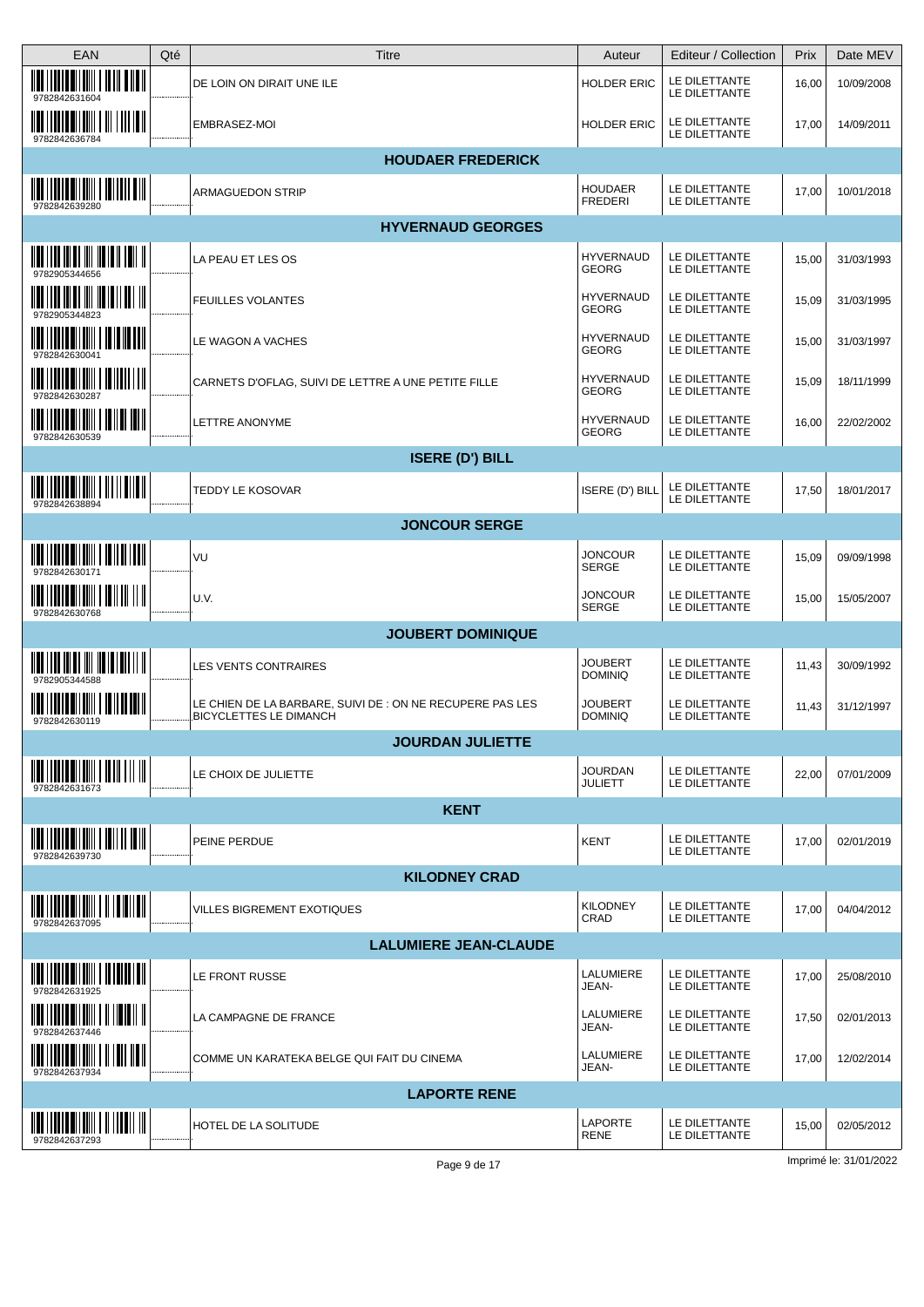| EAN                                                                                                                                                                                                                                                                                                                                  | Qté | Titre                                                    | Auteur                           | Editeur / Collection           | Prix  | Date MEV   |  |
|--------------------------------------------------------------------------------------------------------------------------------------------------------------------------------------------------------------------------------------------------------------------------------------------------------------------------------------|-----|----------------------------------------------------------|----------------------------------|--------------------------------|-------|------------|--|
|                                                                                                                                                                                                                                                                                                                                      |     | <b>LASCANO-TEGUI (DE) EMILIO</b>                         |                                  |                                |       |            |  |
| <u> IIII    III III III III III III    III   </u><br>9782905344793                                                                                                                                                                                                                                                                   |     | <b>ELEGANCE DES TEMPS ENDORMIS</b>                       | LASCANO-TE<br>GUI (              | LE DILETTANTE<br>LE DILETTANTE | 15,09 | 30/06/1994 |  |
| <b>LEACOCK STEPHEN</b>                                                                                                                                                                                                                                                                                                               |     |                                                          |                                  |                                |       |            |  |
| <u> IIII    IIII III IIIII   III II IIIII  </u><br>9782842630812                                                                                                                                                                                                                                                                     |     | L'ILE DE LA TENTATION                                    | LEACOCK<br><b>STEPHEN</b>        | LE DILETTANTE<br>LE DILETTANTE | 13,00 | 03/11/2003 |  |
| <u> IIII    IIII III IIII   II IIII   III</u><br>9782842631161                                                                                                                                                                                                                                                                       |     | LE PLOMBIER KIDNAPPE ET AUTRES BONNES VIEILLES HISTOIRES | LEACOCK<br><b>STEPHEN</b>        | LE DILETTANTE<br>LE DILETTANTE | 14,00 | 02/11/2005 |  |
|                                                                                                                                                                                                                                                                                                                                      |     | <b>LENNER ANNE</b>                                       |                                  |                                |       |            |  |
| $\mathop{\mathtt{min}}\limits_{}$ in the set of the set of $\mathop{\mathtt{min}}\limits_{}$ is the set of $\mathop{\mathtt{min}}\limits_{}$<br>9782842631185                                                                                                                                                                        |     | CAHIN-CAHA                                               | LENNER ANNE                      | LE DILETTANTE<br>LE DILETTANTE | 15,00 | 03/01/2006 |  |
| $\frac{1}{2}$ $\frac{1}{2}$ $\frac{1}{2}$ $\frac{1}{2}$ $\frac{1}{2}$ $\frac{1}{2}$ $\frac{1}{2}$ $\frac{1}{2}$ $\frac{1}{2}$ $\frac{1}{2}$ $\frac{1}{2}$ $\frac{1}{2}$ $\frac{1}{2}$ $\frac{1}{2}$ $\frac{1}{2}$ $\frac{1}{2}$ $\frac{1}{2}$ $\frac{1}{2}$ $\frac{1}{2}$ $\frac{1}{2}$ $\frac{1}{2}$ $\frac{1}{2}$<br>9782842631734 |     | L'AME SOEUR                                              | <b>LENNER ANNE</b>               | LE DILETTANTE<br>LE DILETTANTE | 15,00 | 04/03/2009 |  |
| 978284263723                                                                                                                                                                                                                                                                                                                         |     | CA VA TROP VITE                                          | <b>LENNER ANNE</b>               | LE DILETTANTE<br>LE DILETTANTE | 17,50 | 29/08/2012 |  |
|                                                                                                                                                                                                                                                                                                                                      |     | <b>LIETARD HENIN</b>                                     |                                  |                                |       |            |  |
| <u> IIII    IIIII OIIIIII   IIII    IIII</u><br>9782842639761                                                                                                                                                                                                                                                                        |     | MARCHER SUR LES BAS-COTES                                | LIETARD<br><b>HENIN</b>          | LE DILETTANTE<br>LE DILETTANTE | 18,00 | 02/01/2019 |  |
|                                                                                                                                                                                                                                                                                                                                      |     | <b>MAGNANE GEORGES</b>                                   |                                  |                                |       |            |  |
| $\frac{1}{2}$ $\frac{1}{2}$ $\frac{1}{2}$ $\frac{1}{2}$ $\frac{1}{2}$ $\frac{1}{2}$ $\frac{1}{2}$ $\frac{1}{2}$ $\frac{1}{2}$ $\frac{1}{2}$ $\frac{1}{2}$ $\frac{1}{2}$ $\frac{1}{2}$ $\frac{1}{2}$ $\frac{1}{2}$ $\frac{1}{2}$ $\frac{1}{2}$ $\frac{1}{2}$ $\frac{1}{2}$ $\frac{1}{2}$ $\frac{1}{2}$ $\frac{1}{2}$<br>9782842637996 |     | <b>LES HOMMES FORTS</b>                                  | MAGNANE<br><b>GEORGES</b>        | LE DILETTANTE<br>LE DILETTANTE | 18,00 | 07/05/2014 |  |
|                                                                                                                                                                                                                                                                                                                                      |     | <b>MALFILÂTRE (DE) MATHILDE-MARIE</b>                    |                                  |                                |       |            |  |
| $\parallel$ . The contract of the contract of $\parallel$<br>9782842639525                                                                                                                                                                                                                                                           |     | <b>BABYLONE EXPRESS</b>                                  | MALFILÂTRE<br>(DE)               | LE DILETTANTE<br>LE DILETTANTE | 18,00 | 22/08/2018 |  |
|                                                                                                                                                                                                                                                                                                                                      |     | <b>MARCELLE PIERRE</b>                                   |                                  |                                |       |            |  |
| <u> IIII    III III III III    III II    III III</u><br>9782905344311                                                                                                                                                                                                                                                                |     | ARTICLES DE PARIS, PRECEDE DE : LE SENS DU PORTAIL       | MARCELLE<br>PIERRE               | LE DILETTANTE<br>LE DILETTANTE | 10,52 | 31/12/1989 |  |
| 9782905344861                                                                                                                                                                                                                                                                                                                        |     | FERIES                                                   | MARCELLE<br><b>PIERRE</b>        | LE DILETTANTE<br>LE DILETTANTE | 10,52 | 31/03/1995 |  |
|                                                                                                                                                                                                                                                                                                                                      |     | <b>MARECHAUX LAURENT</b>                                 |                                  |                                |       |            |  |
| 9782842631048                                                                                                                                                                                                                                                                                                                        |     | <b>LES SEPT PEURS</b>                                    | MARECHAUX<br>LAURE               | LE DILETTANTE<br>LE DILETTANTE | 20,00 | 04/05/2005 |  |
| 9782842631277                                                                                                                                                                                                                                                                                                                        |     | LE FILS DU DRAGON                                        | MARECHAUX<br>LAURE               | LE DILETTANTE<br>LE DILETTANTE | 16,00 | 18/10/2006 |  |
| 9782842631598                                                                                                                                                                                                                                                                                                                        |     | <b>BIJOUX DE FAMILLE</b>                                 | MARECHAUX<br>LAURE               | LE DILETTANTE<br>LE DILETTANTE | 17,00 | 27/08/2008 |  |
|                                                                                                                                                                                                                                                                                                                                      |     | <b>MARTIN YVES</b>                                       |                                  |                                |       |            |  |
| 9782905344151                                                                                                                                                                                                                                                                                                                        |     | <b>RETOUR CONTRE SOI</b>                                 | <b>MARTIN YVES</b>               | LE DILETTANTE<br>LE DILETTANTE | 8,99  | 31/03/1987 |  |
|                                                                                                                                                                                                                                                                                                                                      |     | <b>MARTINET JEAN-PIERRE</b>                              |                                  |                                |       |            |  |
| $\frac{1}{2}$ , $\frac{1}{2}$ , $\frac{1}{2}$ , $\frac{1}{2}$ , $\frac{1}{2}$ , $\frac{1}{2}$ , $\frac{1}{2}$ , $\frac{1}{2}$ , $\frac{1}{2}$ , $\frac{1}{2}$ , $\frac{1}{2}$<br>9782842631611                                                                                                                                       |     | CEUX QUI N'EN MENENT PAS LARGE                           | <b>MARTINET</b><br>JEAN-P        | LE DILETTANTE<br>LE DILETTANTE | 15,00 | 15/10/2008 |  |
|                                                                                                                                                                                                                                                                                                                                      |     | <b>MEGNIN JEAN-PHILIPPE</b>                              |                                  |                                |       |            |  |
| <u> IIII    IIII III IIII             </u><br>9782842636357                                                                                                                                                                                                                                                                          |     | LA VOIE MARION                                           | <b>MEGNIN</b><br><b>JEAN-PHI</b> | LE DILETTANTE<br>LE DILETTANTE | 15,00 | 25/08/2010 |  |
| 9782842637262                                                                                                                                                                                                                                                                                                                        |     | LA PATIENTE                                              | <b>MEGNIN</b><br>JEAN-PHI        | LE DILETTANTE<br>LE DILETTANTE | 15,00 | 29/08/2012 |  |
|                                                                                                                                                                                                                                                                                                                                      |     | <b>MERINDOL PIERRE</b>                                   |                                  |                                |       |            |  |
| <b>IN THE REAL PROPERTY OF A PARTY</b><br>978284263864                                                                                                                                                                                                                                                                               |     | <b>FAUSSE ROUTE</b>                                      | <b>MERINDOL</b><br>PIERRE        | LE DILETTANTE<br>LE DILETTANTE | 15,00 | 10/02/2016 |  |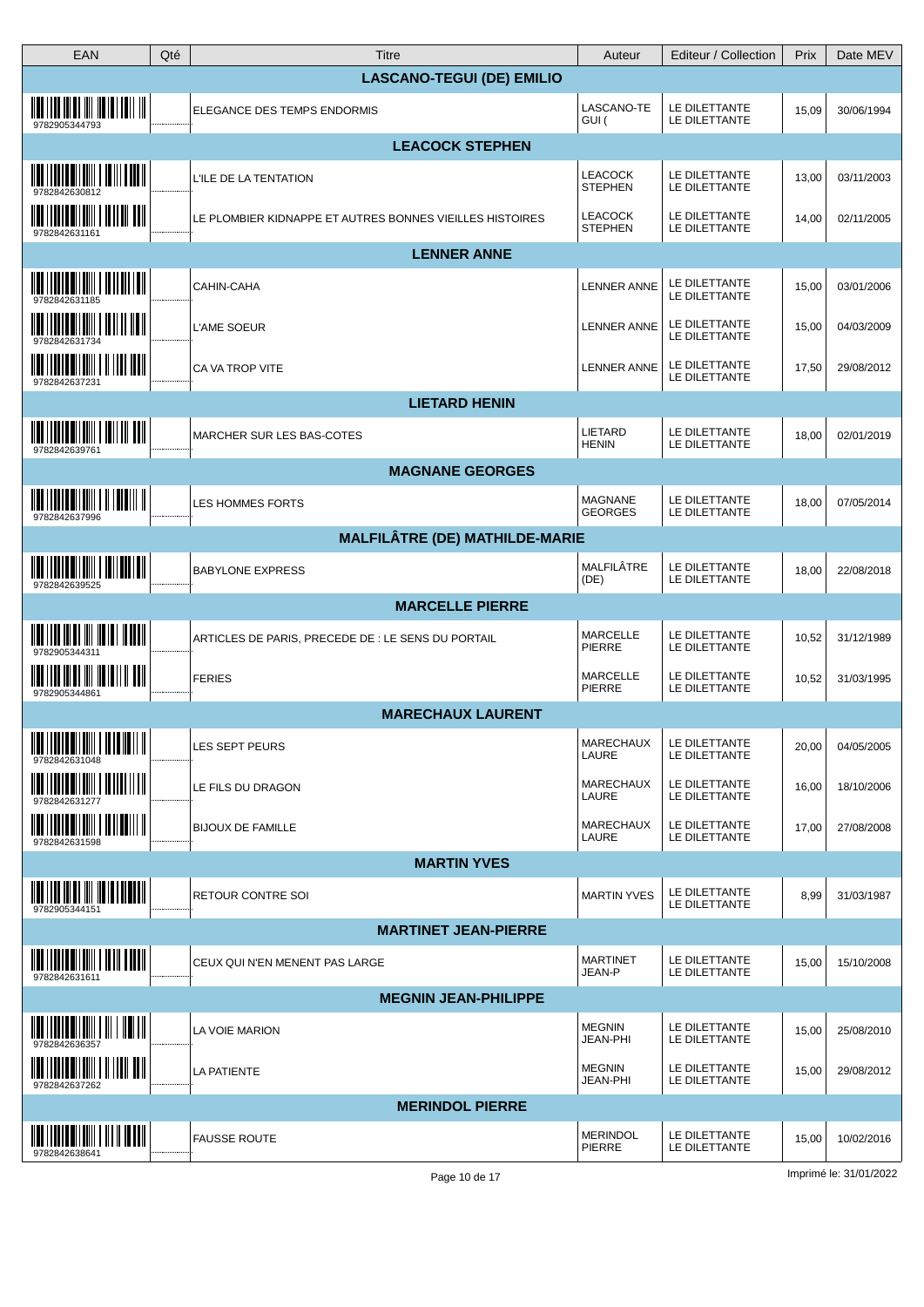| <b>EAN</b>                                                                                                                                                                                                                                                                                                                           | Qté | Titre                                                                                    | Auteur                           | Editeur / Collection           | Prix  | Date MEV   |
|--------------------------------------------------------------------------------------------------------------------------------------------------------------------------------------------------------------------------------------------------------------------------------------------------------------------------------------|-----|------------------------------------------------------------------------------------------|----------------------------------|--------------------------------|-------|------------|
|                                                                                                                                                                                                                                                                                                                                      |     | <b>MESSINA MARION</b>                                                                    |                                  |                                |       |            |
| <u> IIII IIIIII IIIIIIII IIIIIIIIII</u><br>9782842639044                                                                                                                                                                                                                                                                             |     | <b>FAUX DEPART</b>                                                                       | <b>MESSINA</b><br><b>MARION</b>  | LE DILETTANTE<br>LE DILETTANTE | 17,00 | 23/08/2017 |
|                                                                                                                                                                                                                                                                                                                                      |     | <b>MICHARD SOPHIE</b>                                                                    |                                  |                                |       |            |
| $\overline{\mathbf{u}}$ in the control of $\overline{\mathbf{u}}$<br>9782842630331                                                                                                                                                                                                                                                   |     | LES PETITES FILLES MODERNES                                                              | <b>MICHARD</b><br>SOPHIE         | LE DILETTANTE<br>LE DILETTANTE | 13,57 | 02/05/2000 |
|                                                                                                                                                                                                                                                                                                                                      |     | <b>MICHEL HUBERT</b>                                                                     |                                  |                                |       |            |
| 9782842630362                                                                                                                                                                                                                                                                                                                        |     | <b>REQUIEM POUR UNE HUITRE</b>                                                           | <b>MICHEL</b><br><b>HUBERT</b>   | LE DILETTANTE<br>LE DILETTANTE | 13,57 | 24/08/2000 |
| 978284263050                                                                                                                                                                                                                                                                                                                         |     | TOUT S'AVALE                                                                             | <b>MICHEL</b><br><b>HUBERT</b>   | LE DILETTANTE<br>LE DILETTANTE | 14,00 | 18/01/2002 |
| 9782842630898                                                                                                                                                                                                                                                                                                                        |     | J'IGNORE CE QUE ME RESERVE ENCORE MON PASSE                                              | <b>MICHEL</b><br><b>HUBERT</b>   | LE DILETTANTE<br>LE DILETTANTE | 13,50 | 27/08/2004 |
|                                                                                                                                                                                                                                                                                                                                      |     | <b>MILLON ALEXANDRE</b>                                                                  |                                  |                                |       |            |
| $\overline{\mathbf{u}}$ in the direction of $\overline{\mathbf{u}}$ in $\overline{\mathbf{u}}$ and $\overline{\mathbf{u}}$<br>9782842630652                                                                                                                                                                                          |     | MER CALME A PEU AGITEE                                                                   | <b>MILLON</b><br>ALEXANDR        | LE DILETTANTE<br>LE DILETTANTE | 13,50 | 03/01/2003 |
|                                                                                                                                                                                                                                                                                                                                      |     | <b>MINIERE ISABELLE</b>                                                                  |                                  |                                |       |            |
| $\  \  \ $ ) ) and all the second $\  \cdot \ $                                                                                                                                                                                                                                                                                      |     | <b>CETTE NUIT-LA</b>                                                                     | <b>MINIERE</b><br><b>ISABELL</b> | LE DILETTANTE<br>LE DILETTANTE | 13,00 | 10/09/2004 |
|                                                                                                                                                                                                                                                                                                                                      |     | UN COUPLE ORDINAIRE                                                                      | <b>MINIERE</b><br><b>ISABELL</b> | LE DILETTANTE<br>LE DILETTANTE | 14,50 | 16/09/2005 |
| $\frac{1}{2}$ $\frac{1}{2}$ $\frac{1}{2}$ $\frac{1}{2}$ $\frac{1}{2}$ $\frac{1}{2}$ $\frac{1}{2}$ $\frac{1}{2}$ $\frac{1}{2}$ $\frac{1}{2}$ $\frac{1}{2}$ $\frac{1}{2}$ $\frac{1}{2}$ $\frac{1}{2}$ $\frac{1}{2}$ $\frac{1}{2}$ $\frac{1}{2}$ $\frac{1}{2}$ $\frac{1}{2}$ $\frac{1}{2}$ $\frac{1}{2}$ $\frac{1}{2}$<br>9782842631345 |     | LA PREMIERE MARCHE                                                                       | <b>MINIERE</b><br><b>ISABELL</b> | LE DILETTANTE<br>LE DILETTANTE | 15,00 | 02/03/2007 |
|                                                                                                                                                                                                                                                                                                                                      |     | <b>MONTANA CYRIL</b>                                                                     |                                  |                                |       |            |
|                                                                                                                                                                                                                                                                                                                                      |     | <b>MALABAR TRIP</b>                                                                      | <b>MONTANA</b><br><b>CYRIL</b>   | LE DILETTANTE<br>LE DILETTANTE | 13,00 | 27/08/2003 |
| 9782842631024                                                                                                                                                                                                                                                                                                                        |     | CARLA ON MY MIND                                                                         | <b>MONTANA</b><br><b>CYRIL</b>   | LE DILETTANTE<br>LE DILETTANTE | 13,50 | 03/03/2005 |
| 9782842631475                                                                                                                                                                                                                                                                                                                        |     | LA FAUTE A MICK JAGGER                                                                   | <b>MONTANA</b><br><b>CYRIL</b>   | LE DILETTANTE<br>LE DILETTANTE | 17,00 | 04/01/2008 |
|                                                                                                                                                                                                                                                                                                                                      |     | <b>MORTON JOHN BONGHAM (BEACHCOMBER)</b>                                                 |                                  |                                |       |            |
| <b>INI IIIIII IIIIIII IIIIIIII</b><br>978284263190                                                                                                                                                                                                                                                                                   |     | MR THAKE OU LES TRIBULATIONS LES INFORTUNES ET DEBOIRES<br><b>D'UN GENTLEMAN ANGLAIS</b> | <b>MORTON</b><br><b>JOHN BON</b> | LE DILETTANTE<br>LE DILETTANTE | 20,00 | 05/05/2010 |
|                                                                                                                                                                                                                                                                                                                                      |     | <b>NABE MARC-EDOUARD</b>                                                                 |                                  |                                |       |            |
| $\frac{1}{2}$ $\frac{1}{2}$ $\frac{1}{2}$ $\frac{1}{2}$ $\frac{1}{2}$ $\frac{1}{2}$ $\frac{1}{2}$ $\frac{1}{2}$ $\frac{1}{2}$ $\frac{1}{2}$ $\frac{1}{2}$ $\frac{1}{2}$ $\frac{1}{2}$ $\frac{1}{2}$ $\frac{1}{2}$ $\frac{1}{2}$ $\frac{1}{2}$ $\frac{1}{2}$ $\frac{1}{2}$ $\frac{1}{2}$ $\frac{1}{2}$ $\frac{1}{2}$<br>9782842631703 |     | LA MARSEILLAISE (NOUVELLE EDITION)                                                       | <b>NABE</b><br>MARC-EDOUA        | LE DILETTANTE<br>LE DILETTANTE | 9,90  | 04/02/2009 |
|                                                                                                                                                                                                                                                                                                                                      |     | <b>NIMIER ROGER</b>                                                                      |                                  |                                |       |            |
| $\frac{1}{2}$ , $\frac{1}{2}$ , $\frac{1}{2}$ , $\frac{1}{2}$ , $\frac{1}{2}$ , $\frac{1}{2}$ , $\frac{1}{2}$ , $\frac{1}{2}$ , $\frac{1}{2}$ , $\frac{1}{2}$ , $\frac{1}{2}$<br>9782842637668                                                                                                                                       |     | TRAITE D'INDIFFERENCE SUIVI DE LA NOUVELLE ANNEE                                         | <b>NIMIER</b><br><b>ROGER</b>    | LE DILETTANTE<br>LE DILETTANTE | 15,00 | 26/09/2012 |
|                                                                                                                                                                                                                                                                                                                                      |     | <b>NOGUEZ DOMINIQUE</b>                                                                  |                                  |                                |       |            |
| <u> IIII    IIIII    IIIIII    III    III    III</u><br>9782842631451                                                                                                                                                                                                                                                                |     | LENINE, DADA                                                                             | <b>NOGUEZ</b><br><b>DOMINIQU</b> | LE DILETTANTE<br>LE DILETTANTE | 20,00 | 02/10/2007 |
|                                                                                                                                                                                                                                                                                                                                      |     | <b>NOURISSIER FRANCOIS</b>                                                               |                                  |                                |       |            |
| <u> IIII    IIII II   IIII   III IIII   III</u>                                                                                                                                                                                                                                                                                      |     | B.B. (BEAUVOIR/BARDOT) SOIXANTE                                                          | <b>NOURISSIER</b><br><b>FRAN</b> | LE DILETTANTE<br>LE DILETTANTE | 10,52 | 31/12/1996 |
| 9782842631789                                                                                                                                                                                                                                                                                                                        |     | LES CHIENS A FOUETTER (COFFRET)                                                          | <b>NOURISSIER</b><br><b>FRAN</b> | LE DILETTANTE<br>LE DILETTANTE | 10,00 | 26/08/2009 |
|                                                                                                                                                                                                                                                                                                                                      |     | <b>PAGE MARTIN</b>                                                                       |                                  |                                |       |            |
| 9782842630409                                                                                                                                                                                                                                                                                                                        |     | COMMENT JE SUIS DEVENU STUPIDE                                                           | PAGE MARTIN                      | LE DILETTANTE<br>LE DILETTANTE | 15,00 | 03/01/2001 |
| <u> IIII   IIII IIIIII    III III      </u><br>9782842630683                                                                                                                                                                                                                                                                         |     | LA LIBELLULE DE SES HUIT ANS                                                             | PAGE MARTIN                      | LE DILETTANTE<br>LE DILETTANTE | 16,00 | 03/02/2003 |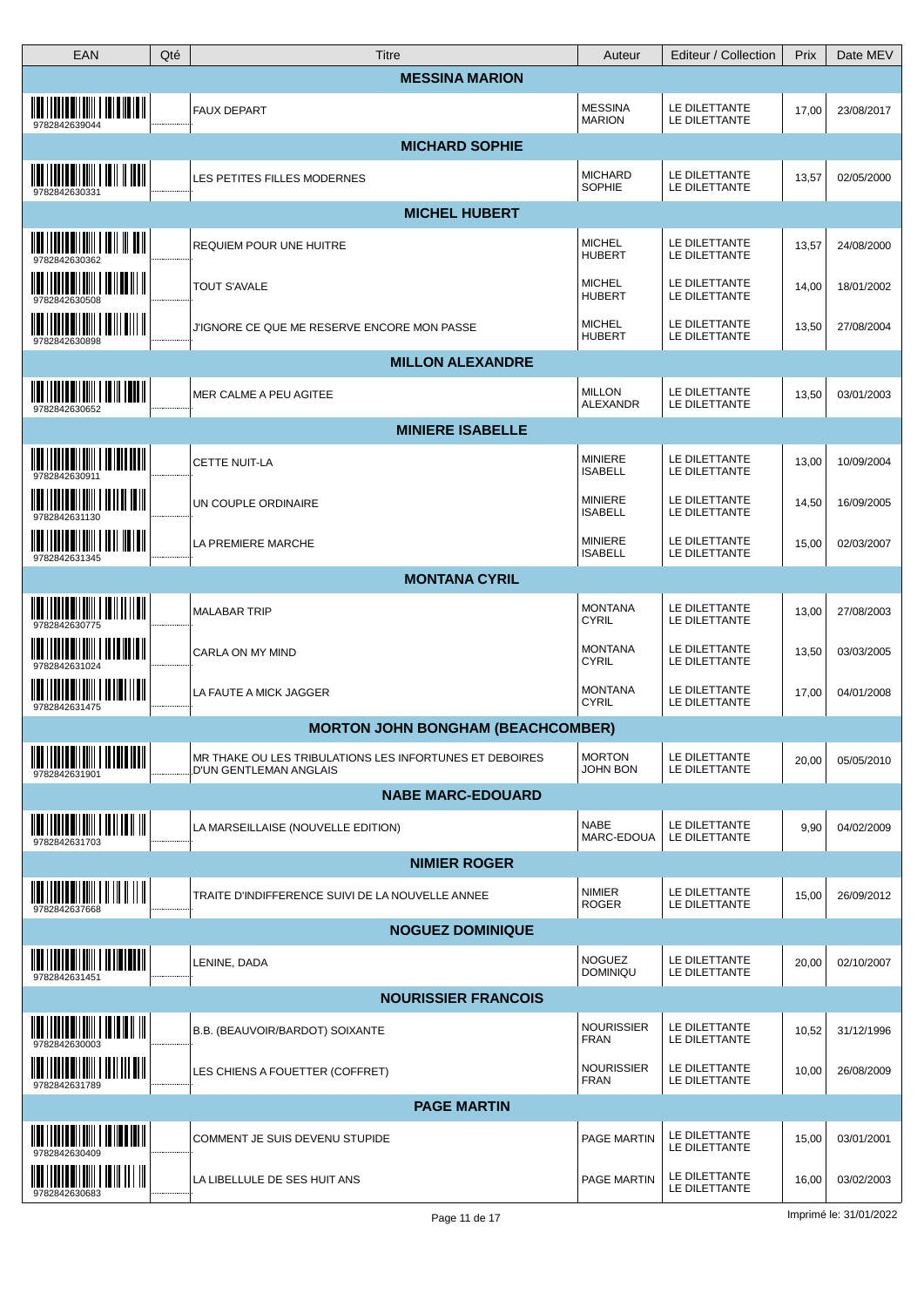| EAN                                                                                                                                                                                                                                                                                                                                  | Qté | <b>Titre</b>                                                                     | Auteur                               | Editeur / Collection           | Prix  | Date MEV   |
|--------------------------------------------------------------------------------------------------------------------------------------------------------------------------------------------------------------------------------------------------------------------------------------------------------------------------------------|-----|----------------------------------------------------------------------------------|--------------------------------------|--------------------------------|-------|------------|
| <u> IIII    IIII III IIII    II II III   </u><br>9782842631123                                                                                                                                                                                                                                                                       |     | ON S'HABITUE AUX FINS DU MONDE                                                   | PAGE MARTIN                          | LE DILETTANTE<br>LE DILETTANTE | 19,50 | 16/09/2005 |
|                                                                                                                                                                                                                                                                                                                                      |     | <b>PAGNIER DOMINIQUE</b>                                                         |                                      |                                |       |            |
| <u> IIII    IIII    IIIII    IIII    III</u><br>9782842630072                                                                                                                                                                                                                                                                        |     | LES FILLES DE L'AIR                                                              | <b>PAGNIER</b><br><b>DOMINIQ</b>     | LE DILETTANTE<br>LE DILETTANTE | 12,96 | 30/06/1997 |
|                                                                                                                                                                                                                                                                                                                                      |     | <b>PARONUZZI FRED</b>                                                            |                                      |                                |       |            |
| 9782842630690                                                                                                                                                                                                                                                                                                                        |     | DIX ANS 3/4                                                                      | PARONUZZ<br><b>FRED</b>              | LE DILETTANTE<br>LE DILETTANTE | 13,50 | 03/03/2003 |
| $\frac{1}{2}$ and $\frac{1}{2}$ and $\frac{1}{2}$ and $\frac{1}{2}$ and $\frac{1}{2}$ and $\frac{1}{2}$<br>978284263103                                                                                                                                                                                                              |     | COMME S'ILS ETAIENT BEAUX                                                        | PARONUZZI<br><b>FRED</b>             | LE DILETTANTE<br>LE DILETTANTE | 13,50 | 03/03/2005 |
|                                                                                                                                                                                                                                                                                                                                      |     | PAROUTAUD J.-M.-A.                                                               |                                      |                                |       |            |
| <u> IIII    IIII II   IIII   II IIIII    II</u><br>9782842630126                                                                                                                                                                                                                                                                     |     | LA VILLE INCERTAINE                                                              | PAROUTAUD<br>J.-M.                   | LE DILETTANTE<br>LE DILETTANTE | 15,09 | 31/12/1997 |
|                                                                                                                                                                                                                                                                                                                                      |     | <b>PAUCARD ALAIN</b>                                                             |                                      |                                |       |            |
| 9782905344403                                                                                                                                                                                                                                                                                                                        |     | <b>DICTIONNAIRE DES IDEES OBLIGEES</b>                                           | <b>PAUCARD</b><br><b>ALAIN</b>       | LE DILETTANTE<br>LE DILETTANTE | 10,00 | 30/09/1990 |
| $\frac{1}{2}$ and $\frac{1}{2}$ and $\frac{1}{2}$ and $\frac{1}{2}$ and $\frac{1}{2}$ and $\frac{1}{2}$ and $\frac{1}{2}$                                                                                                                                                                                                            |     | SUPPLIQUE A GORBATCHEV POUR LA REHABILITATION DE STALINE                         | PAUCARD<br><b>ALAIN</b>              | LE DILETTANTE<br>LE DILETTANTE | 9,91  | 30/09/1991 |
| 9782842637576                                                                                                                                                                                                                                                                                                                        |     | <b>TARTUFFE AU BORDEL</b>                                                        | PAUCARD<br><b>ALAIN</b>              | LE DILETTANTE<br>LE DILETTANTE | 13,00 | 07/11/2012 |
|                                                                                                                                                                                                                                                                                                                                      |     | <b>PENNACCHI ANTON</b>                                                           |                                      |                                |       |            |
| <u> IIII    IIII    IIIII    III    III</u><br>9782842631444                                                                                                                                                                                                                                                                         |     | MON FRERE EST FILS UNIQUE                                                        | PENNACCHI<br>ANTON                   | LE DILETTANTE<br>LE DILETTANTE | 25,00 | 24/08/2007 |
|                                                                                                                                                                                                                                                                                                                                      |     | <b>PERELMAN S.J.</b>                                                             |                                      |                                |       |            |
| $\overline{\mathbf{u}}$ in the set of $\overline{\mathbf{u}}$ in $\overline{\mathbf{u}}$ in $\overline{\mathbf{u}}$ in $\overline{\mathbf{u}}$<br>9782842631772                                                                                                                                                                      |     | <b>TOUS A L'OUEST!</b>                                                           | PERELMAN<br>$\mathsf{S}.\mathsf{J}.$ | LE DILETTANTE<br>LE DILETTANTE | 18,50 | 06/05/2009 |
|                                                                                                                                                                                                                                                                                                                                      |     | <b>PERICHON DOMINIQUE</b>                                                        |                                      |                                |       |            |
| <u> IIII IIIIIII IIIIIIIII IIIIIIIIII</u>                                                                                                                                                                                                                                                                                            |     | <b>MOTUS</b>                                                                     | <b>PERICHON</b><br><b>DOMINI</b>     | LE DILETTANTE<br>LE DILETTANTE | 14,50 | 27/08/2004 |
| <u> IIII   IIII IIIIII    IIII         </u><br>9782842631666                                                                                                                                                                                                                                                                         |     | SAMEDI SOIR ET DES POUSSIERES                                                    | <b>PERICHON</b><br><b>DOMINI</b>     | LE DILETTANTE<br>LE DILETTANTE | 15,00 | 07/01/2009 |
|                                                                                                                                                                                                                                                                                                                                      |     | <b>PERRET JACQUES</b>                                                            |                                      |                                |       |            |
| <u> Malin Muhammad Muham</u><br>9782905344304                                                                                                                                                                                                                                                                                        |     | LES COLLECTIONNEURS                                                              | PERRET<br><b>JACQUES</b>             | LE DILETTANTE<br>LE DILETTANTE | 10,52 | 30/06/1989 |
| <u> IIII    III III III III    III II    III  </u>                                                                                                                                                                                                                                                                                   |     | COMME BAPTISTE OU, LES TRANQUILISANTS A TRAVERS LES AGES,<br>SUIVI DE : BONJOUR, | PERRET<br><b>JACQUES</b>             | LE DILETTANTE<br>LE DILETTANTE | 11,43 | 30/09/1992 |
| $\begin{array}{c} 0 \\ 0 \\ 0 \\ 0 \\ 0 \\ 0 \\ \end{array}$                                                                                                                                                                                                                                                                         |     | L'AVENTURE EN BRETELLES                                                          | <b>PERRET</b><br><b>JACQUES</b>      | LE DILETTANTE<br>LE DILETTANTE | 13,50 | 05/05/2004 |
|                                                                                                                                                                                                                                                                                                                                      |     | <b>MUTINERIE A BORD</b>                                                          | <b>PERRET</b><br><b>JACQUES</b>      | LE DILETTANTE<br>LE DILETTANTE | 17,00 | 17/02/2006 |
| $\frac{1}{2}$ $\frac{1}{2}$ $\frac{1}{2}$ $\frac{1}{2}$ $\frac{1}{2}$ $\frac{1}{2}$ $\frac{1}{2}$ $\frac{1}{2}$ $\frac{1}{2}$ $\frac{1}{2}$ $\frac{1}{2}$ $\frac{1}{2}$ $\frac{1}{2}$ $\frac{1}{2}$ $\frac{1}{2}$ $\frac{1}{2}$ $\frac{1}{2}$ $\frac{1}{2}$ $\frac{1}{2}$ $\frac{1}{2}$ $\frac{1}{2}$ $\frac{1}{2}$<br>9782842631710 |     | <b>ENFANTILLAGES</b>                                                             | PERRET<br><b>JACQUES</b>             | LE DILETTANTE<br>LE DILETTANTE | 18,00 | 04/02/2009 |
| 9782905344960                                                                                                                                                                                                                                                                                                                        |     | FRANCOIS, ALFRED, GUSTAVE ET LES AUTRES                                          | <b>PERRET</b><br><b>JACQUES</b>      | LE DILETTANTE<br>LE DILETTANTE | 15,00 | 30/09/2011 |
| <u> IIII    IIII III IIII    III    III    </u><br>9782842636845                                                                                                                                                                                                                                                                     |     | DANS LA MUSETTE DU CAPORAL                                                       | <b>PERRET</b><br><b>JACQUES</b>      | LE DILETTANTE<br>LE DILETTANTE | 15,00 | 05/10/2011 |
|                                                                                                                                                                                                                                                                                                                                      |     | <b>PIERRAT EMMANUEL</b>                                                          |                                      |                                |       |            |
| $\frac{1}{2}$ $\frac{1}{2}$ $\frac{1}{2}$ $\frac{1}{2}$ $\frac{1}{2}$ $\frac{1}{2}$ $\frac{1}{2}$ $\frac{1}{2}$ $\frac{1}{2}$ $\frac{1}{2}$ $\frac{1}{2}$ $\frac{1}{2}$ $\frac{1}{2}$ $\frac{1}{2}$ $\frac{1}{2}$ $\frac{1}{2}$ $\frac{1}{2}$ $\frac{1}{2}$ $\frac{1}{2}$ $\frac{1}{2}$ $\frac{1}{2}$ $\frac{1}{2}$<br>978284263051  |     | <b>HISTOIRE D'EAUX</b>                                                           | <b>PIERRAT</b><br><b>EMMANUE</b>     | LE DILETTANTE<br>LE DILETTANTE | 11,50 | 18/01/2002 |
| <u> IIII   IIIII   IIIIII   III   III</u><br>9782842630706                                                                                                                                                                                                                                                                           |     | LA COURSE AU TIGRE                                                               | <b>PIERRAT</b><br><b>EMMANUE</b>     | LE DILETTANTE<br>LE DILETTANTE | 13,50 | 03/03/2003 |
| <u> IIII I IIIII IIIIIIII I IIIII III II</u><br>9782842630836                                                                                                                                                                                                                                                                        |     | L'INDUSTRIE DU SEXE ET DU POISSON PANE                                           | PIERRAT<br><b>EMMANUE</b>            | LE DILETTANTE<br>LE DILETTANTE | 14,50 | 16/01/2004 |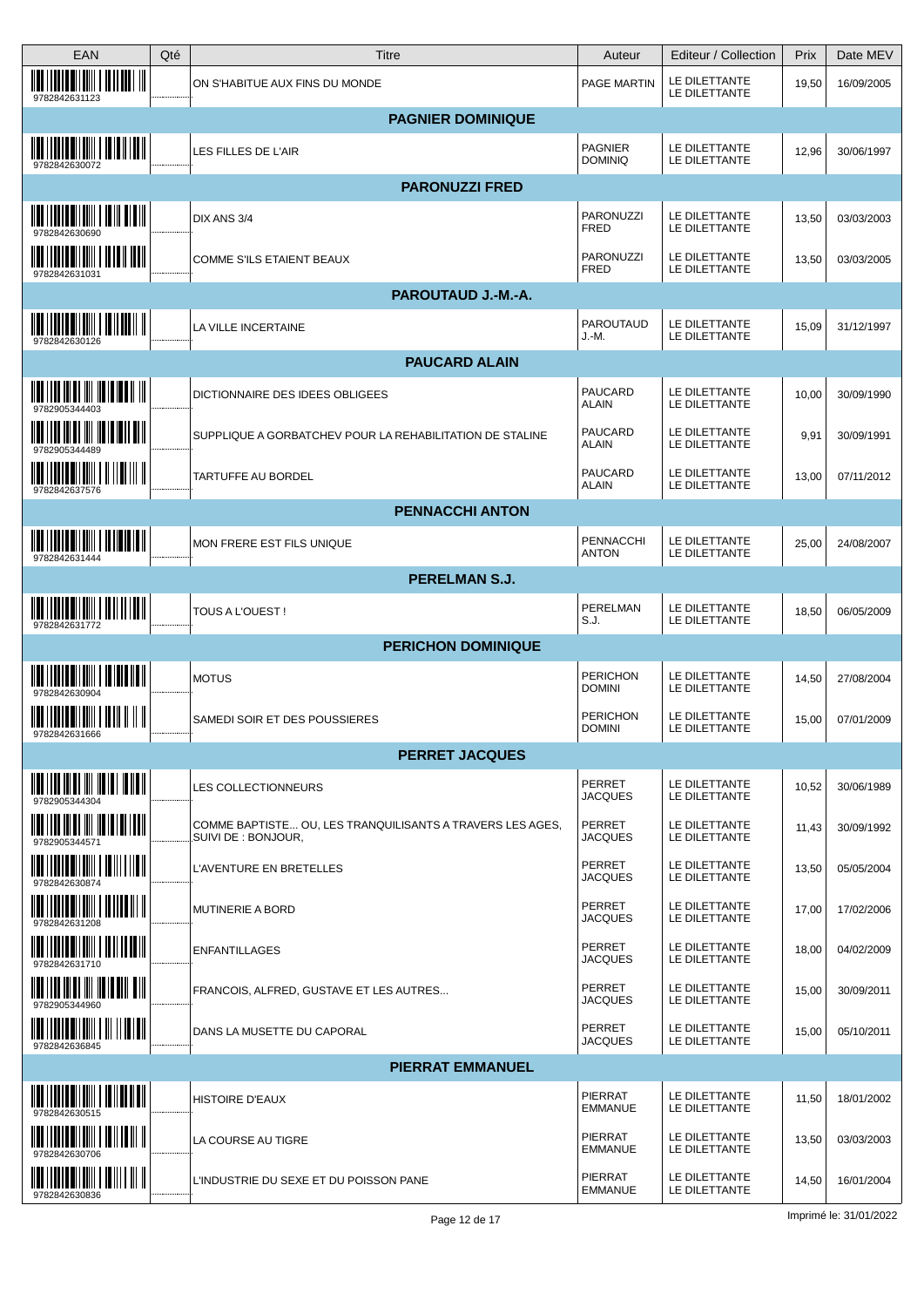| <b>EAN</b>                                                                                                                                                                                                                                                                                                                           | Qté | <b>Titre</b>                                                                            | Auteur                           | Editeur / Collection           | Prix  | Date MEV   |
|--------------------------------------------------------------------------------------------------------------------------------------------------------------------------------------------------------------------------------------------------------------------------------------------------------------------------------------|-----|-----------------------------------------------------------------------------------------|----------------------------------|--------------------------------|-------|------------|
|                                                                                                                                                                                                                                                                                                                                      |     | <b>PIGEAT JEAN-FRANCOIS</b>                                                             |                                  |                                |       |            |
| <u> Mili i i mili bi i mili i mili i mili il</u>                                                                                                                                                                                                                                                                                     |     | A L'ENSEIGNE DU COEUR EPRIS                                                             | <b>PIGEAT</b><br>JEAN-FRA        | LE DILETTANTE<br>LE DILETTANTE | 18,00 | 19/08/2015 |
|                                                                                                                                                                                                                                                                                                                                      |     | <b>BINGO</b>                                                                            | <b>PIGEAT</b><br>JEAN-FRA        | LE DILETTANTE<br>LE DILETTANTE | 18,00 | 08/03/2017 |
| $\frac{1}{2}$ $\frac{1}{2}$ $\frac{1}{2}$ $\frac{1}{2}$ $\frac{1}{2}$ $\frac{1}{2}$ $\frac{1}{2}$ $\frac{1}{2}$ $\frac{1}{2}$ $\frac{1}{2}$ $\frac{1}{2}$ $\frac{1}{2}$ $\frac{1}{2}$<br>9782842639648                                                                                                                               |     | L'ORDRE DES CHOSES                                                                      | <b>PIGEAT</b><br>JEAN-FRA        | LE DILETTANTE<br>LE DILETTANTE | 18,00 | 13/03/2019 |
|                                                                                                                                                                                                                                                                                                                                      |     | <b>PONS MAURICE</b>                                                                     |                                  |                                |       |            |
| <u> Mili I i boli bi i bili i bi ibili bili</u>                                                                                                                                                                                                                                                                                      |     | DOUCE-AMERE                                                                             | <b>PONS</b><br><b>MAURICE</b>    | LE DILETTANTE<br>LE DILETTANTE | 15,00 | 10/03/2006 |
| 9782842631222                                                                                                                                                                                                                                                                                                                        |     | <b>DELICIEUSES FRAYEURS</b>                                                             | <b>PONS</b><br><b>MAURICE</b>    | LE DILETTANTE<br>LE DILETTANTE | 14,00 | 10/03/2006 |
|                                                                                                                                                                                                                                                                                                                                      |     | <b>PROFESSEUR CHORON</b>                                                                |                                  |                                |       |            |
| <u> III   IIII   IIII   III   III   II</u><br>9782842630447                                                                                                                                                                                                                                                                          |     | <b>TOUT S'ECLAIRE!</b>                                                                  | <b>PROFESSEUR</b><br><b>CHOR</b> | LE DILETTANTE<br>LE DILETTANTE | 12,04 | 17/05/2001 |
|                                                                                                                                                                                                                                                                                                                                      |     | <b>PUERTOLAS ROMAIN</b>                                                                 |                                  |                                |       |            |
| <u> IIII    IIII    IIIII    III    III</u><br>9782842637767                                                                                                                                                                                                                                                                         |     | L'EXTRAORDINAIRE VOYAGE DU FAKIR QUI ETAIT RESTE COINCE DANS<br><b>UNE ARMOIRE IKEA</b> | <b>PUERTOLAS</b><br><b>ROMAI</b> | LE DILETTANTE<br>LE DILETTANTE | 19,00 | 21/08/2013 |
| $\overline{\mathbf{u}}$ , $\overline{\mathbf{u}}$ , $\overline{\mathbf{u}}$ , $\overline{\mathbf{u}}$ , $\overline{\mathbf{u}}$ , $\overline{\mathbf{u}}$ , $\overline{\mathbf{u}}$ , $\overline{\mathbf{u}}$ , $\overline{\mathbf{u}}$<br>9782842638122                                                                             |     | LA PETITE FILLE QUI AVAIT AVALE UN NUAGE GRAND COMME TOUR<br>EIFFEL.                    | <b>PUERTOLAS</b><br><b>ROMAI</b> | LE DILETTANTE<br>LE DILETTANTE | 19,00 | 07/01/2015 |
| $\frac{1}{2}$ , $\frac{1}{2}$ , $\frac{1}{2}$ , $\frac{1}{2}$ , $\frac{1}{2}$ , $\frac{1}{2}$ , $\frac{1}{2}$ , $\frac{1}{2}$ , $\frac{1}{2}$ , $\frac{1}{2}$ , $\frac{1}{2}$<br>9782842638450                                                                                                                                       |     | RE-VIVE L'EMPEREUR !                                                                    | <b>PUERTOLAS</b><br><b>ROMAI</b> | LE DILETTANTE<br>LE DILETTANTE | 22,00 | 30/09/2015 |
| 9782842639075                                                                                                                                                                                                                                                                                                                        |     | TOUT UN ETE SANS FACEBOOK                                                               | <b>PUERTOLAS</b><br><b>ROMAI</b> | LE DILETTANTE<br>LE DILETTANTE | 22,00 | 03/05/2017 |
| <u> IIII IIIIII IIIIIII I IIIIII III</u><br>9782842639464                                                                                                                                                                                                                                                                            |     | LES NOUVELLES AVENTURES DU FAKIR AU PAYS D'IKEA                                         | <b>PUERTOLAS</b><br>ROMAI        | LE DILETTANTE<br>LE DILETTANTE | 20,00 | 02/05/2018 |
|                                                                                                                                                                                                                                                                                                                                      |     | <b>PUJOL PASCALE</b>                                                                    |                                  |                                |       |            |
| <u> IIII    IIII III   III              </u><br>9782842638276                                                                                                                                                                                                                                                                        |     | PETITS PLATS DE RESISTANCE                                                              | <b>PUJOL</b><br>PASCALE          | LE DILETTANTE<br>LE DILETTANTE | 19,00 | 19/08/2015 |
|                                                                                                                                                                                                                                                                                                                                      |     | <b>QUENEAU RAYMOND</b>                                                                  |                                  |                                |       |            |
| $\frac{1}{2}$ $\frac{1}{2}$ $\frac{1}{2}$ $\frac{1}{2}$ $\frac{1}{2}$ $\frac{1}{2}$ $\frac{1}{2}$ $\frac{1}{2}$ $\frac{1}{2}$ $\frac{1}{2}$ $\frac{1}{2}$ $\frac{1}{2}$ $\frac{1}{2}$ $\frac{1}{2}$ $\frac{1}{2}$ $\frac{1}{2}$ $\frac{1}{2}$ $\frac{1}{2}$ $\frac{1}{2}$ $\frac{1}{2}$ $\frac{1}{2}$ $\frac{1}{2}$<br>9782842631550 |     | <b>HAZARD ET FISSILE</b>                                                                | QUENEAU<br><b>RAYMOND</b>        | LE DILETTANTE<br>LE DILETTANTE | 12,00 | 04/04/2008 |
|                                                                                                                                                                                                                                                                                                                                      |     | <b>RAPHAEL MAURICE</b>                                                                  |                                  |                                |       |            |
| 9782905344557                                                                                                                                                                                                                                                                                                                        |     | LES CHEVAUX DE BOIS SONT IVRES                                                          | RAPHAEL<br><b>MAURICE</b>        | LE DILETTANTE<br>LE DILETTANTE | 10,52 | 30/06/1992 |
|                                                                                                                                                                                                                                                                                                                                      |     | <b>RAVALEC VINCENT</b>                                                                  |                                  |                                |       |            |
| <u> IIII    III III III III    III II    III   </u><br>9782905344519                                                                                                                                                                                                                                                                 |     | UN PUR MOMENT DE ROCK'N ROLL                                                            | RAVALEC<br><b>VINCENT</b>        | LE DILETTANTE<br>LE DILETTANTE | 12,00 | 31/03/1992 |
| <u> Mili i i di di mi mi mili i i mili </u><br>9782905344632                                                                                                                                                                                                                                                                         |     | LES CLEFS DU BONHEUR                                                                    | <b>RAVALEC</b><br><b>VINCENT</b> | LE DILETTANTE<br>LE DILETTANTE | 15,09 | 31/03/1993 |
| <u> IIII IIII III III III III III II III</u><br>9782905344830                                                                                                                                                                                                                                                                        |     | <b>VOL DE SUCETTES</b>                                                                  | RAVALEC<br><b>VINCENT</b>        | LE DILETTANTE<br>LE DILETTANTE | 12,96 | 31/03/1995 |
| $\frac{1}{2}$ , $\frac{1}{2}$ , $\frac{1}{2}$ , $\frac{1}{2}$ , $\frac{1}{2}$ , $\frac{1}{2}$ , $\frac{1}{2}$ , $\frac{1}{2}$ , $\frac{1}{2}$ , $\frac{1}{2}$ , $\frac{1}{2}$<br>9782905344847                                                                                                                                       |     | RECEL DE BATONS                                                                         | <b>RAVALEC</b><br><b>VINCENT</b> | LE DILETTANTE<br>LE DILETTANTE | 12,96 | 31/03/1995 |
| <u> IIII I IIIII IIIIII I IIIIIIII</u><br>9782842630010                                                                                                                                                                                                                                                                              |     | LA VIE MODERNE                                                                          | RAVALEC<br><b>VINCENT</b>        | LE DILETTANTE<br>LE DILETTANTE | 15,09 | 31/12/1996 |
| $\frac{1}{2}$ , $\frac{1}{2}$ , $\frac{1}{2}$ , $\frac{1}{2}$ , $\frac{1}{2}$ , $\frac{1}{2}$ , $\frac{1}{2}$ , $\frac{1}{2}$ , $\frac{1}{2}$ , $\frac{1}{2}$ , $\frac{1}{2}$<br>9782842630201                                                                                                                                       |     | TREIZE CONTES ETRANGES                                                                  | <b>RAVALEC</b><br><b>VINCENT</b> | LE DILETTANTE<br>LE DILETTANTE | 15,09 | 22/02/1999 |
| 9782842631796                                                                                                                                                                                                                                                                                                                        |     | LE RETOUR DE L'AUTEUR                                                                   | RAVALEC<br><b>VINCENT</b>        | LE DILETTANTE<br>LE DILETTANTE | 17,00 | 26/08/2009 |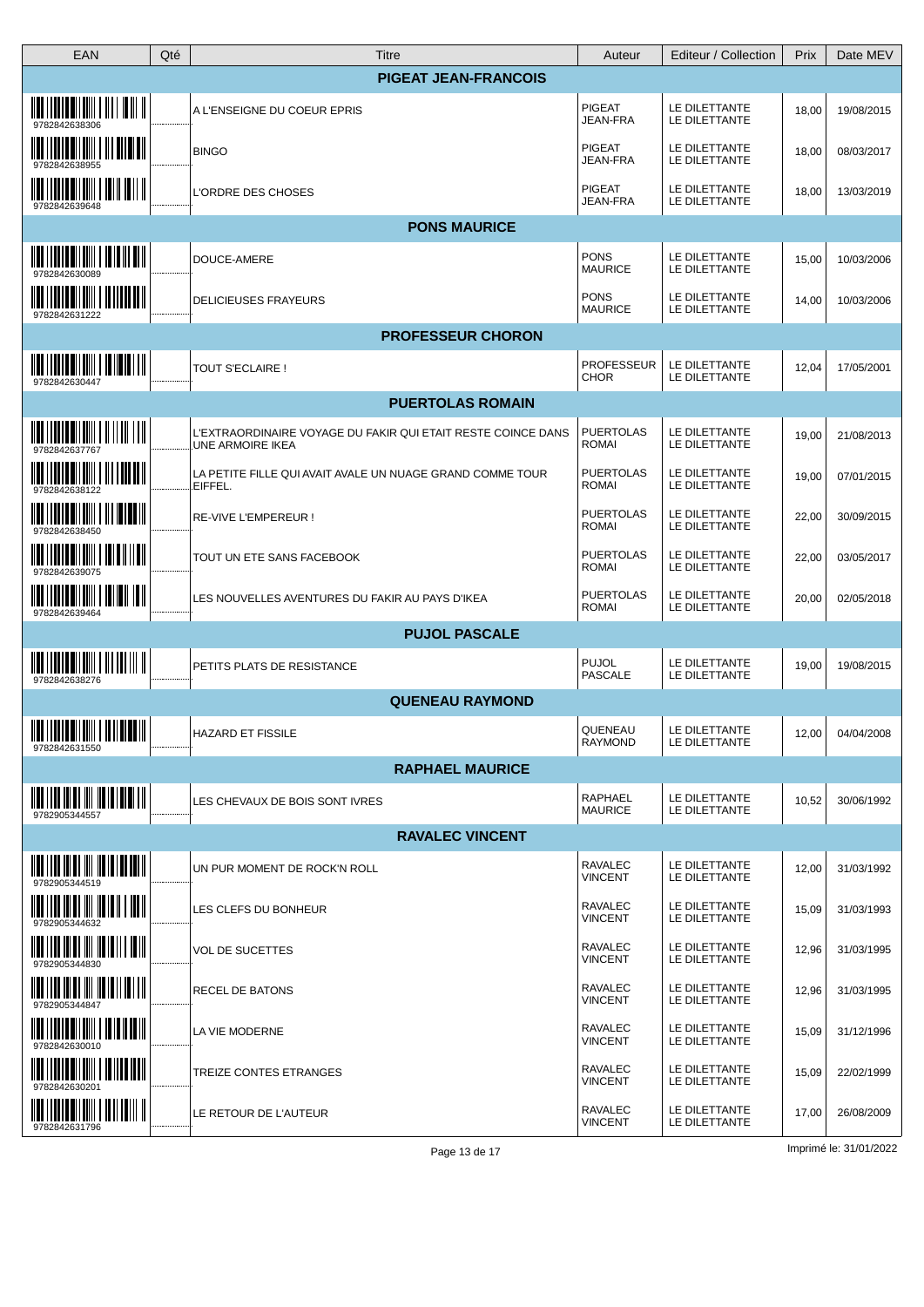| EAN                                                                                                                                                                                                                                                                                                                                  | Qté | Titre                                                   | Auteur                           | Editeur / Collection           | Prix  | Date MEV   |
|--------------------------------------------------------------------------------------------------------------------------------------------------------------------------------------------------------------------------------------------------------------------------------------------------------------------------------------|-----|---------------------------------------------------------|----------------------------------|--------------------------------|-------|------------|
|                                                                                                                                                                                                                                                                                                                                      |     | <b>REBATET LUCIEN</b>                                   |                                  |                                |       |            |
| <u> HAT I III III AT III HEITH II TIII II</u><br>9782905344618                                                                                                                                                                                                                                                                       |     | LETTRES DE PRISON 1945-1952 ADRESSEES A ROLAND CAILLEUX | <b>REBATET</b><br><b>LUCIEN</b>  | LE DILETTANTE<br>LE DILETTANTE | 20,58 | 31/03/1993 |
| <u> IIII   IIII III IIII   III III   </u><br>9782842636456                                                                                                                                                                                                                                                                           |     | LES EPIS MURS                                           | <b>REBATET</b><br><b>LUCIEN</b>  | LE DILETTANTE<br>LE DILETTANTE | 25,00 | 06/04/2011 |
|                                                                                                                                                                                                                                                                                                                                      |     | <b>RENAULT MURIELLE</b>                                 |                                  |                                |       |            |
| $\frac{1}{2}$ $\frac{1}{2}$ $\frac{1}{2}$ $\frac{1}{2}$ $\frac{1}{2}$ $\frac{1}{2}$ $\frac{1}{2}$ $\frac{1}{2}$ $\frac{1}{2}$ $\frac{1}{2}$ $\frac{1}{2}$ $\frac{1}{2}$ $\frac{1}{2}$<br>9782842631307                                                                                                                               |     | ENFIN LA VERITE SUR LES CONTES DE FEES                  | <b>RENAULT</b><br><b>MURIELL</b> | LE DILETTANTE<br>LE DILETTANTE | 15,00 | 05/01/2007 |
| 9782842631482                                                                                                                                                                                                                                                                                                                        |     | LE STRIP-TEASE DE LA FEMME INVISIBLE                    | <b>RENAULT</b><br><b>MURIELL</b> | LE DILETTANTE<br>LE DILETTANTE | 17,00 | 04/01/2008 |
| 9782842636555                                                                                                                                                                                                                                                                                                                        |     | <b>OUI</b>                                              | RENAULT<br><b>MURIELL</b>        | LE DILETTANTE<br>LE DILETTANTE | 20,00 | 05/01/2011 |
| <u> IIII IIIIIII IIIIIIII I II III IIII I</u><br>9782842637606                                                                                                                                                                                                                                                                       |     | A QUI LE TOUR ?                                         | RENAULT<br><b>MURIELL</b>        | LE DILETTANTE<br>LE DILETTANTE | 19,00 | 06/03/2013 |
|                                                                                                                                                                                                                                                                                                                                      |     | <b>RIVOAL ISABELLE</b>                                  |                                  |                                |       |            |
| 9782842636913                                                                                                                                                                                                                                                                                                                        |     | <b>GROSSE</b>                                           | <b>RIVOAL</b><br><b>ISABELLE</b> | LE DILETTANTE<br>LE DILETTANTE | 19,00 | 04/01/2012 |
|                                                                                                                                                                                                                                                                                                                                      |     | <b>ROBERT PIERRE-EDMOND</b>                             |                                  |                                |       |            |
| 9782905344236                                                                                                                                                                                                                                                                                                                        |     | <b>VERSION ORIGINALE</b>                                | <b>ROBERT</b><br>PIERRE-E        | LE DILETTANTE<br>LE DILETTANTE | 10,52 | 31/03/1990 |
| <u> IIII    III III III III III III   III III</u><br>9782905344380                                                                                                                                                                                                                                                                   |     | UN SIECLE ET DEMI DE BONHEUR                            | <b>ROBERT</b><br>PIERRE-E        | LE DILETTANTE<br>LE DILETTANTE | 10,52 | 31/03/1990 |
| <u> IIII   III III III III III II II IIII </u><br>9782905344601                                                                                                                                                                                                                                                                      |     | <b>RIEN QUE DES ETOILES</b>                             | <b>ROBERT</b><br>PIERRE-E        | LE DILETTANTE<br>LE DILETTANTE | 13,57 | 31/12/1992 |
|                                                                                                                                                                                                                                                                                                                                      |     | <b>ROUBAUDI LUDOVIC</b>                                 |                                  |                                |       |            |
| $\overline{\mathbf{u}}$ in the set of $\overline{\mathbf{u}}$ in $\overline{\mathbf{u}}$ in the set of $\overline{\mathbf{u}}$<br>9782842630614                                                                                                                                                                                      |     | <b>LES BALTRINGUES</b>                                  | <b>ROUBAUDI</b><br><b>LUDOVI</b> | LE DILETTANTE<br>LE DILETTANTE | 16,50 | 29/08/2002 |
| 9782842630928                                                                                                                                                                                                                                                                                                                        |     | <b>LE 18</b>                                            | <b>ROUBAUDI</b><br><b>LUDOVI</b> | LE DILETTANTE<br>LE DILETTANTE | 15,00 | 01/10/2004 |
| <u>HIIIIIII</u><br><u> IIII   IIIII III   IIII</u><br>9782842631215                                                                                                                                                                                                                                                                  |     | LES CHIENS ECRASES                                      | <b>ROUBAUDI</b><br><b>LUDOVI</b> | LE DILETTANTE<br>LE DILETTANTE | 16,00 | 10/03/2006 |
| $\frac{1}{2}$ $\frac{1}{2}$ $\frac{1}{2}$ $\frac{1}{2}$ $\frac{1}{2}$ $\frac{1}{2}$ $\frac{1}{2}$ $\frac{1}{2}$ $\frac{1}{2}$ $\frac{1}{2}$ $\frac{1}{2}$ $\frac{1}{2}$ $\frac{1}{2}$ $\frac{1}{2}$ $\frac{1}{2}$ $\frac{1}{2}$ $\frac{1}{2}$ $\frac{1}{2}$ $\frac{1}{2}$ $\frac{1}{2}$ $\frac{1}{2}$ $\frac{1}{2}$<br>9782842637538 |     | LE POURBOIRE DU CHRIST                                  | ROUBAUDI<br><b>LUDOVI</b>        | LE DILETTANTE<br>LE DILETTANTE | 20,00 | 28/08/2013 |
|                                                                                                                                                                                                                                                                                                                                      |     | <b>ROZA BRUNO</b>                                       |                                  |                                |       |            |
| $\frac{1}{2}$ $\frac{1}{2}$ $\frac{1}{2}$ $\frac{1}{2}$ $\frac{1}{2}$ $\frac{1}{2}$ $\frac{1}{2}$ $\frac{1}{2}$ $\frac{1}{2}$ $\frac{1}{2}$ $\frac{1}{2}$ $\frac{1}{2}$ $\frac{1}{2}$ $\frac{1}{2}$ $\frac{1}{2}$ $\frac{1}{2}$ $\frac{1}{2}$ $\frac{1}{2}$ $\frac{1}{2}$ $\frac{1}{2}$ $\frac{1}{2}$ $\frac{1}{2}$<br>9782842630478 |     | <b>LECONS DE CHOSES</b>                                 | ROZA BRUNO                       | LE DILETTANTE<br>LE DILETTANTE | 15,00 | 24/08/2001 |
|                                                                                                                                                                                                                                                                                                                                      |     | <b>ROZEN ANNA</b>                                       |                                  |                                |       |            |
| 9782842630249                                                                                                                                                                                                                                                                                                                        |     | PLAISIR D'OFFRIR, JOIE DE RECEVOIR                      | ROZEN ANNA                       | LE DILETTANTE<br>LE DILETTANTE | 14,48 | 19/05/1999 |
| 9782842630553                                                                                                                                                                                                                                                                                                                        |     | MEFIE-TOI DES FRUITS                                    | ROZEN ANNA                       | LE DILETTANTE<br>LE DILETTANTE | 13,50 | 12/04/2002 |
| <u> Mai i i mai ali mini i mai mani i </u><br>9782842631352                                                                                                                                                                                                                                                                          |     | <b>VIEILLES PEAUX</b>                                   | ROZEN ANNA                       | LE DILETTANTE<br>LE DILETTANTE | 16,00 | 02/03/2007 |
| <u> IIII IIIIII IIIIIII I IIII IIIII I</u><br>9782842631628                                                                                                                                                                                                                                                                          |     | LA BOMBE ET MOI                                         | <b>ROZEN ANNA</b>                | LE DILETTANTE<br>LE DILETTANTE | 15,00 | 01/10/2008 |
| <u> IIII    IIII    IIIII    III    IIIIII</u><br>9782842636814                                                                                                                                                                                                                                                                      |     | JE VOUS PRETE MES LUNETTES                              | ROZEN ANNA                       | LE DILETTANTE<br>LE DILETTANTE | 15,00 | 14/09/2011 |
| 9782842638092                                                                                                                                                                                                                                                                                                                        |     | J'AI EU DES NUITS RIDICULES                             | <b>ROZEN ANNA</b>                | LE DILETTANTE<br>LE DILETTANTE | 17,00 | 01/10/2014 |
|                                                                                                                                                                                                                                                                                                                                      |     | <b>RUZE FRANK</b>                                       |                                  |                                |       |            |
| <u> IIII    IIII    IIIII    III    III</u><br>9782842630751                                                                                                                                                                                                                                                                         |     | <b>ZERO POURCENT</b>                                    | <b>RUZE FRANK</b>                | LE DILETTANTE<br>LE DILETTANTE | 13,00 | 28/04/2003 |
|                                                                                                                                                                                                                                                                                                                                      |     |                                                         |                                  |                                |       |            |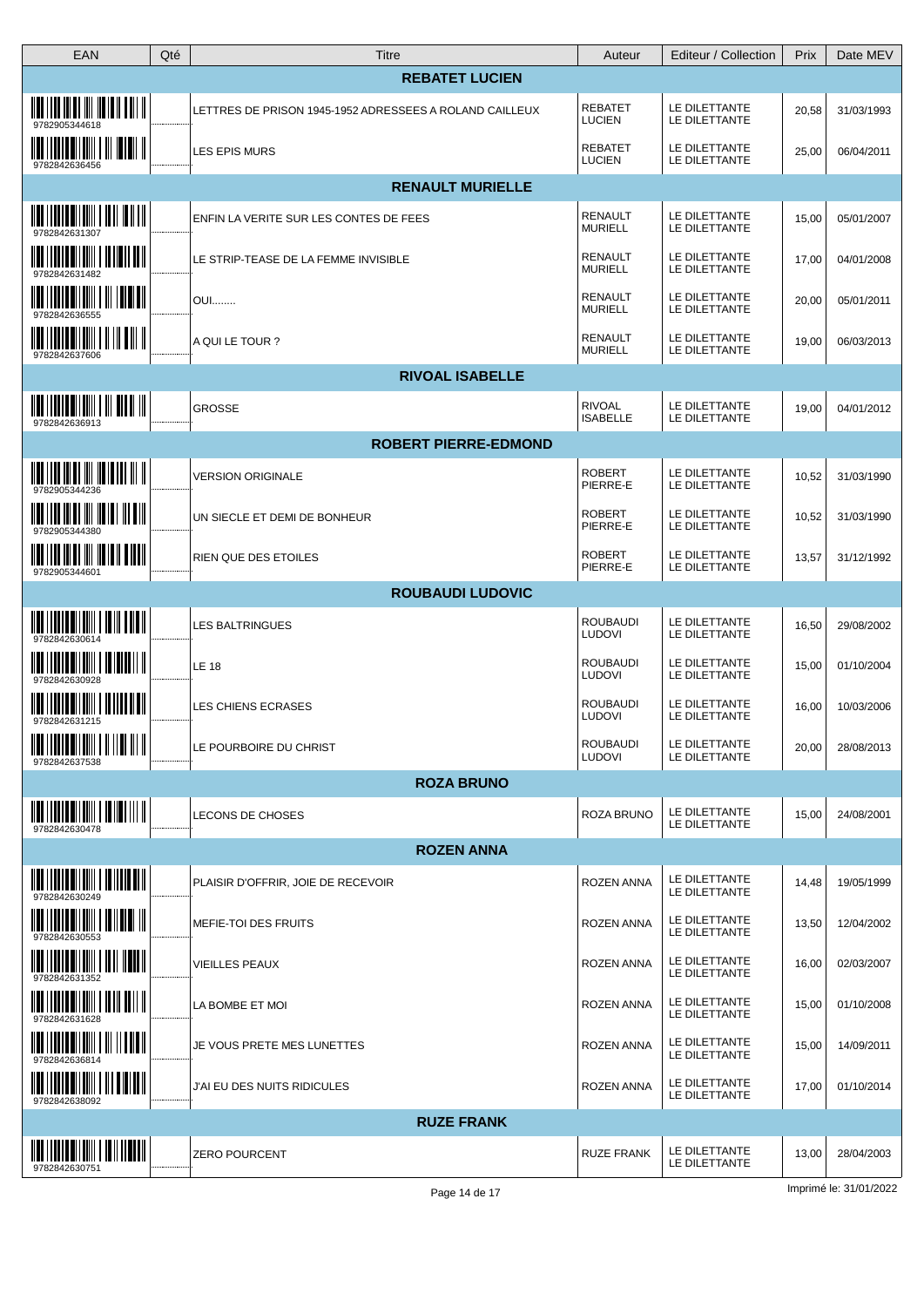| EAN                                                                                                                                                                                                                                                                                                                                  | Qté | Titre                                                               |                             | Auteur                           | Editeur / Collection           | Prix  | Date MEV   |
|--------------------------------------------------------------------------------------------------------------------------------------------------------------------------------------------------------------------------------------------------------------------------------------------------------------------------------------|-----|---------------------------------------------------------------------|-----------------------------|----------------------------------|--------------------------------|-------|------------|
|                                                                                                                                                                                                                                                                                                                                      |     |                                                                     | <b>SAINTE-CROIX-LOYSEAU</b> |                                  |                                |       |            |
| <u> IIII IIIIII IIIIIII I IIIIIII</u><br>9782842630454                                                                                                                                                                                                                                                                               |     | <b>DEPECHES AU CERF-VOLANT</b>                                      |                             | SAINTE-CROIX<br>-LO              | LE DILETTANTE<br>LE DILETTANTE | 21,00 | 05/06/2001 |
|                                                                                                                                                                                                                                                                                                                                      |     |                                                                     | <b>SALBERT MARC</b>         |                                  |                                |       |            |
| <u> IIII I IIII</u> I<br>9782842638153                                                                                                                                                                                                                                                                                               |     | DE L'INFLUENCE DU LANCER DE MINIBAR SUR L'ENGAGEMENT<br>HUMANITAIRE |                             | SALBERT<br><b>MARC</b>           | LE DILETTANTE<br>LE DILETTANTE | 17,50 | 07/01/2015 |
| <b>ANII I ANII ANII AN</b><br><u> IIII   IIII  </u><br>9782842639013                                                                                                                                                                                                                                                                 |     | AMOUR, GLOIRE ET DENTIERS                                           |                             | <b>SALBERT</b><br><b>MARC</b>    | LE DILETTANTE<br>LE DILETTANTE | 19,50 | 05/04/2017 |
|                                                                                                                                                                                                                                                                                                                                      |     |                                                                     | <b>SAULNIER LAURENT</b>     |                                  |                                |       |            |
| <u> HELITINE BITHII I HI H TEKI</u><br>9782842638610                                                                                                                                                                                                                                                                                 |     | <b>BONNEVILLE</b>                                                   |                             | <b>SAULNIER</b><br>LAUREN        | LE DILETTANTE<br>LE DILETTANTE | 17,00 | 24/08/2016 |
|                                                                                                                                                                                                                                                                                                                                      |     |                                                                     | <b>SAVIO FRANCESCO</b>      |                                  |                                |       |            |
| $\frac{1}{2}$ $\frac{1}{2}$ $\frac{1}{2}$ $\frac{1}{2}$ $\frac{1}{2}$ $\frac{1}{2}$ $\frac{1}{2}$ $\frac{1}{2}$ $\frac{1}{2}$ $\frac{1}{2}$ $\frac{1}{2}$ $\frac{1}{2}$ $\frac{1}{2}$<br>9782842637033                                                                                                                               |     | MON PERE ETAIT TRES BEAU                                            |                             | SAVIO<br><b>FRANCESCO</b>        | LE DILETTANTE<br>LE DILETTANTE | 17,00 | 02/05/2012 |
|                                                                                                                                                                                                                                                                                                                                      |     |                                                                     | <b>SCHIFFTER FREDERIC</b>   |                                  |                                |       |            |
| $\frac{1}{2}$ $\frac{1}{2}$ $\frac{1}{2}$ $\frac{1}{2}$ $\frac{1}{2}$ $\frac{1}{2}$ $\frac{1}{2}$ $\frac{1}{2}$ $\frac{1}{2}$ $\frac{1}{2}$ $\frac{1}{2}$ $\frac{1}{2}$ $\frac{1}{2}$ $\frac{1}{2}$ $\frac{1}{2}$ $\frac{1}{2}$ $\frac{1}{2}$ $\frac{1}{2}$ $\frac{1}{2}$ $\frac{1}{2}$ $\frac{1}{2}$ $\frac{1}{2}$<br>9782842631819 |     | <b>DELECTATIONS MOROSES</b>                                         |                             | <b>SCHIFFTER</b><br>FREDE        | LE DILETTANTE<br>LE DILETTANTE | 12,00 | 30/09/2009 |
|                                                                                                                                                                                                                                                                                                                                      |     |                                                                     | <b>SCHIFRES ALAIN</b>       |                                  |                                |       |            |
| <u> IIII    IIII    IIIII    III    II</u><br>9782842638733                                                                                                                                                                                                                                                                          |     | SYMPA                                                               |                             | <b>SCHIFRES</b><br>ALAIN         | LE DILETTANTE<br>LE DILETTANTE | 17,00 | 06/04/2016 |
|                                                                                                                                                                                                                                                                                                                                      |     |                                                                     | <b>SEBHAN GILLES</b>        |                                  |                                |       |            |
| 9782842637873                                                                                                                                                                                                                                                                                                                        |     | SALAMANDRE                                                          |                             | <b>SEBHAN</b><br><b>GILLES</b>   | LE DILETTANTE<br>LE DILETTANTE | 17,00 | 08/01/2014 |
| $\frac{1}{2}$ $\frac{1}{2}$ $\frac{1}{2}$ $\frac{1}{2}$ $\frac{1}{2}$ $\frac{1}{2}$ $\frac{1}{2}$ $\frac{1}{2}$ $\frac{1}{2}$ $\frac{1}{2}$ $\frac{1}{2}$ $\frac{1}{2}$ $\frac{1}{2}$ $\frac{1}{2}$ $\frac{1}{2}$<br>9782842638337                                                                                                   |     | <b>RETOUR A DUVERT</b>                                              |                             | <b>SEBHAN</b><br><b>GILLES</b>   | LE DILETTANTE<br>LE DILETTANTE | 21,00 | 14/10/2015 |
|                                                                                                                                                                                                                                                                                                                                      |     |                                                                     | <b>SIMON SYLVIE</b>         |                                  |                                |       |            |
| <u> HUI I I II III III III III II II II I</u><br>978290534449                                                                                                                                                                                                                                                                        |     | LE COULOIR                                                          |                             | SIMON SYLVIE                     | LE DILETTANTE<br>LE DILETTANTE | 13,57 | 31/12/1991 |
| 9782905344724                                                                                                                                                                                                                                                                                                                        |     | MATHILDE                                                            |                             | <b>SIMON SYLVIE</b>              | LE DILETTANTE<br>LE DILETTANTE | 13,57 | 31/12/1993 |
|                                                                                                                                                                                                                                                                                                                                      |     |                                                                     | <b>SITRUK ANTHONY</b>       |                                  |                                |       |            |
| <u> IIII    IIII    IIIII    IIII    IIII</u><br>9782842639679                                                                                                                                                                                                                                                                       |     | LA VIE BREVE DE JAN PALACH                                          |                             | <b>SITRUK</b><br><b>ANTHONY</b>  | LE DILETTANTE<br>LE DILETTANTE | 16,50 | 13/06/2018 |
|                                                                                                                                                                                                                                                                                                                                      |     |                                                                     | <b>SOLUTO</b>               |                                  |                                |       |            |
| $\overline{\mathbf{u}}$ in the control of $\overline{\mathbf{u}}$ in the control of $\overline{\mathbf{u}}$<br>9782842637675                                                                                                                                                                                                         |     | <b>GLACES SANS TAIN</b>                                             |                             | SOLUTO                           | LE DILETTANTE<br>LE DILETTANTE | 17,00 | 02/01/2013 |
|                                                                                                                                                                                                                                                                                                                                      |     |                                                                     | <b>STERN THEO</b>           |                                  |                                |       |            |
| $\frac{1}{2}$ $\frac{1}{2}$ $\frac{1}{2}$ $\frac{1}{2}$ $\frac{1}{2}$ $\frac{1}{2}$ $\frac{1}{2}$ $\frac{1}{2}$ $\frac{1}{2}$ $\frac{1}{2}$ $\frac{1}{2}$ $\frac{1}{2}$ $\frac{1}{2}$<br>9782842631178                                                                                                                               |     | VA OU TA QUEUE TE MENE                                              |                             | STERN THEO                       | LE DILETTANTE<br>LE DILETTANTE | 16,00 | 03/02/2006 |
|                                                                                                                                                                                                                                                                                                                                      |     |                                                                     | <b>TANGUY YVES</b>          |                                  |                                |       |            |
| 9782905344649                                                                                                                                                                                                                                                                                                                        |     | LETTRES DE LOIN ADRESSEES A MARCEL JEAN                             |                             | TANGUY YVES                      | LE DILETTANTE<br>LE DILETTANTE | 18,29 | 31/03/1993 |
|                                                                                                                                                                                                                                                                                                                                      |     |                                                                     | <b>TAVARD G</b>             |                                  |                                |       |            |
| $\frac{1}{2}$ $\frac{1}{2}$ $\frac{1}{2}$ $\frac{1}{2}$ $\frac{1}{2}$ $\frac{1}{2}$ $\frac{1}{2}$ $\frac{1}{2}$ $\frac{1}{2}$ $\frac{1}{2}$ $\frac{1}{2}$ $\frac{1}{2}$ $\frac{1}{2}$ $\frac{1}{2}$ $\frac{1}{2}$ $\frac{1}{2}$ $\frac{1}{2}$ $\frac{1}{2}$ $\frac{1}{2}$ $\frac{1}{2}$ $\frac{1}{2}$ $\frac{1}{2}$<br>9782842630669 |     | LE PETIT GRAIN DE CAFE ARGENTE                                      |                             | <b>TAVARD G</b>                  | LE DILETTANTE<br>LE DILETTANTE | 16,00 | 03/01/2003 |
|                                                                                                                                                                                                                                                                                                                                      |     |                                                                     | <b>TESSARECH BRUNO</b>      |                                  |                                |       |            |
| <u> Martin di Milita di Mil</u>                                                                                                                                                                                                                                                                                                      |     | LA MACHINE A ECRIRE                                                 |                             | <b>TESSARECH</b><br><b>BRUNO</b> | LE DILETTANTE<br>LE DILETTANTE | 16,00 | 30/09/1996 |
| <u> IIII    IIII    IIIII    III    III</u><br>9782842630140                                                                                                                                                                                                                                                                         |     | LA GALETTE DES ROIS                                                 |                             | <b>TESSARECH</b><br><b>BRUNO</b> | LE DILETTANTE<br>LE DILETTANTE | 15,09 | 31/03/1998 |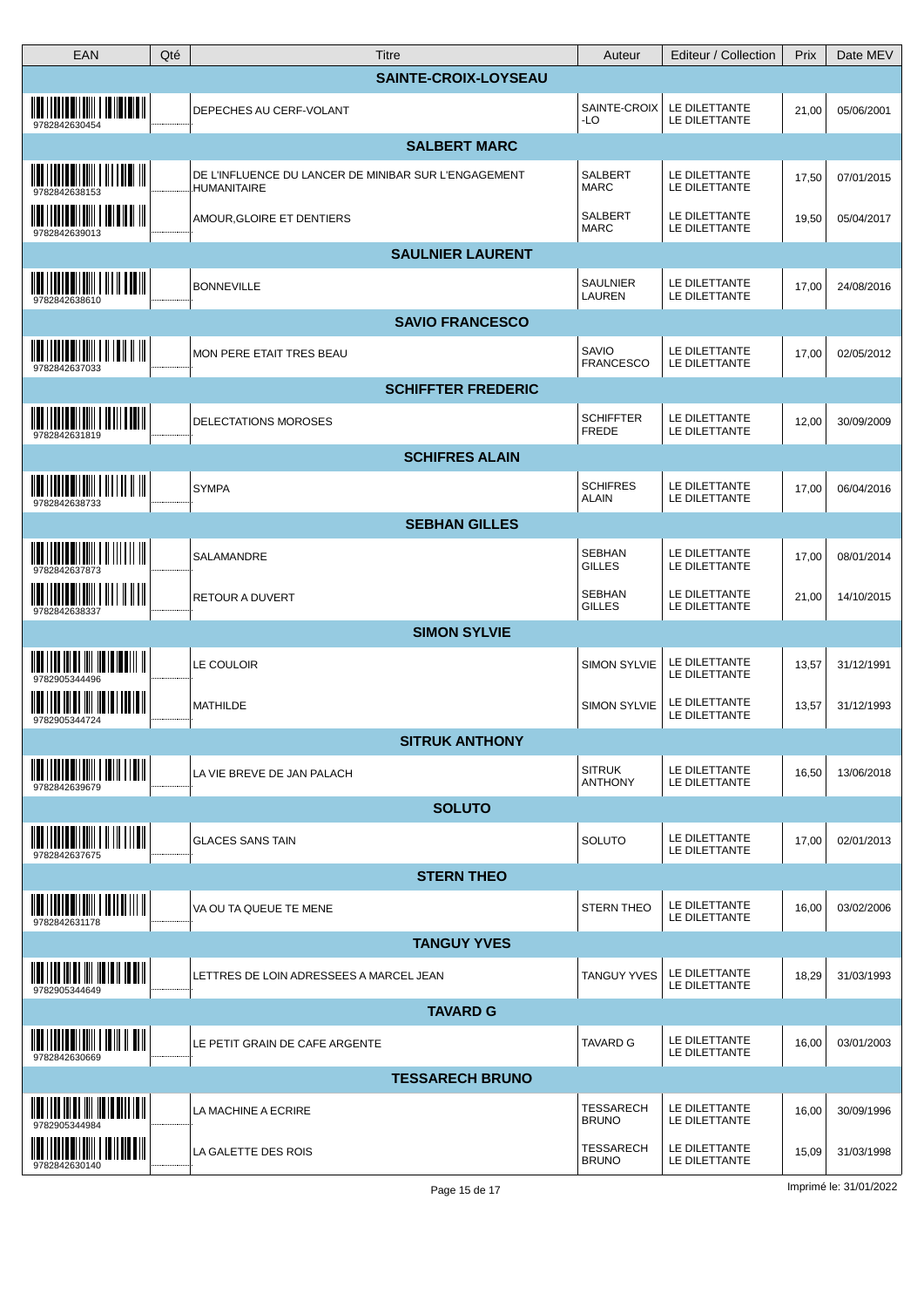| EAN                                                                                                                                                                                                                                                                                                                                  | Qté | Titre                                                                         | Auteur                           | Editeur / Collection           | Prix  | Date MEV   |
|--------------------------------------------------------------------------------------------------------------------------------------------------------------------------------------------------------------------------------------------------------------------------------------------------------------------------------------|-----|-------------------------------------------------------------------------------|----------------------------------|--------------------------------|-------|------------|
|                                                                                                                                                                                                                                                                                                                                      |     | <b>THEVENON PATRICK</b>                                                       |                                  |                                |       |            |
| <u> IIII IIII III III III IIII III IIIIII </u><br>9782905344052                                                                                                                                                                                                                                                                      |     | LE PALAIS DE LA DECOUVERTE, SUIVI DE : UNE INTOXICATION<br><b>ALIMENTAIRE</b> | <b>THEVENON</b><br><b>PATRIC</b> | LE DILETTANTE<br>LE DILETTANTE | 10,00 | 30/09/1985 |
|                                                                                                                                                                                                                                                                                                                                      |     | <b>TILLINAC DENIS</b>                                                         |                                  |                                |       |            |
| 9782842630379                                                                                                                                                                                                                                                                                                                        |     | <b>BOULEVARDS DES MARECHAUX</b>                                               | <b>TILLINAC</b><br><b>DENIS</b>  | LE DILETTANTE<br>LE DILETTANTE | 12,95 | 09/10/2000 |
| <u> IIII    IIII    IIIII       IIII      </u>                                                                                                                                                                                                                                                                                       |     | SUR LE PONT DES REGRETS                                                       | <b>TILLINAC</b><br><b>DENIS</b>  | LE DILETTANTE<br>LE DILETTANTE | 12,00 | 15/10/2019 |
| <u> Maliai di Lamila di Malai I</u><br>9791030800159                                                                                                                                                                                                                                                                                 |     | SPLEEN A DAUMESNIL + LE TOUR DES ILES                                         | <b>TILLINAC</b><br><b>DENIS</b>  | LE DILETTANTE<br>LE DILETTANTE | 10,00 | 27/12/2019 |
|                                                                                                                                                                                                                                                                                                                                      |     | <b>TILLMAN LYNNE</b>                                                          |                                  |                                |       |            |
| $\frac{1}{2}$ $\frac{1}{2}$ $\frac{1}{2}$ $\frac{1}{2}$ $\frac{1}{2}$ $\frac{1}{2}$ $\frac{1}{2}$ $\frac{1}{2}$ $\frac{1}{2}$ $\frac{1}{2}$ $\frac{1}{2}$ $\frac{1}{2}$ $\frac{1}{2}$ $\frac{1}{2}$ $\frac{1}{2}$ $\frac{1}{2}$ $\frac{1}{2}$ $\frac{1}{2}$ $\frac{1}{2}$ $\frac{1}{2}$ $\frac{1}{2}$ $\frac{1}{2}$<br>9782842631062 |     | LE COMPLEXE DE MADAME REALISME                                                | <b>TILLMAN</b><br><b>LYNNE</b>   | LE DILETTANTE<br>LE DILETTANTE | 20,00 | 17/05/2005 |
|                                                                                                                                                                                                                                                                                                                                      |     | <b>VALET PAUL</b>                                                             |                                  |                                |       |            |
| $\frac{1}{2}$ , $\frac{1}{2}$ , $\frac{1}{2}$ , $\frac{1}{2}$ , $\frac{1}{2}$ , $\frac{1}{2}$ , $\frac{1}{2}$ , $\frac{1}{2}$ , $\frac{1}{2}$ , $\frac{1}{2}$ , $\frac{1}{2}$<br>9782905344229                                                                                                                                       |     | PAROXYSMES, PRECEDE DE L'ERMITE DE VITRY PAR CIORAN                           | <b>VALET PAUL</b>                | LE DILETTANTE<br>LE DILETTANTE | 10,00 | 31/03/1988 |
|                                                                                                                                                                                                                                                                                                                                      |     | <b>VAN ACKER CHRIS</b>                                                        |                                  |                                |       |            |
| $\overline{\mathbf{u}}$ in the set of $\mathbf{u}$ in the set of $\mathbf{u}$<br>9782842638023                                                                                                                                                                                                                                       |     | ICI                                                                           | VAN ACKER<br><b>CHRIS</b>        | LE DILETTANTE<br>LE DILETTANTE | 15,00 | 07/05/2014 |
|                                                                                                                                                                                                                                                                                                                                      |     | <b>VEDRES NICOLE</b>                                                          |                                  |                                |       |            |
| $\frac{1}{2}$ $\frac{1}{2}$ $\frac{1}{2}$ $\frac{1}{2}$ $\frac{1}{2}$ $\frac{1}{2}$ $\frac{1}{2}$ $\frac{1}{2}$ $\frac{1}{2}$ $\frac{1}{2}$ $\frac{1}{2}$ $\frac{1}{2}$ $\frac{1}{2}$ $\frac{1}{2}$ $\frac{1}{2}$ $\frac{1}{2}$ $\frac{1}{2}$ $\frac{1}{2}$ $\frac{1}{2}$ $\frac{1}{2}$ $\frac{1}{2}$ $\frac{1}{2}$<br>9782842630393 |     | <b>MICROCLIMATS</b>                                                           | <b>VEDRES</b><br><b>NICOLE</b>   | LE DILETTANTE<br>LE DILETTANTE | 15,09 | 16/11/2000 |
|                                                                                                                                                                                                                                                                                                                                      |     | <b>VIALATTE ALEXANDRE</b>                                                     |                                  |                                |       |            |
|                                                                                                                                                                                                                                                                                                                                      |     | LE FLUIDE ROUGE                                                               | VIALATTE<br>ALEXAN               | LE DILETTANTE<br>LE DILETTANTE | 13,57 | 31/12/1990 |
| <u> IIII IIII III III III III III II III III</u>                                                                                                                                                                                                                                                                                     |     | DIRES ETONNANTS DES ASTROLOGUES                                               | <b>VIALATTE</b><br>ALEXAN        | LE DILETTANTE<br>LE DILETTANTE | 12,00 | 30/09/1993 |
| <u> 1100   1110   111   111   111   111   11   11   11</u><br>9782905344892                                                                                                                                                                                                                                                          |     | L'OISEAU DU MOIS                                                              | VIALATTE<br>ALEXAN               | LE DILETTANTE<br>LE DILETTANTE | 12,00 | 30/09/1995 |
| <u> IIII    IIIII    IIIII    III III    III</u>                                                                                                                                                                                                                                                                                     |     | LA COMPLAINTE DES ENFANTS FRIVOLES                                            | VIALATTE<br>ALEXAN               | LE DILETTANTE<br>LE DILETTANTE | 15,09 | 22/10/1999 |
| $\frac{1}{2}$ , $\frac{1}{2}$ , $\frac{1}{2}$ , $\frac{1}{2}$ , $\frac{1}{2}$ , $\frac{1}{2}$ , $\frac{1}{2}$ , $\frac{1}{2}$ , $\frac{1}{2}$ , $\frac{1}{2}$ , $\frac{1}{2}$                                                                                                                                                        |     | AU COIN DU DESERT - EGYPTE 1938                                               | <b>VIALATTE</b><br>ALEXAN        | LE DILETTANTE<br>LE DILETTANTE | 11,50 | 18/10/2002 |
| 9782842630997                                                                                                                                                                                                                                                                                                                        |     | LES AMANTS DE MATA-HARI                                                       | <b>VIALATTE</b><br>ALEXAN        | LE DILETTANTE<br>LE DILETTANTE | 11,50 | 09/02/2005 |
| 9782842637354                                                                                                                                                                                                                                                                                                                        |     | LE CRI DU CANARD BLEU                                                         | <b>VIALATTE</b><br>ALEXAN        | LE DILETTANTE<br>LE DILETTANTE | 10,00 | 03/10/2012 |
| 9782842638511                                                                                                                                                                                                                                                                                                                        |     | LA MAISON DU JOUEUR DE FLUTE                                                  | <b>VIALATTE</b><br>ALEXAN        | LE DILETTANTE<br>LE DILETTANTE | 15,00 | 03/11/2015 |
| 9782842638825                                                                                                                                                                                                                                                                                                                        |     | LA DAME DU JOB                                                                | <b>VIALATTE</b><br>ALEXAN        | LE DILETTANTE<br>LE DILETTANTE | 17,00 | 04/11/2016 |
| <u> IIII   IIII IIIIIII    IIIIII    III</u>                                                                                                                                                                                                                                                                                         |     | <b>SALOME</b>                                                                 | <b>VIALATTE</b><br>ALEXAN        | LE DILETTANTE<br>LE DILETTANTE | 19,00 | 03/05/2018 |
| 9782842639969                                                                                                                                                                                                                                                                                                                        |     | LA PAIX DES JARDINS                                                           | <b>VIALATTE</b><br>ALEXAN        | LE DILETTANTE<br>LE DILETTANTE | 15,00 | 05/11/2019 |
|                                                                                                                                                                                                                                                                                                                                      |     | <b>VIDALIE ALBERT</b>                                                         |                                  |                                |       |            |
| <b>IN THE REAL PROPERTY OF A POST</b><br>9782842636418                                                                                                                                                                                                                                                                               |     | L'AIMABLE-JULIE, MONSIEUR CHARLOT ET CONSORTS                                 | VIDALIE<br><b>ALBERT</b>         | LE DILETTANTE<br>LE DILETTANTE | 17,00 | 13/10/2010 |
| 9782842637828                                                                                                                                                                                                                                                                                                                        |     | CHANDELEUR L'ARTISTE                                                          | VIDALIE<br><b>ALBERT</b>         | LE DILETTANTE<br>LE DILETTANTE | 18,00 | 09/10/2013 |
|                                                                                                                                                                                                                                                                                                                                      |     |                                                                               |                                  |                                |       |            |